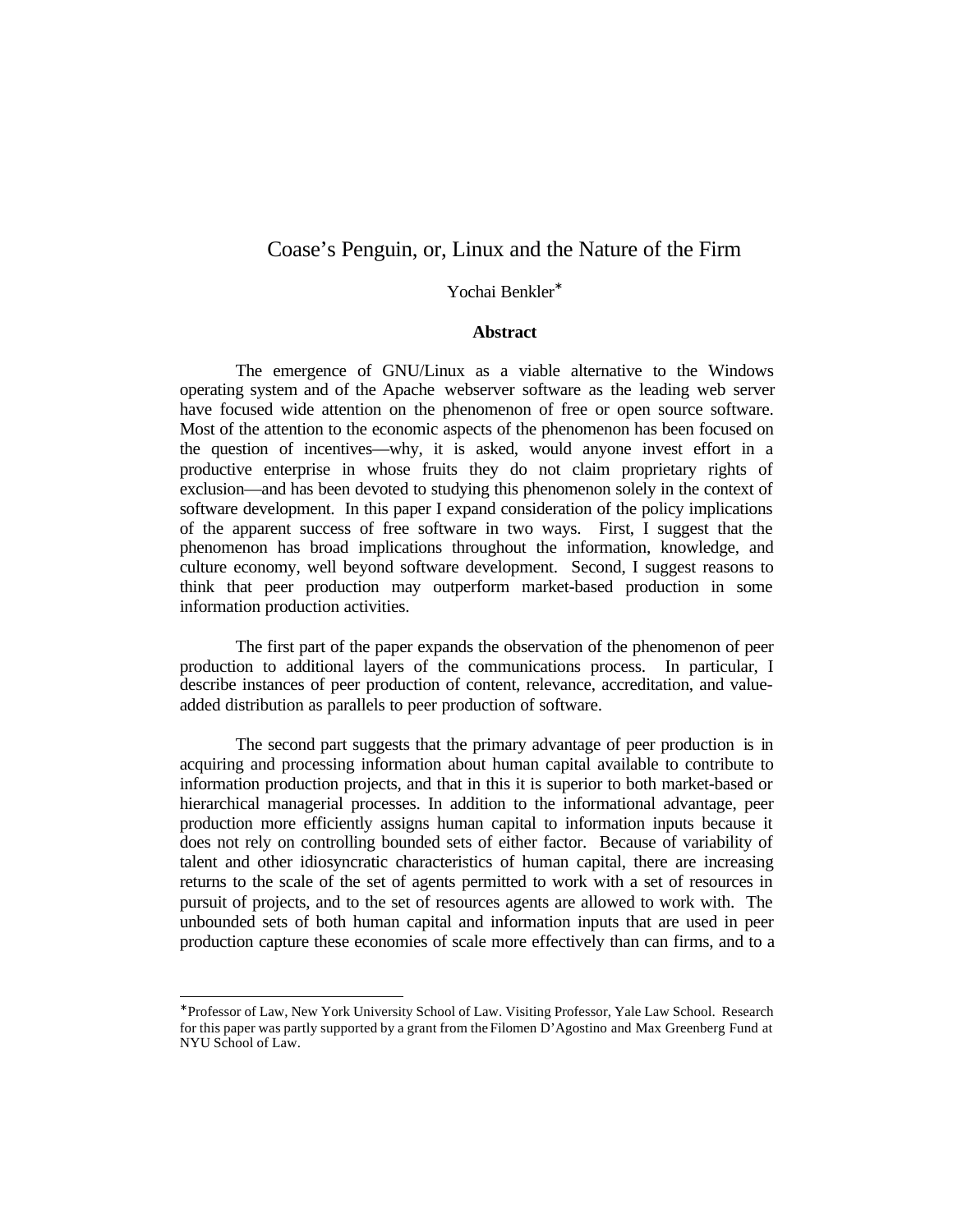lesser extent markets, both of which rely on securing access to bounded sets of agents and information inputs to reduce uncertainty about the success of projects.

The primary costs of information production and exchange are physical capital costs, communication costs, human capital costs, and information input costs. Information inputs are a pure public good, not an economic good. As rapid advances in computation lower the physical capital cost of information production, and as the cost of communications decline, human capital becomes the salient economic good involved in information production, and the relative advantage of peer production increases in importance.

Peer production is often met by two kinds of objections. The first is the question of incentives. The literature analyzing open source software has largely solved this issue by identifying a series of appropriation mechanisms—from pleasure to reputation and skills development—that serve to justify individual investment in a peer production project. Here I do not add explanations, but rather suggest that the explanations given are examples of a more general claim. That is, the incentives problem is trivial if a sufficient number of individual contributors can be networked, and their various-sized contributions (each determined by the motivation factors driving any given contributor) can be integrated into a finished product. Modularity, granularity of components, and the difficulty/cost of integration become the efficient limit on peer production, not incentives for contribution or the property rights available in the output. This leaves the other traditional wariness of distributed nonmarket, non-firm based production processes generally captured by the term "tragedy of the commons." I explain how peer production maps on to general understandings of the limitations of commons-based production, and how coordination and integration can be achieved by one of a number of mechanisms, including the reintroduction of limited market-based or hierarchical integration, iterative peer production of integration, and technological clearance. In all events, these options are sufficiently low cost to allow their performance by actors who do not then need to appropriate the whole of the joint product in a way that, if undertaken, would undermine the peer production process *ex ante*.

These conclusions have policy implications for intellectual property law. First, they attenuate the value of strong rights by identifying an important, non proprietary sector that is burdened by, but does not benefit from, strong intellectual property rights. Second, they identify a cost to strong intellectual property rights not previously identified, which is especially salient in a pervasively networked society. This cost is the loss of the information that peer production efforts generate and the loss of potential productive resources—human capital that could be used productively and is not because market-based and hierarchical information production are poor mechanisms for identifying and pooling these resources. This framework suggests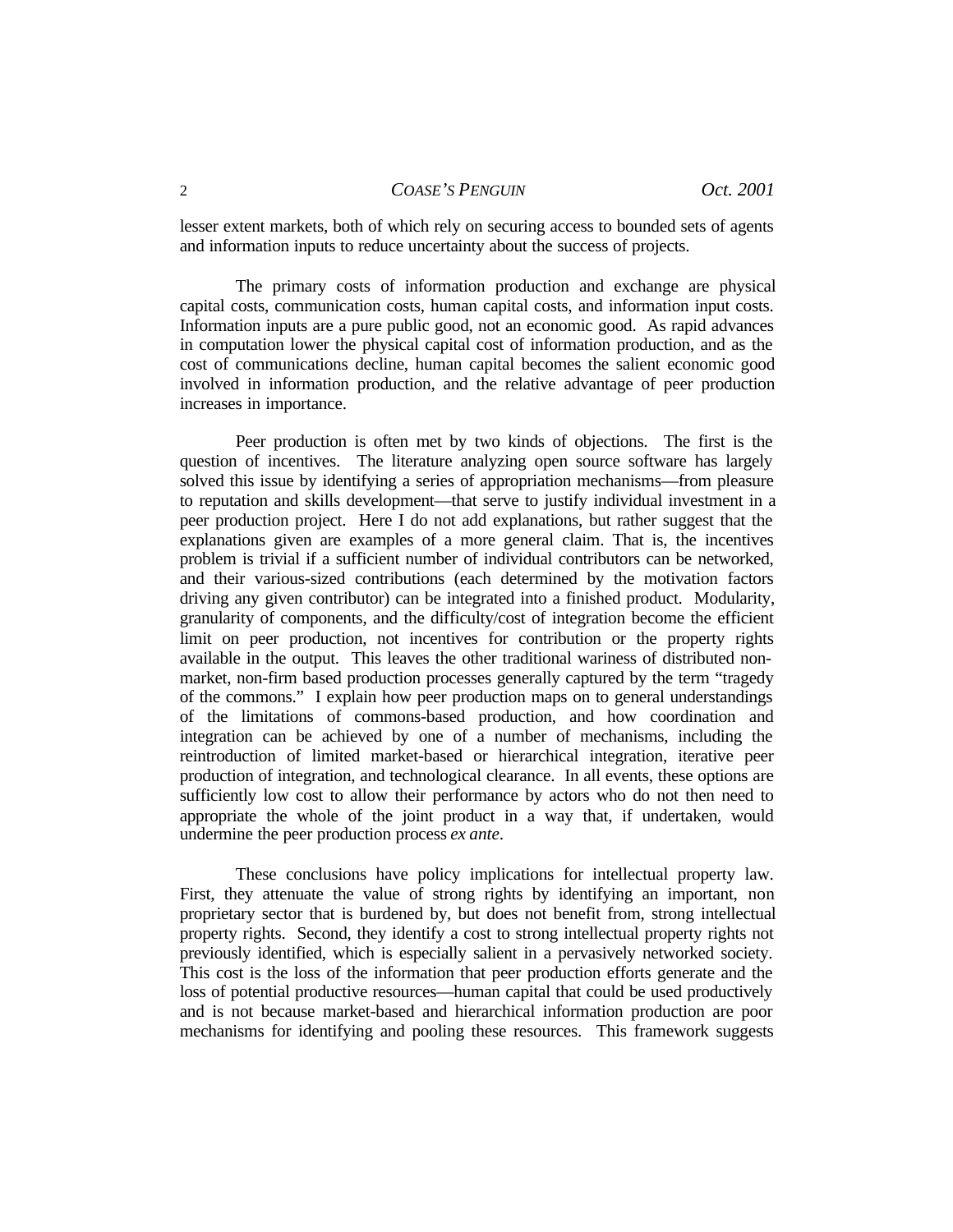avenues for further research. Peer production offers rich material for empirical studies into collaborative behavior, measurement and comparison of the relative importance of peer production in our information production system, and relative characteristics of information products produced using different organizational approaches. It also suggests room for theoretical work on organizational forms as information processing devices, under conditions where information processing technology has changed significantly.

# **Introduction**

Imagine that back in the days when what was good for GM was good for the country an advisory committee of economists had recommended to the President of the United States that the federal government should support the efforts of volunteer communities to design and build their own cars, either for sale or for free distribution to automobile drivers. The committee members would probably have been locked up in a psychiatric ward—if Senator McCarthy or the House Un-American Activities Committee did not get them first. Yet, in September of 2000, something like this in fact happened. The President's Information Technology Advisory Committee recommended that the federal government back open source software as a strategic national choice to sustain the U.S. lead in critical software development.<sup>1</sup>

At the heart of the economic engine of the world's most advanced economies, and in particular that of the United States, we are beginning to take notice of a hardy, persistent, and quite amazing phenomenon—a new model of production has taken root, one that should not be there, at least according to our most widely held beliefs about economic behavior. It should not, the intuitions of the late 20th century American would say, be the case that thousands of volunteers will come together to collaborate on a complex economic project. It certainly should not be that these volunteers will beat the largest and best financed business enterprises in the world at their own game. And yet, this is precisely what is happening in the software world.

The emergence of free software, and the phenomenal success of its flagships—the GNU/Linux operating system, the Apache web server, Perl, sendmail,  $\text{BIND}$ —and many others,<sup>2</sup> should force us to take a second look at the dominant paradigm we hold about productivity. That paradigm is that production is organized

1 President's Information Technology Advisory Committee, Developing Open Source Software to Advance High End Computing, October, 2000. http://www.ccic.gov/pubs/pitac/pres-oss-11sep00.pdf

<sup>2</sup> For an excellent history of the free software movement and of the open source development methodology see Glyn Moody, Rebel Code (2001).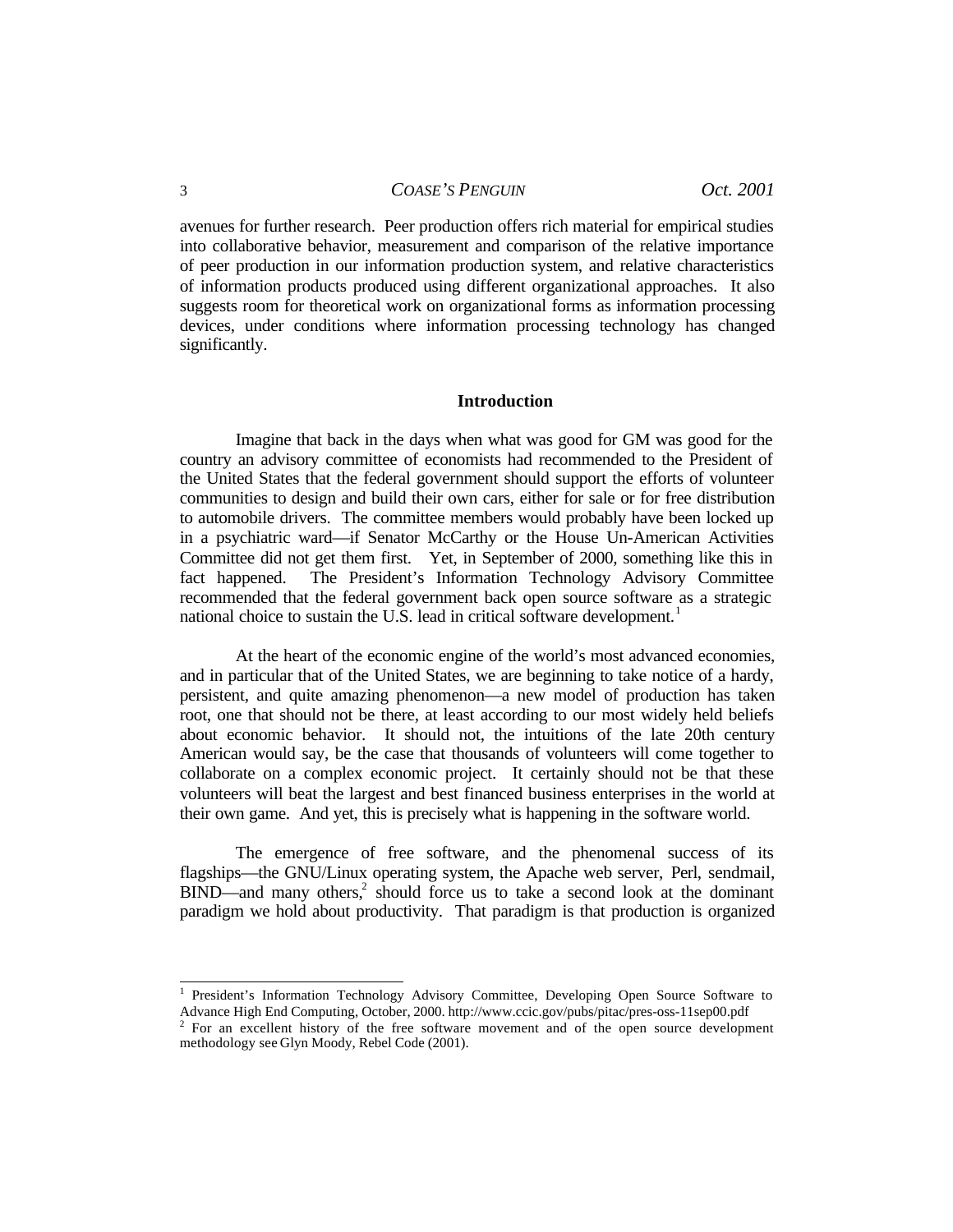in only one of two forms—market-based exchanges or firm-based hierarchies.<sup>3</sup> Both these traditional forms of production depend on clear property rights to control resources and outputs. This has led information policy in the past decade to focus on strengthening property rights and facilitating contractual exchange—the building blocks of an information economy built on the same model as the economy of coal and steel. While there are many other critiques of the idea that strong property is appropriate for information and cultural production, the success of open source software offers an additional set of considerations regarding this trend. This success suggests that in the information economy, the economy that is increasingly occupying center stage in the developed economies, property-based markets and hierarchically managed firms are no longer the only games in town. Indeed, they might not be the best option. And the presence of a potentially important mode of production that is harmed, not helped, by property rights should give us more reasons to pause on the way to ever-stronger rights. But my purpose in this paper is not normative, but positive. I am trying to outline the parameters of the phenomenon to be studied, and to suggest an initial framework for thinking about it. More detailed descriptions, and normative conclusions, I leave for future work.

Some explanations of free software focus on what is special about software, $4$ or about the community ethics of hackers.<sup>5</sup> Part I of this article will describe a series of similar distributed models of non proprietary production by peers who do not interact either through a firm or through a market. Indeed, once one begins to look for them, such projects are ubiquitous, robust, and extend to all types of information production and exchange. They exist in highbrow or lowbrow form. They cover communicative functions ranging from the authoring of materials to identifying relevance or providing accreditation to materials authored by others, as well as to providing the mundane tasks of the distribution chain, like proofreading. The phenomenon is, I suggest, generally applicable to information production once you connect everyone to everyone else—an insight encapsulated in Moglen's Metaphorical Corollary to Faraday's Law,<sup>6</sup>—and is explored in Boyle's work on the

 3 The initial framing in these terms is Ronald H. Coase, *The Nature of the Firm*, 4 Economica 386 (1937). The problem of organization and its forms relative to the un-organized market is central to the new institutional economics. See Oliver Williamson, The Economic Institutions Of Capitalism (1985). State hierarchies are also an option, and while the extreme version—socialist production—is largely discredited, some state production of some goods, like power, is still very much in play. Here I focus only on market production, however, whether decentralized and price-driven, or firm-based and managed. Any arguments about the importance of governmental investment in science, research, and the arts are independent of the potential conclusions for intellectual property that this paper suggests.

<sup>4</sup> James Bessen, Open Source Software: Free Provision of Complex Public Goods

http://www.researchoninnovation.org/opensrc.pdf (2001).

<sup>&</sup>lt;sup>5</sup> Eric Raymond, Homesteading the Noosphere, (1998)

http://www.firstmonday.dk/issues/issue3\_10/raymond/

<sup>6</sup> Eben Moglen, Anarchism Triumphant (1999)

http://emoglen.law.columbia.edu/publications/anarchism.html.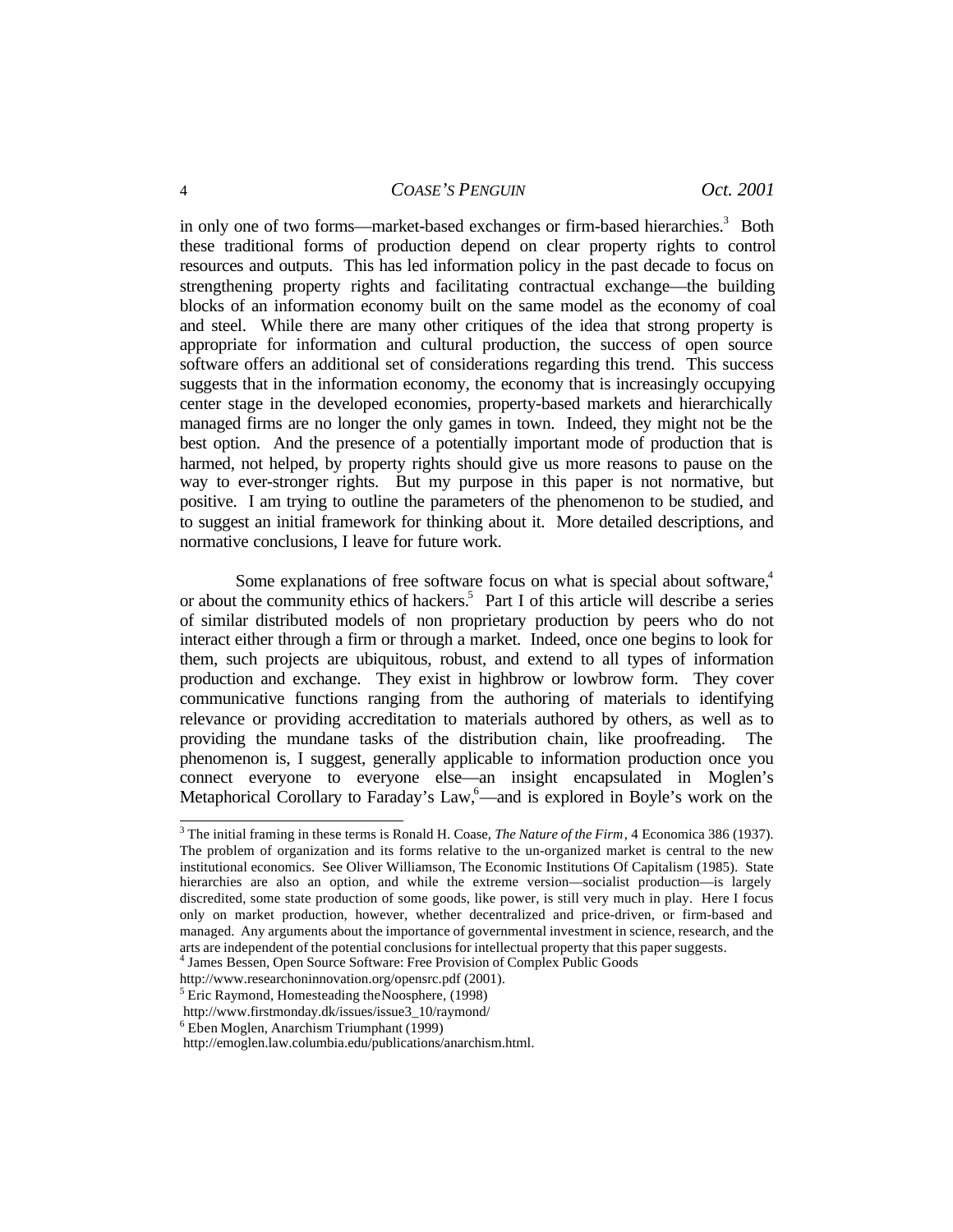second enclosure movement<sup>7</sup> and plays a central role in Lessig's argument for embedding the openness of commons in the architecture of the Net.<sup>8</sup>

Part II considers whether from a social welfare perspective peer production is "better" in some measure than market or hierarchical production. The primary answer, following Raymond,<sup>9</sup> given by others who have tried to explain why open source software development is superior, is that it allows development projects to draw on much larger pools of developers—primarily testers who test for bugs, but also programmers who then fix them. Another, more recent explanation, has been that introducing users as part developers and opening the source code permits better information about the eventual end uses desired by consumers, and that such detailed information about specific customization needs is too costly to express in the market, and is therefore lost to commercial manufacturers.<sup>10</sup>

I offer a related but somewhat different explanation, that focuses on the different characteristics of firms, markets, and distributed peer production processes as means of (1) processing information about human capital available to work on projects, and (2) combining human effort and resources to produce outcomes.

My basic claim as to (1) is that different modes of organizing production are better or worse at processing different types of information. Markets and hierarchies are both relatively lossy media when applied to questions of human capital, primarily in terms of creativity and ability, motivation, and focus (efficiency relative to ideal ability at a given time for a given project). This is information that is uniquely in the knowledge of individuals and is immensely difficult to measure and specify in contracts for market clearance or for managerial allocation. A distributed peer production model allows individuals to self-identify for tasks for which they are likely to be the best contributor. This makes peer production particularly well suited to organize activities in which human capital is the dominant input, as long as the coordination problems can be solved and that some mechanism to adjust for individuals' errors regarding their own suitability for a job is implemented.

My basic claim as to (2) is that there are increasing returns to scale when one increases the number of agents who can act on any given resource set, and to the

l

<sup>&</sup>lt;sup>7</sup> James Boyle, The Second Enclosure Movement and the Construction of the Public Domain, (paper for the "Conference on the Public Domain," Duke Law School, Durham, North Carolina, November 9-11, 2001).

<sup>8</sup> Lawrence Lessig, The Future of Ideas: The Fate of the Commons in a Connected World (*forthcoming* Random House 2001).

<sup>9</sup> Eric Raymond, The Cathedral and the Bazaar (1998) http://www.tuxedo.org/~esr/writings/cathedralbazaar/cathedral-bazaar/.

<sup>10</sup> Bessen, *supra* .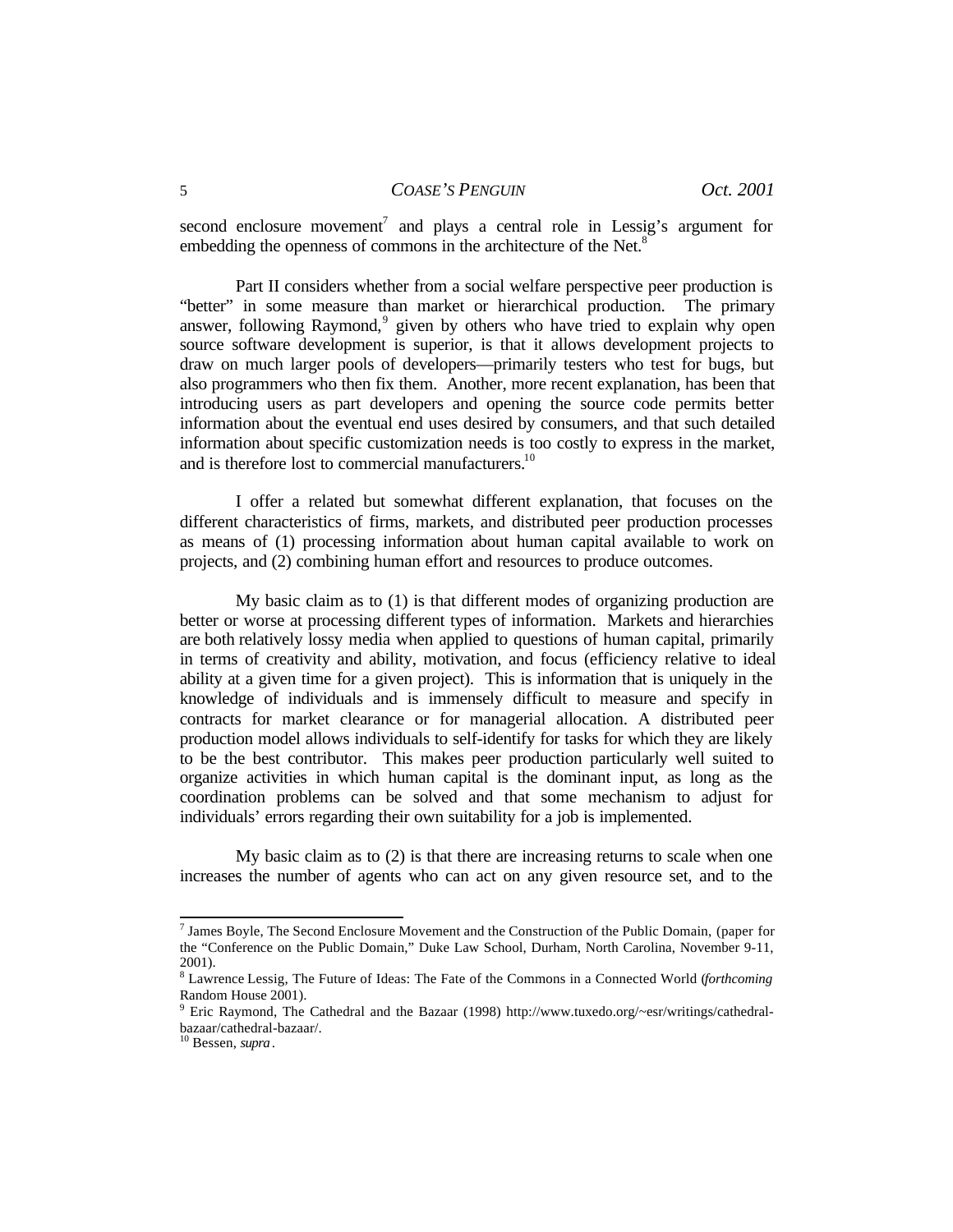number of resources in a resource set open for any agent to work with. Markets and firms use property and contract to secure access to bounded sets of agents, resources, and projects, thereby reducing the uncertainty as to the likely effects of decisions by agents outside the sets on the productivity of the agents within the set. The permeability of the boundaries of these sets is limited by the costs of making decisions in a firm about adding or subtracting a marginal resource, agent, or product, and the transaction costs of doing any of these things through the market. Peer production relies on making an unbounded set of resources available to an unbounded set of agents, who can apply themselves towards an unbounded set of projects and outcomes. The variability in talent and other idiosyncratic characteristics of individuals suggests that any given resource will be more or less productively used by any given individual, and that the overall productivity of a set of agents and a set of resources will increase more than proportionately when the size of the sets increases towards completely unbounded availability to all agents of all resources for all projects.

The physical capital costs of sophisticated information and cultural production are declining dramatically. Communications systems are making globally distributed talent pools available for any given project while simultaneously reducing the distribution costs of both resources and products. Under these conditions, two factors of information production gain in salience—the first is a public good, the second a normal economic good. First are information input costs—the cost of using existing information—like an existing software platform that can be upgraded or customized or an existing database of news items that can be combined into many different commentaries. The actual marginal cost of these inputs is zero because of the nonrivalry of information, although the price at which they will be available is likely positive, with its precise magnitude a function of the intellectual property system in place and the elasticity of demand for a given input given substitutability with other information inputs. The second factor, which is the true economic good involved in information production (in the sense that it is both rival and excludable), is human capital. It is precisely under these conditions—where the other economic goods associated with the production of information—physical capital and communications costs—are low, that the mechanism for allocating human capital becomes central. And it is precisely in the allocation of that factor that the advantage of peer production both as an information process and as an assignment process is salient.

What, then, are the limitations of peer production? What little economic literature has focused on open source software development has focused on the incentives question. Why, the question goes, would people invest in producing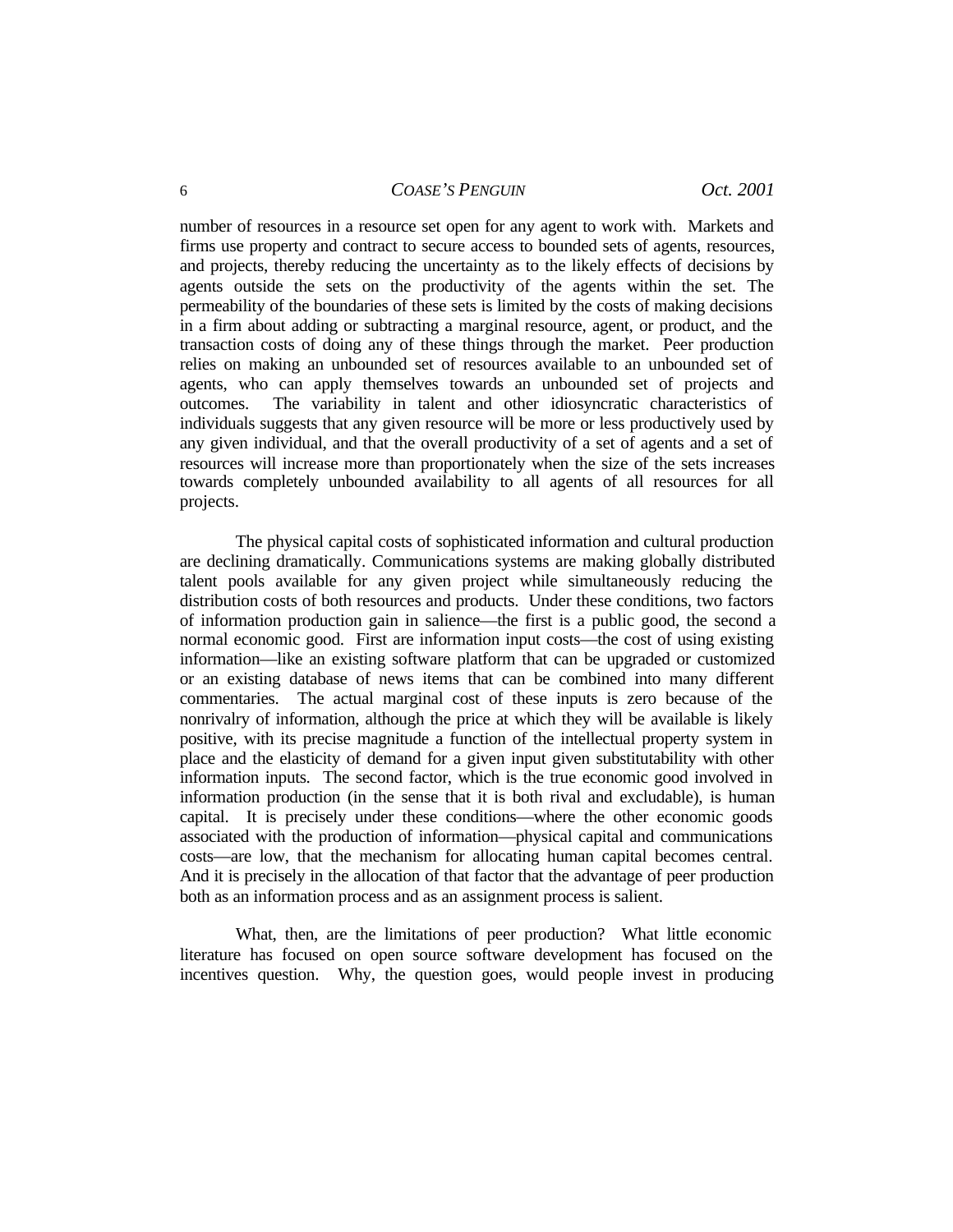information if they do not then claim proprietary rights in the product of their labors.<sup>11</sup> In Part II I suggest that—consistent with the claims of those who have attempted to argue for the sustainability of open source development—the incentives problem is a trivial one once a sufficient number of contributors can be involved. The actual limitation on peer production is the capacity of a project to pool a sufficient number of contributors to make the incentives problem trivial. This means that the modularity of an information product and the granularity of its components are what determine the capacity of an information product to be produced on a peer production model. If the components are sufficiently small grained, and the cost of connecting people to projects sufficiently low thanks to efficient cheap network communications, the incentives necessary to bring people to contribute are very small. As a practical matter, given the diversity of motivations and personal valuations on the productive activity itself and on the likelihood of desirable consequences from participation, the incentives problem is trivial.

This leaves the organization problem—how to get all these potential contributors to work on a project together, how to integrate their contributions and control their quality—as the central limiting factor. The organization problems are solved in various forms. These include social organization—like peer review, technical solutions—such as automatic averaging out of outlying contributions, iterative peer production of the integration function itself—such as by developing an open source software solution for integrating contributions, or by a limited reintroduction of market-based and hierarchical mechanisms to produce integration.

### **I. Peer Production All Around**

While open source software development has captured the attention and devotion of many, it is by no stretch of the imagination the first or most important instance of production by peers who interact and collaborate without being organized on either a market-based or a managerial/hierarchical model. Most important in this regard is the academic enterprise, and in particular science. Thousands of individuals make individual contributions to a body of knowledge, set up internal systems of quality control, and produce the core of our information and knowledge environment. These individuals do not expect to exclude from their product anyone who does not pay for it, and for many of them the opportunity cost of participating in academic research, rather than applying themselves to commercial enterprise, carries a high economic price tag. In other words, individuals produce on a non proprietary basis,

<sup>11</sup> This has been the focus of a number of studies, including those of Raymond, *supra* , Josh Lerner & Jean Tirole, The Simple Economics of Open Source, (2000), http://www.people.hbs.edu/jlerner/simple.pdf; Karim Lakhani & Eric von Hippel, How Open Source Software Works: Free User to User Assistance (2000), http://web.mit.edu/evhippel/www/opensource.PDF, and Moglen *supra* (grudgingly dealing with incentives, a question he deems a reflection of poor understanding of human creative motivation).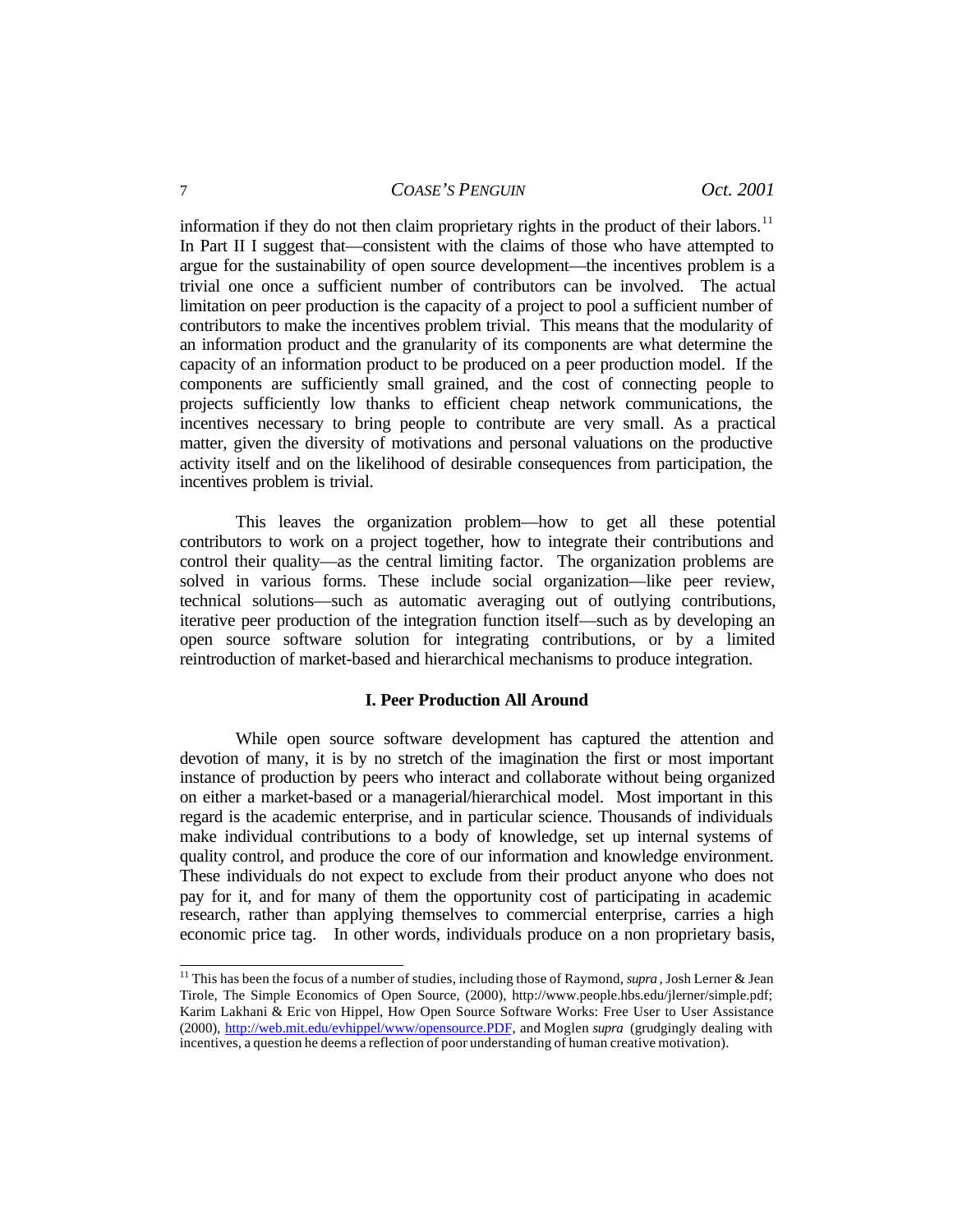and contribute their product to a knowledge "commons" that no one is understood as "owning," and that anyone can, indeed is required by professional norms to, take and extend. We appropriate the value of our contributions using a variety of service-based rather than product-based models (teaching rather than book royalties) and grant funding from government and non-profit sources, as well as, at least as importantly, reputation and similar intangible—but immensely powerful—motivations embodied in prizes, titles etc. It is easy, though unjustifiable, in the excitement of the moment of transition to an information economy, to forget that information production is one area where we have always had a mixed system of commercial/proprietary and non proprietary peer production—not as a second best or a contingent remainder from the middle ages, but because at some things the non proprietary peer production system of the academic world is simply better. $12$ 

In one thing, however, academic peer production and commercial production are similar. Both are composed of people who are professional information producers. The individuals involved in production have to keep body and soul together from information production. However low the academic salary is, it must still be enough to permit one to devote most of one's energies to academic work. The differences reside in the modes of appropriation and in the modes of organization—in particular how projects are identified and how individual effort is allocated to project. Academics select their own projects, and contribute their work to a common pool that eventually comprises our knowledge of a subject matter, while non-academic producers will often be given their marching orders by managers, who themselves take their focus from market studies, and the product is then sold into the market for which it was produced.

Alongside the professional model, it is also important to recognize that we have always had nonprofessional information and cultural production on a non proprietary model. Individuals talking to each other are creating information goods, sometimes in the form of what we might call entertainment, and sometimes as a means for news distribution or commentary. Nonprofessional production has been immensely important in terms of each individual's information environment. If one considers how much of the universe of communications one receives in a day comes from other individuals in one-to-one or small-scale interactions—such as email, lunch, or hallway conversations—the effect becomes tangible.

 $12$  An early version of this position is Richard R. Nelson, The Simple Economics of Basic Scientific Research, 48 Journal of Political Economy 297-306 (June 1959); more recently one sees the work, for example, of Rebecca S. Eisenberg, Public Research and Private Development: Patents and Technology Transfer In Government-Sponsored Research, 82 Va. L. Rev. 1663, 1715-24 (1996). For a historical description of the role of market and non-market institutions in science see Paul A. David, From Market Magic to Calypso Science Policy (1997) (Stanford University Center for Economic Policy Research Pub. No. 485).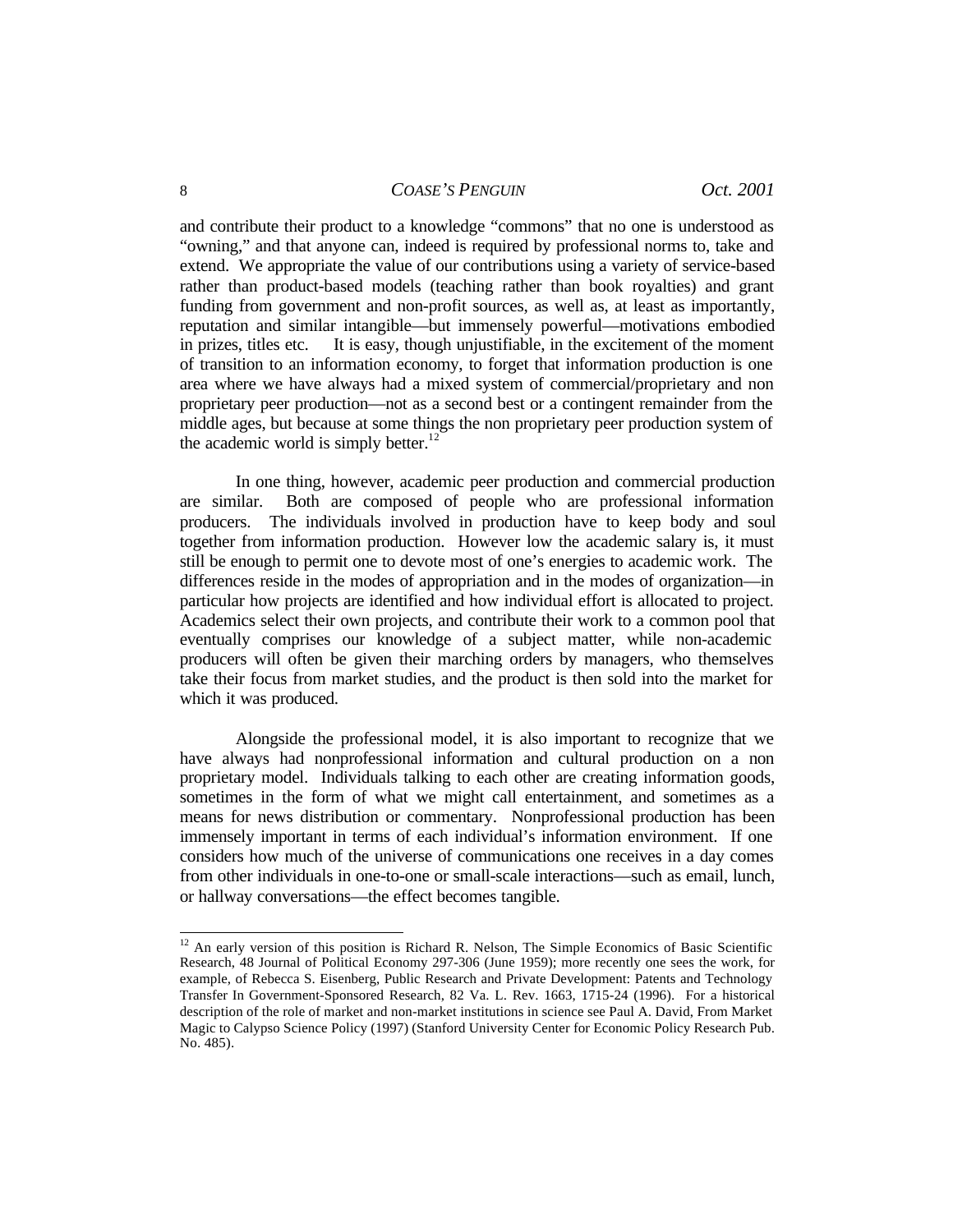As computers become cheaper and as network connections become faster, cheaper, and more ubiquitous, we are seeing the phenomenon of nonprofessional peer production of information scale to much larger sizes, performing much more complex tasks than were in the past possible for, at least, nonprofessional production. To make this phenomenon more tangible, I will describe in this part a number of such enterprises, organized so as to demonstrate the feasibility of this approach throughout the information production and exchange chain. While it is possible to break an act of communication into finer-grained subcomponents,<sup>13</sup> largely we see three distinct functions involved in the process. First, there is an initial utterance of a humanly meaningful statement. Writing an article or drawing a picture, whether done by a professional or an amateur, whether high quality or low, is such an action. Then there is a separate function of mapping the initial utterances on a knowledge map. In particular, an utterance must be understood as "relevant" in some sense and "credible." "Relevant" is a subjective question of mapping an utterance on the conceptual map of a given user seeking information for a particular purpose defined by that individual. If I am interested in finding out about the political situation in Macedonia, a news report from Macedonia or Albania is relevant, even if sloppy, while a Disney cartoon is not, even if highly professionally rendered. Credibility is a question of quality by some objective measure that the individual adopts as appropriate for purposes of evaluating a given utterance. Again, the news report may be sloppy and not credible, while the Disney cartoon may be highly accredited *as a cartoon*. The distinction between the two is somewhat artificial, because very often the utility of a piece of information will be as much dependent on its credibility as on its content, and a New York Times story on the Balkans in general will likely be preferable to the excited gossip of a colleague specifically about Macedonia. I will therefore refer to "relevance/accreditation" as a single function for purposes of this discussion, keeping in mind that the two are complementary and not entirely separable functions that an individual requires as part of being able to use utterances that others have uttered in putting together the user's understanding of the world. Finally, there is the function of distribution, or how one takes an utterance produced by one person and distributes it to other people who find it credible and relevant. In the mass media world, these functions were often, though by no means always, integrated. NBC news produced the utterances, by clearing them on the evening news gave them credibility, and distributed them simultaneously. What the Net is permitting is much greater disaggregation of these functions, and so this part will proceed to describe how each component of this information production chain is being produced on a peer-based model on the Net for certain information and cultural goods other than software.

<sup>&</sup>lt;sup>13</sup> See Yochai Benkler, Communications infrastructure regulation and the distribution of control over content, 22 Telecomms Policy 183 (1998).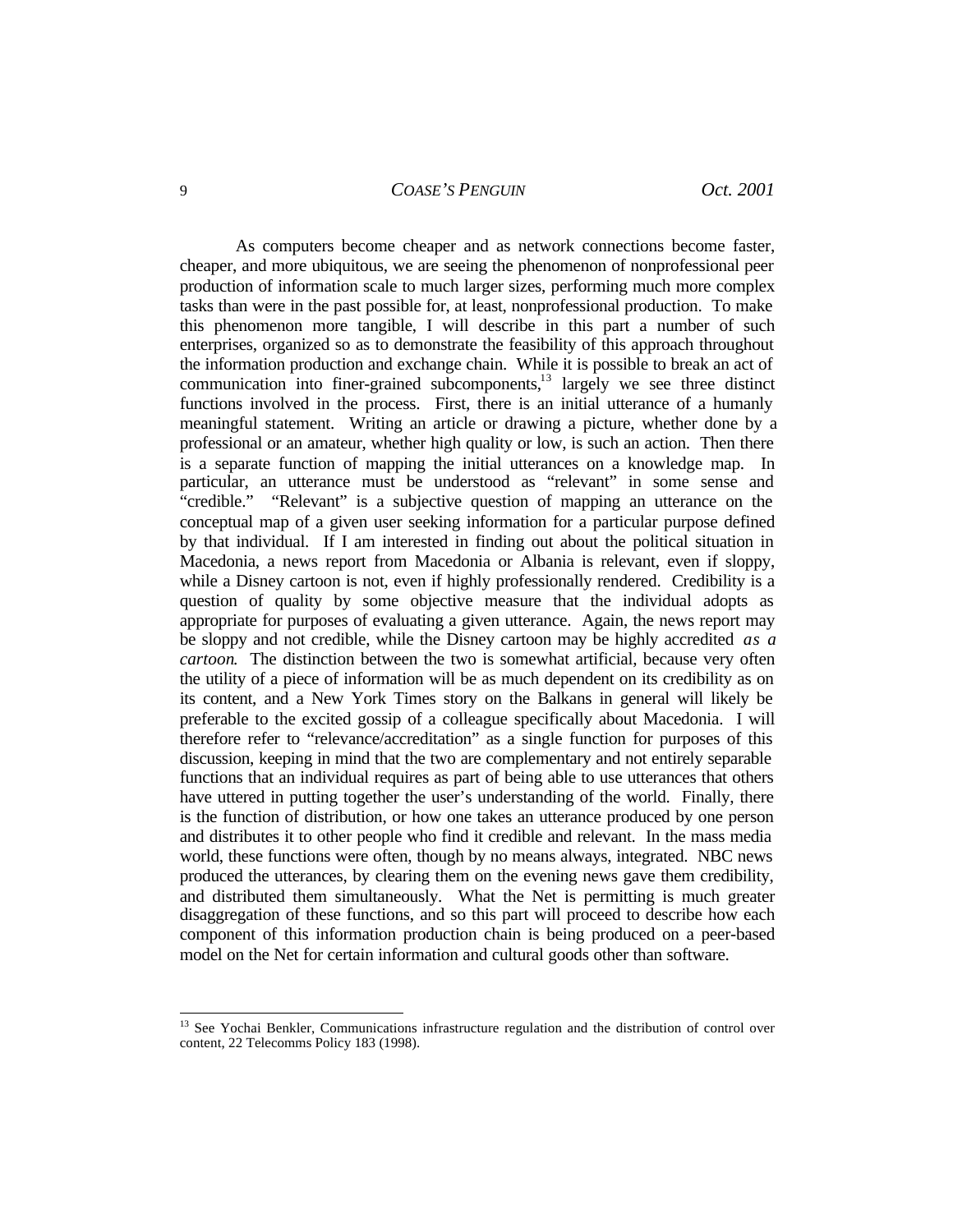### *1. Content*

NASA Clickworkers is "an experiment to see if public volunteers, each working for a few minutes here and there can do some routine science analysis that would normally be done by a scientist or graduate student working for months on end."<sup>14</sup> Currently a user can mark craters on maps of Mars, classify craters that have already been marked or search the Mars landscape for "honeycomb" terrain. The project is "a pilot study with limited funding, run part-time by one software engineer, with occasional input from two scientists."<sup>15</sup> In its first six months of operation over 85,000 users visited the site, with many contributing to the effort, making over 1.9 million entries (including redundant entries of the same craters, used to average out errors.) An analysis of the quality of markings showed "that the automaticallycomputed consensus of a large number of clickworkers is virtually indistinguishable from the inputs of a geologist with years of experience in identifying Mars craters."<sup>16</sup> The tasks performed by clickworkers (like marking craters) are discrete, and each iteration is easily performed in a matter of minutes. As a result users can choose to work for a minute doing one iteration or for hours by doing many, with an early study of the project suggesting that some clickworkers indeed work on the project for weeks, but that 37% of the work was done by one-time contributors.<sup>17</sup>

The clickworkers project is a perfect example of how complex and previously highly professional (though perhaps tedious) tasks, that required budgeting the full time salaries of a number of highly trained individuals, can be reorganized so that they can be performed by tens of thousands of volunteers in increments so minute that the tasks can now be performed on a much lower budget. This low budget is devoted to coordinating the volunteer effort, but the raw human capital needed is contributed for the fun of it. The professionalism of the original scientists is replaced by a combination of very high modularization of the task, coupled with redundancy and automated averaging out of both errors and purposeful defections (*e.g.,* purposefully erroneous markings).<sup>18</sup> What the NASA scientists running this experiment had tapped in to was a vast pool of five-minute increments of human intelligence applied with motivation to a task that is unrelated to keeping together the bodies and souls of the agents.

<sup>&</sup>lt;sup>14</sup> http://clickworkers.arc.nasa.gov/top

<sup>15</sup> http://clickworkers.arc.nasa.gov/contact

<sup>&</sup>lt;sup>16</sup> Clickworkers Results: Crater Marking Activity, July 3, 2001,

http://clickworkers.arc.nasa.gov/documents/crater-marking.pdf

<sup>&</sup>lt;sup>17</sup> B. Kanefsky, N.G. Barlow, and V.C. Gulick, Can Distributed Volunteers Accomplaish Massive Data Analysis Tasks? http://clickworkers.arc.nasa.gov/documents/abstract.pdf

<sup>18</sup> Clickworkers results, *supra* , para. 2.2.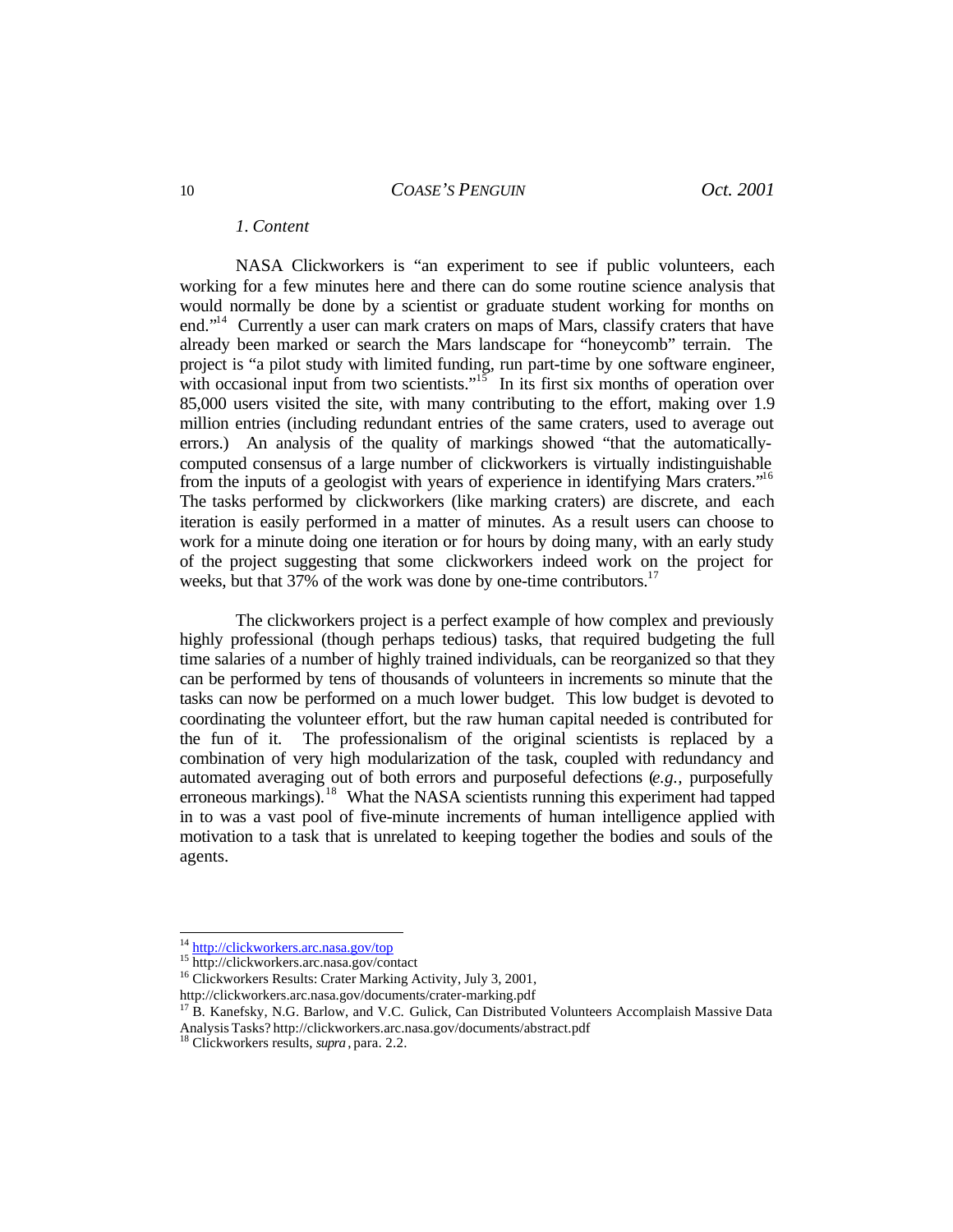While clickworkers is a distinct, self-conscious experiment, it suggests characteristics of distributed production that are, in fact, quite widely observable. Consider at the most general level the similarity between this project and the way the World Wide Web can be used to answer a distinct question that anyone can have at a given moment. Individuals put up web sites with all manner of information, in all kinds of quality and focus, for reasons that have nothing to do with external, welldefined economic motives—just like the individuals who identify craters on Mars. A user interested in information need only plug a search request into a search engine like Google, and dozens, or hundreds of websites will appear. Now, there is a question of how to select among them—the question of relevance and accreditation. But that is for the next subpart. For now what is important to recognize is that the web is a global library produced by millions of people. Whenever I sit down to search for information, there is a very high likelihood that someone, somewhere, has produced a usable answer, for whatever reason—pleasure, self-advertising, or fulfilling some other public or private goal as a non-profit or for profit that sustains itself by means other than selling the information it posted. The power of the web comes not from the fact that one particular site has all the great answers. It is not an Encyclopedia Britannica. The power comes from the fact that it allows a user looking for specific information at a given time to collect answers from a sufficiently large number of contributions. The task of sifting and accrediting falls to the user, motivated by the need to find an answer to the question posed. As long as there are tools to lower the cost of that task to a level acceptable to the user, the Web shall have "produced" the information content the user was looking for. These are not trivial considerations (though they are much more trivial today with high speed connections and substantially better search engines than those available a mere two or three years ago). But they are also not intractable. And, as we shall see, some of the solutions can themselves be peer produced.

Another important trend to look at is the emergence and rise of computer games, and in particular multi-player and online games. These fall in the same cultural "time slot" as television shows and movies of the 20th century. The interesting thing about them is that they are structurally different. In a game like Ultima Online, the role of the commercial provider is not to tell a finished, highly polished story to be consumed start to finish by passive consumers. Rather, the role of the game provider is to build tools with which users collaborate to tell a story. There have been observations about this approach for years, regarding MUDs and MOOs. The point here is that there is a discrete element of the "content" that can be produced in a centralized professional manner—the screenwriter here replaces the scientist in the NASA clickworkers example—that can also be organized using the appropriate software platform to allow the story to be written by the many users as they experience it. The individual contributions of the users/co-authors of the storyline are literally done for fun—they are playing a game—but they are spending a real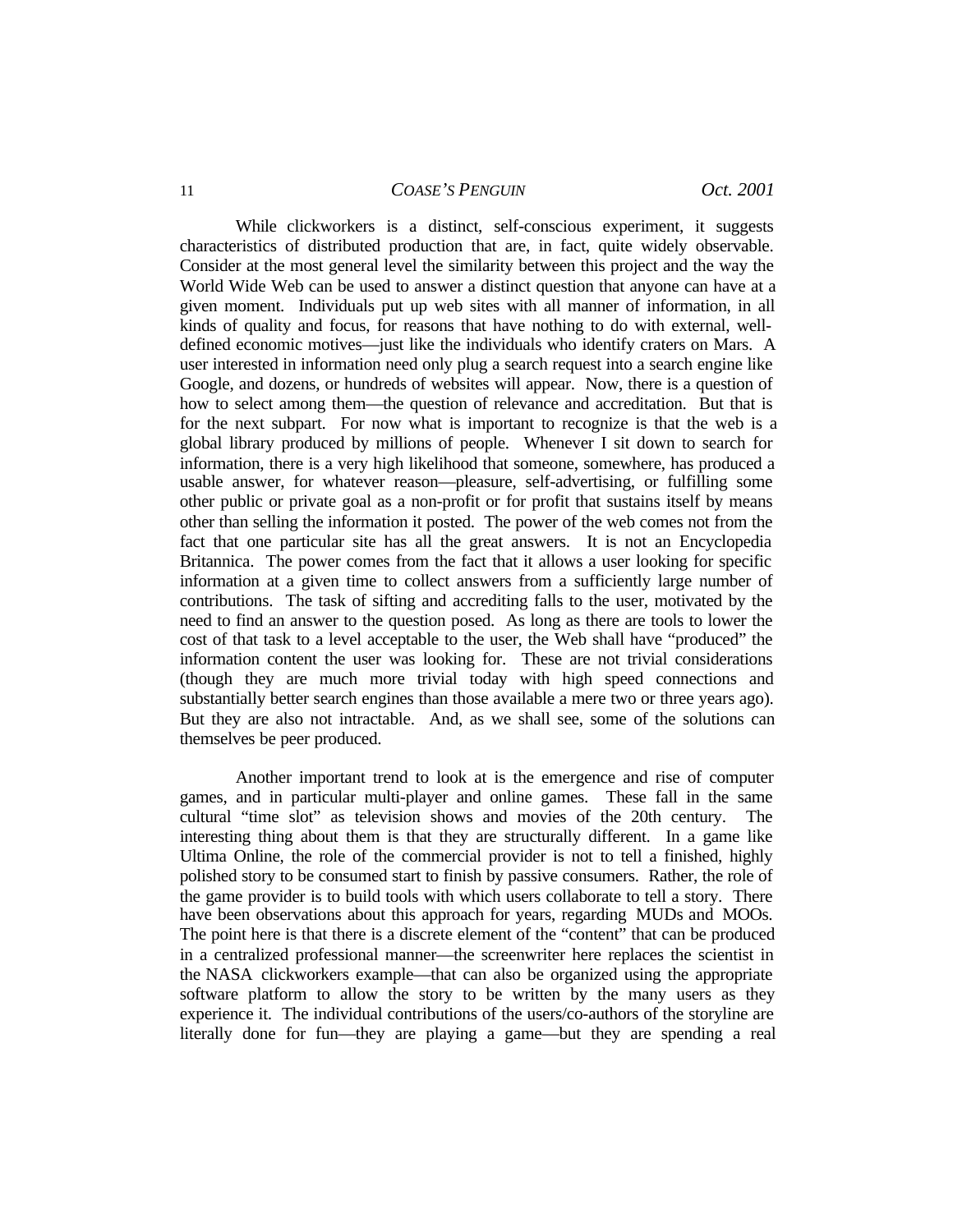economic good—their attention, on a form of entertainment that displaces what used to be passive reception of a finished, commercially and professionally manufactured good with a platform for active co-production of a storyline. The individual contributions are much more substantial than the time needed to mark craters, but then the contributors are having a whole lot more fun manipulating the intrigues of their imaginary Guild than poring over digitized images of faint craters on Mars.

#### *2. Relevance/accreditation*

Perhaps, you might say, many distributed individuals can produce content, but it's gobbledygook. Who in their right mind wants to get answers to legal questions from a fifteen-year-old child who learned the answers from watching Court  $TV^{\gamma^{19}}$ The question, then becomes whether relevance and accreditation of initial utterances of information can itself be produced on a peer production model. At an initial intuitive level the answer is provided by commercial businesses that are breaking off precisely the "accreditation and relevance" piece of their product for peer production. Amazon is a perfect example.

Amazon uses a mix of mechanisms to get in front of their buyers books and other products that the users are likely to buy. It uses a variety of mechanisms to produce relevance and accreditation by harnessing the users themselves. At the simplest level, the recommendation "customers who bought items you recently viewed also bought these items," is a mechanical means of extracting judgments of relevance and accreditation from the collective actions of many individuals who produce the datum of relevance as a by-product of making their own purchasing decisions. At a more self-conscious level (self-conscious, that is, on the part of the user), Amazon allows users to create topical lists, and to track other users as their "friends and favorites," whose decisions they have learned to trust. Amazon also provides users with the ability to rate books they buy, generating a peer-produced rating by averaging the ratings. The point to take home from Amazon is that a corporation that has done immensely well at acquiring and retaining customers harnesses peer production to provide one of its salient values—its ability to allow users to find things they want quickly and efficiently.

Similarly, Google, probably the most efficient general search engine currently in operation, introduced a crucial innovation into ranking results that made it substantially better than any of its competitors. While Google uses a text-based algorithm to retrieve a given universe of web pages initially, its PageRank software employs peer production of ranking in the following way.<sup>20</sup> The engine treats links

<sup>&</sup>lt;sup>19</sup> NY Times Magazine, Sunday, July 15, 2001 cover story.

<sup>20</sup> See description http://www.google.com/technology/index.html.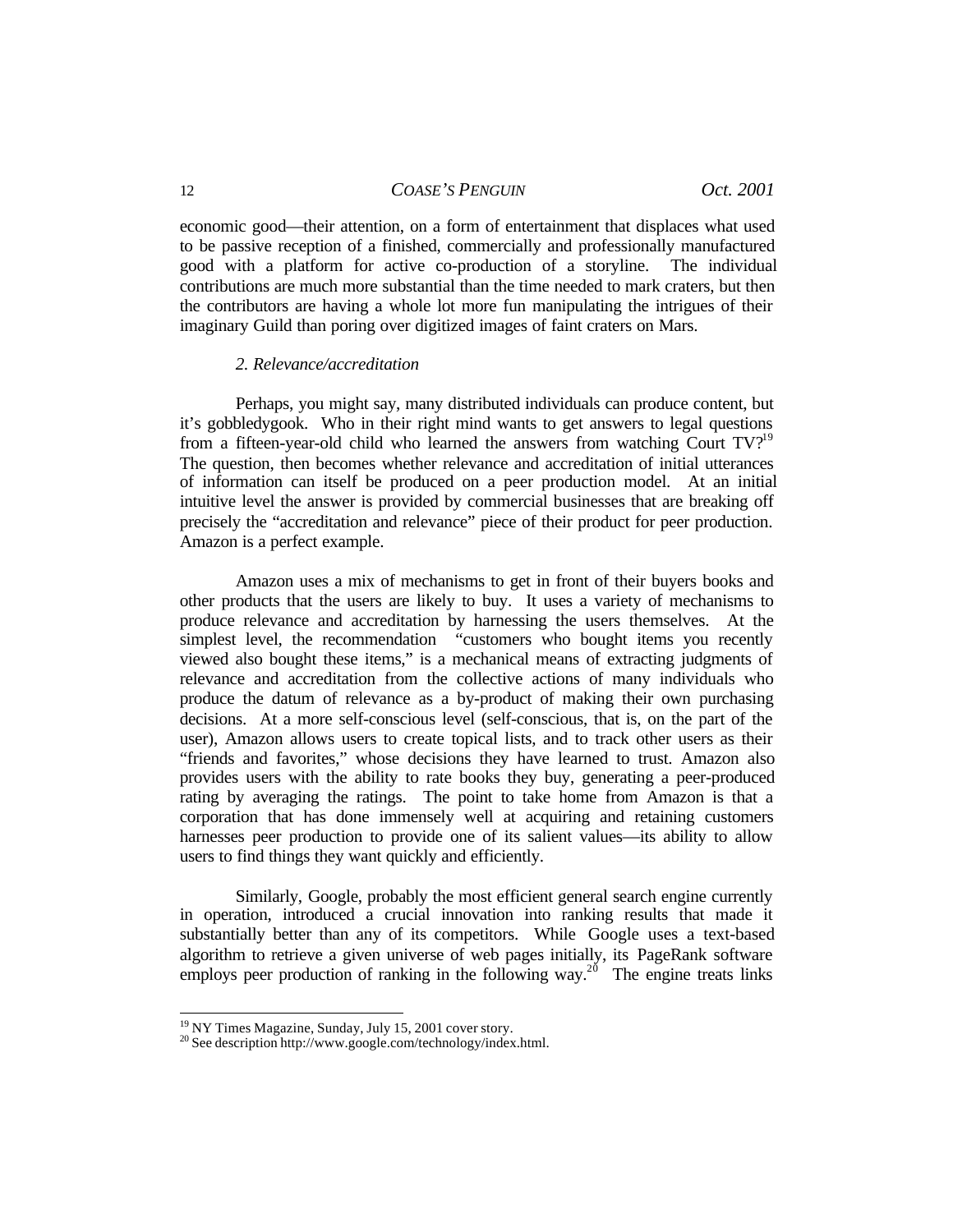from other web site pointing to a given website as votes of confidence. Whenever one person who has a page links to another page, that person has stated quite explicitly that the linked page is worth a visit. Google's search engine counts these links as distributed votes of confidence in the quality of that page as among pages that fit the basic search algorithm. Pages that themselves are heavily linked-to count as more important votes of confidence, so if a highly linked-to site links to a given page, that vote counts for more than if an obscure site that no one else thinks is worth visiting links to it. The point here is that what Google did was precisely to harness the distributed judgments of many users, each made and expressed as a byproduct of making one's own site useful, to produce a highly accurate relevance and accreditation algorithm.

While Google is an automated mechanism of collecting human judgment as a by product of some other activity (publishing a web page) there are also important examples of distributed projects self-consciously devoted to peer production of relevance. Most prominent among these is the Open Directory Project. The site relies on tens of thousands of volunteer editors to determine which links should be included in the directory. Acceptance as a volunteer requires application, and not all are accepted, and quality relies on a peer review process based substantially on seniority as a volunteer and engagement. The site is hosted and administered by Netscape, which pays for server space and a small number of employees to administer the site and set up the initial guidelines, but licensing is free, and presumably adds value partly to AOL's and Netscape's commercial search engine/portal, and partly through goodwill. The volunteers are not affiliated with Netscape, receive no compensation, and manage the directory out of the joy of doing so, or for other internal or external motivations. Out of these motivations the volunteers spend time on selecting sites for inclusion in the directory (in small increments of perhaps 15 minutes per site reviewed), producing the most comprehensive, highest quality human-edited directory of the Web—competing with, and perhaps overtaking, Yahoo in this category. The result is a project that forms the basis of the directories for many of the leading commercial sites, as well as offering a free and advertising free directory for all to use.

Perhaps the most elaborate mechanism for peer production of relevance and accreditation, at multiple layers, is Slashdot.<sup>21</sup> Billed as "News for Nerds", Slashdot primarily consists of users commenting on initial submissions that cover a variety of technology-related topics. The submissions are typically a link to a proprietary story coupled with some initial commentary from the person who submits the piece. Users follow up the initial submission with comments that often number in the hundreds. The initial submissions themselves, and more importantly the approach to sifting

 $\overline{\phantom{a}}$ 

 $^{21}$  http://www.slashdot.org.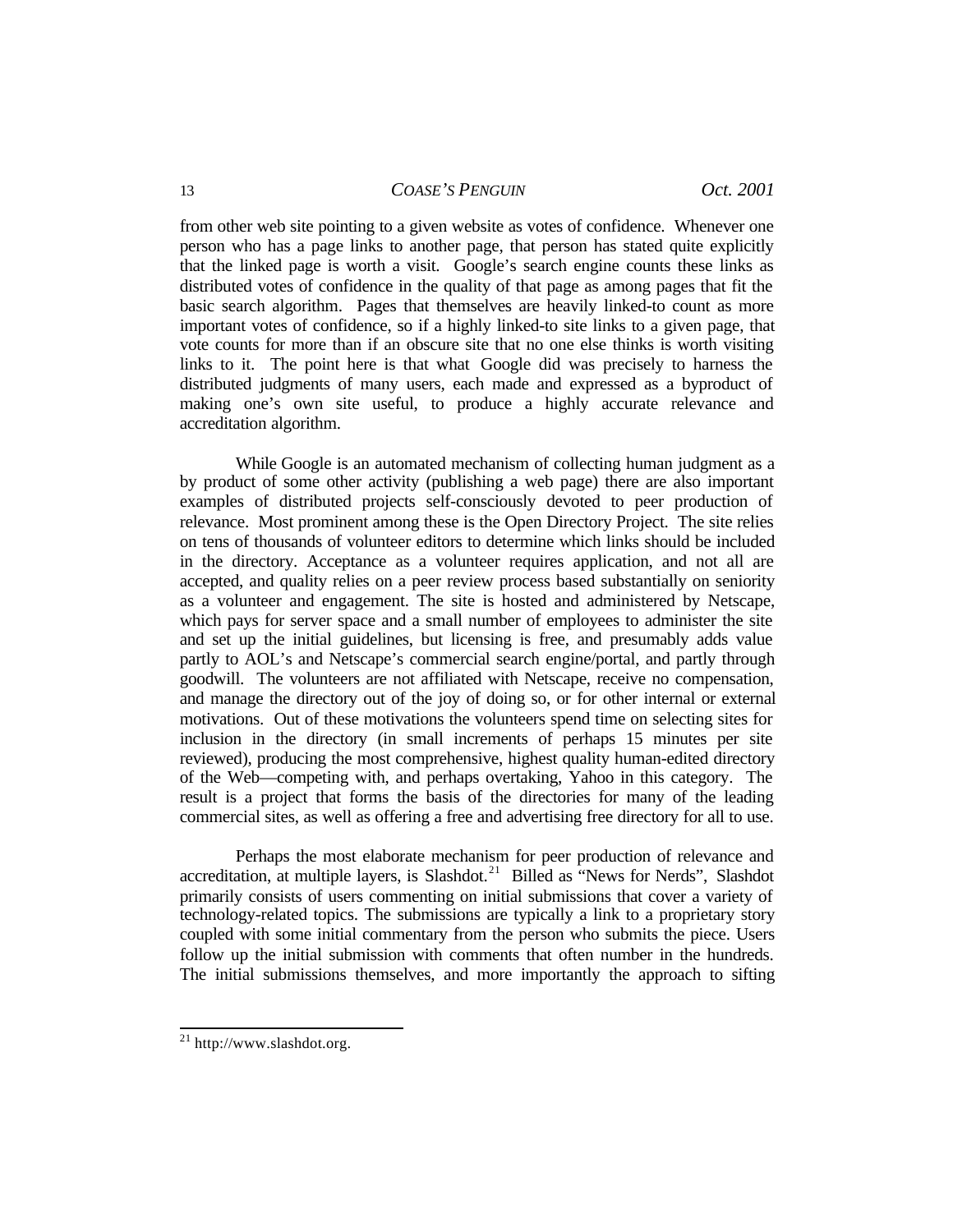through the comments of users for relevance and accreditation, provide a rich example of how this function can be performed on a distributed, peer production model.

First, it is important to understand that the function of posting a story from another site onto Slashdot, the first "utterance" in a chain of comments on Slashdot, is itself an act of relevance production. The person submitting the story is telling the community of Slashdot users "here is a story that people interested in "News for Nerds" should be interested in." This initial submission of a link is itself filtered by "authors" (really editors) who are largely paid employees of Open Source Development Network (OSDN), a corporation that sells advertising on Slashdot. Stories are filtered out if they have technical formatting problems or, in principle, if they are poorly written or outdated. This segment of the service, then, seems mostly traditional—paid employees of the "publisher" decide what stories are, and what are not, interesting and of sufficient quality. The only "peer production" element here is the fact that the initial trolling of the web for interesting stories is itself performed in a distributed fashion. This characterization nonetheless must be tempered, because the filter is relatively coarse, as exemplified by the FAQ response to the question, "how do you verify the accuracy of Slashdot stories?" The answer is, "We don't. You do. If something seems outrageous, we might look for some corroboration, but as a rule, we regard this as the responsibility of the submitter and the audience. This is why it's important to read comments. You might find something that refutes, or supports, the story in the main."<sup>22</sup> In other words, Slashdot very self-consciously is organized as a means of facilitating peer production of accreditation—it is at the comments stage that the story undergoes its most important form of accreditation—peer review *ex post*.

And things do get a lot more interesting as one looks at the comments. Here, what Slashdot allows is the production of commentary on a peer-based model. Users submit comments that are displayed together with the initial submission of a story. Think of the "content" produced in these comments as a cross between academic peer review of journal submissions and a peer-produced substitute for television's "talking heads." It is in the means of accrediting and evaluating these comments that Slashdot's system provides a comprehensive example of peer production of relevance and accreditation.

Slashdot implements an automated system to select moderators from the pool of the users. Moderators are selected according to several criteria; the must be logged in (not anonymous), they must be regular users (selects users who use the site averagely, not one time page loaders or compulsive users), they must have been using the site for a while (defeats people who try to sign up just to moderate), they must be willing, and they must have positive "karma". Karma is a number assigned to a user

<sup>&</sup>lt;sup>22</sup> http://slashdot.org/faq/editorial.shtml#ed230.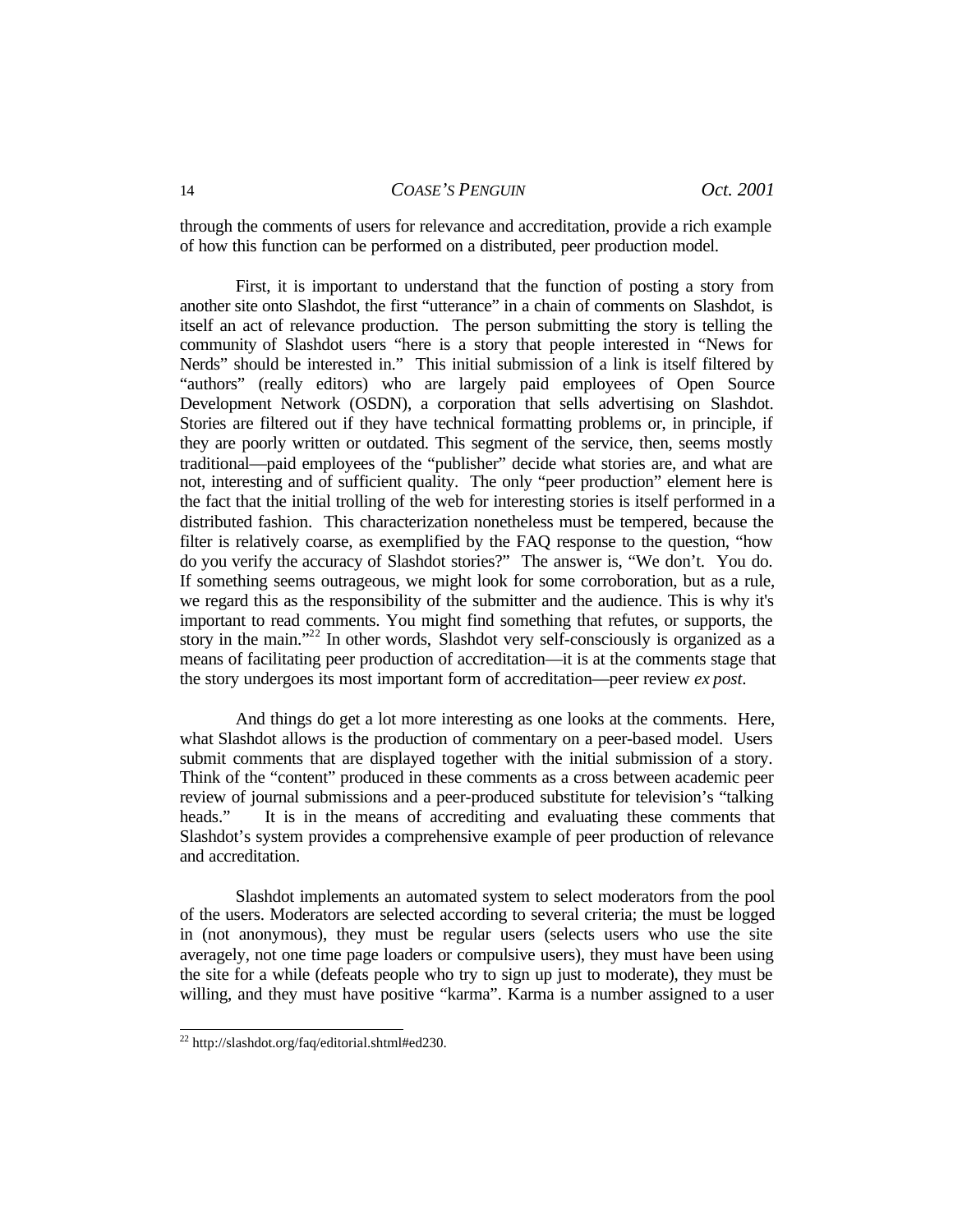that primarily reflects whether the user has posted good or bad comments (according to ratings from other moderators). If a user meets these criteria, the program assigns the user moderator status and the user gets five "influence points" to review comments. The moderator rates a comment of his choice using a drop down list with words such as "flamebait" and "informative", etc. A positive word will increase the rating of the comment one point, and a negative word will decrease the rating a point. Each time a moderator rates a comment it costs the moderator one influence point, so the moderator can only rate five comments for each moderating period. The period lasts for three days and if the user does not use the influence points, they expire. The moderation setup is intentionally designed to give many users a small amount of power – thus decreasing the effect of rogue users with an axe to grind or with poor judgment.

The site also implements some automated "troll filters" which prevent users from sabotaging the system. The troll filters prevent users from posting more than once every 60 seconds, prevent identical posts, and will ban a user for 24 hours if the user has been moderated down several times within a short time frame.

Slashdot provides the users with a "threshold" filter that allows each user to block lower quality comments. The scheme uses the numerical rating of the comment (ranging from  $-1$  to 5). Comments start out at 0 for anonymous posters, 1 for registered users and 2 for registered users with good "karma". As a result, if a user sets their filter at 1, the user will not see any comments from anonymous posters unless the comments' ratings were increased by a moderator. A user can set their filter anywhere from  $-1$  (viewing all of the comments), to 5 (where only the posts that have been upgraded by several moderators will show up).

Relevance is also tied into the Slashdot scheme because off topic posts should receive an "off topic" rating by the moderators and sink below the threshold level (assuming the user has the threshold set above the minimum). However, the moderation system is limited to choices that sometimes are not mutually exclusive. For instance, a moderator may have to choose between "funny" (+1) and "off topic" (- 1) when a post is both funny and off topic. As a result, an irrelevant post can increase in ranking and rise above the threshold level because it is funny or informative. It is unclear, however, whether this is a limitation on relevance, or indeed mimics our own normal behavior, say in reading a newspaper or browsing a library (where we might let our eyes linger longer on a funny or informative tidbit, even after we've ascertained that it is not exactly relevant to what we were looking for).

Comments are accredited by the rating they receive through moderation. If a user sets a high threshold level, they will only see posts that are considered high quality by the moderators. Users receive accreditation through their karma. If their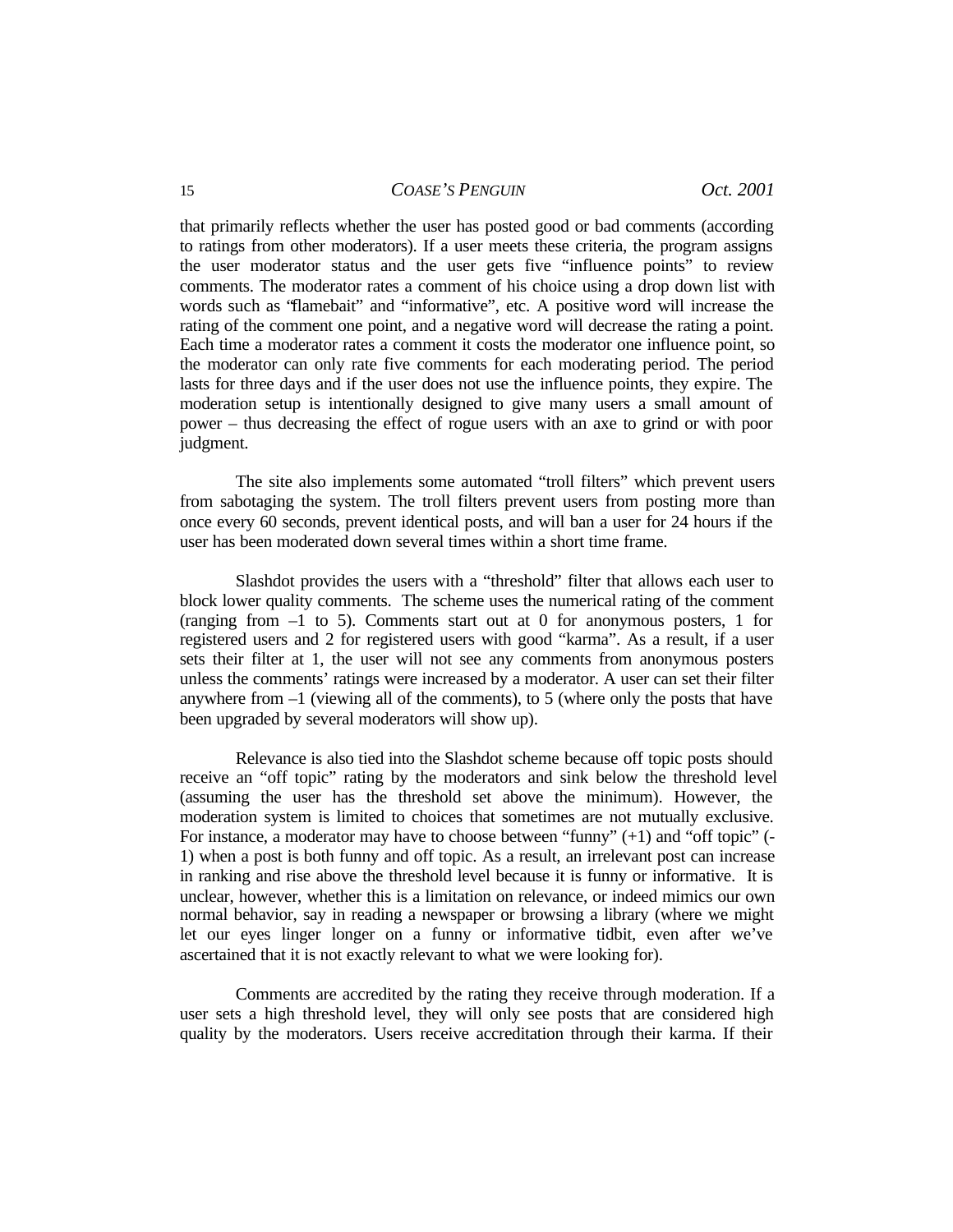posts consistently receive high ratings, their karma will increase. At a certain karma level, their comments will start off with a rating of 2 thereby giving them a louder voice in the sense that users with a threshold of 2 will now see their posts immediately. Likewise a user with bad karma from consistently poorly rated comments can lose accreditation by having their posts initially start off at 0 or –1. At the –1 level, the posts will probably not get moderated, effectively removing the opportunity for the "bad" poster to regain any karma.

Together, these mechanisms allow for the distributed production of both relevance and accreditation. Because there are many moderators who can moderate any given comment, and thanks to the mechanisms that explicitly limit the power of any one moderator to over-influence the aggregate judgment, the system evens out differences in evaluation by aggregating judgments. The system then allows users to determine what the level of accreditation pronounced by this aggregate system fits their particular time and needs, by setting their filter to be more or less inclusive, therefore relying to a greater or lesser extent on the judgment of the moderators. By introducing "karma," the system also allows users to build reputation over time, and to gain greater control over the accreditation of their own work relative to the power of the critics. Just, one might say, as very famous authors or playwrights might have over unforgiving critics. The mechanization of means of preventing defection or gaming of the system—applied to both users and moderators—also serve to mediate some of the collective action problems one might expect in a joint effort involving many people.

In addition to the mechanized means of selecting moderators and minimizing their power to skew the aggregate judgment of the accreditation system, Slashdot implements a system of peer-review accreditation for the moderators themselves. Slashdot implements meta-moderation by making any user that has an account from the first 90% of accounts created on the system eligible to moderate the moderations. Each eligible user who opts to perform meta-moderation review is provided with 10 random moderator ratings of comments. The user/meta-moderator then rates the moderator's rating as either unfair, fair, or neither. The meta-moderation process then affects the karma of the original moderator, which, when lowered sufficiently by cumulative judgments of unfair ratings, will remove the moderator from the moderation system.

Users, moderators, and meta-moderators are all volunteers. Using sophisticated software to mediate the multiple judgments of average users regarding the postings of others, the system generates aggregate judgments as to the relevance and quality of user comments. The primary point to take from the Slashdot example is that the same dynamic that we saw used for peer production of content can be implemented to produce relevance and accreditation. Rather than using the full time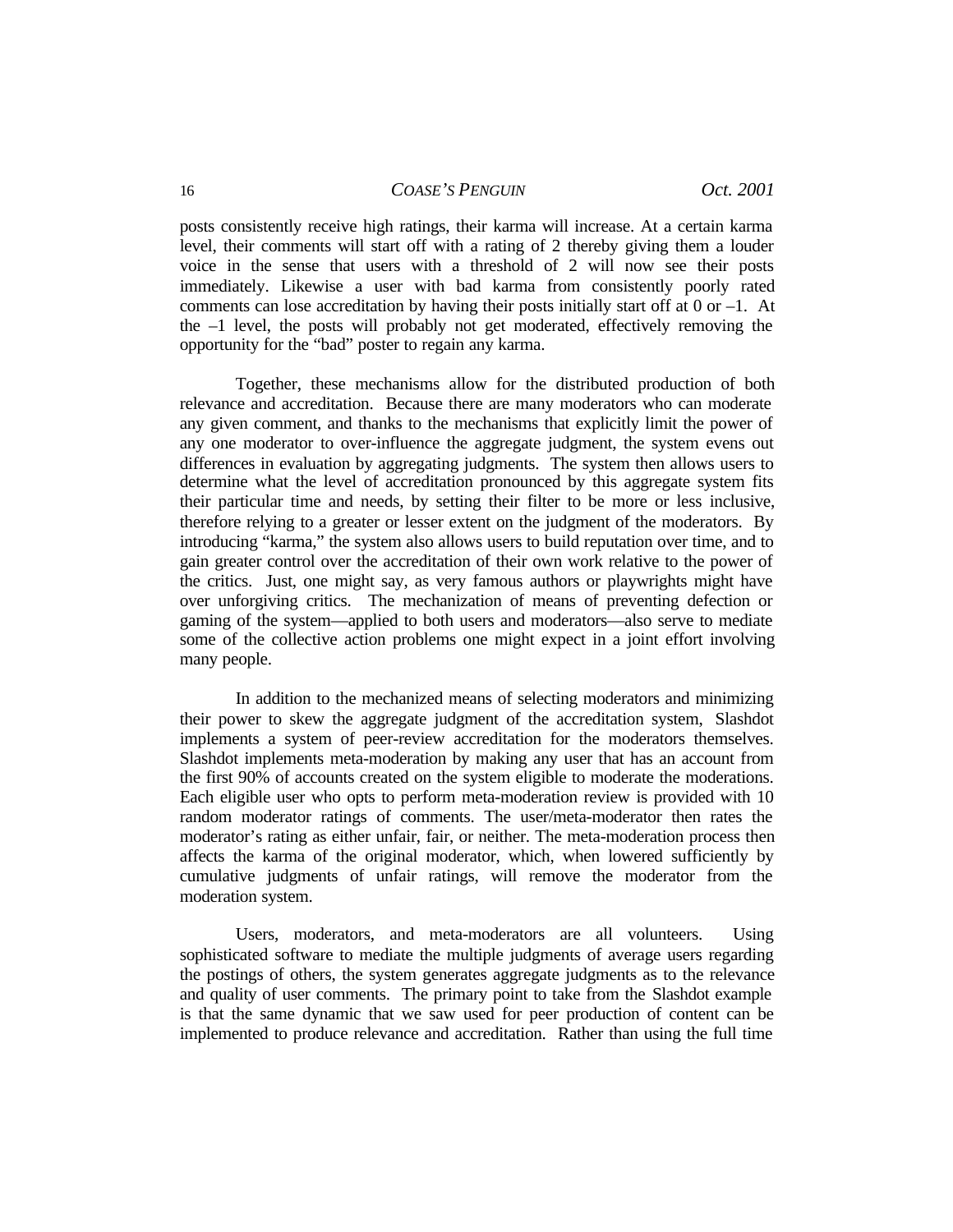effort of professional accreditation experts—call them editors or experts—the system is designed to permit the aggregation of many small judgments, each of which entails a trivial effort for the contributor, regarding both relevance and accreditation of the materials sought to be accredited. Another important point is that the software that mediates the communication among the collaborating peers embeds both means to facilitate the participation and to defend the common effort from defection.

#### *3. Value-added Distribution*

Finally, when we speak of information or cultural goods that exist (content has been produced) and are made usable through some relevance and accreditation mechanisms, there remains the question of "distribution." To some extent this is a non-issue on the Net. Distribution is cheap, all one needs is a server and large pipes connecting one's server to the world, and anyone, anywhere can get the information. I mention it here for two reasons. One, there are a variety of value-adding activities at the distribution stage—like proofreading in print publication—that need to be done at the distribution stage. Again, as long as we are talking about individual web sites, the author who placed the content on the Web will likely, for the same motivations that caused him or her to put the materials together in the first place, seek to ensure these distribution values. Still, we have very good examples of precisely these types of value being produced on a peer production model. Furthermore, as the Net is developing, the largest ISPs are trying to differentiate their services by providing certain distribution–related values. The most obvious examples are caching and mirroring—implementations by the ISP (caching) or a third party like Akamai (mirroring) that insert themselves into the distribution chain in order to make some material more easily accessible than other material. The question is the extent to which peer distribution can provide similar or substitute values.

The most notorious example is Napster. The point here was that the collective availability of tens of millions of hard drives of individual users provided a substantially more efficient distribution system for a much wider variety of songs than the centralized (and hence easier to control) distribution systems preferred by the record industry. The point here is not to sing the praises of the dearly departed (as of this writing) Napster. The point is that, setting aside the issues of content ownership, efficient distribution could be offered by individuals for individuals. Instead of any one corporation putting funds into building a large server and maintaining it, endusers opened part of their hard drives to make content available to others. And while Napster required a central addressing system to connect these hard drives, Gnutella does not. This is not the place to go into the debate over whether Gnutella has its own limitations, be they scalability or free riding. The point is that there are both volunteers and commercial software companies involved in developing software intended to allow users to set up a peer-based distribution system that will be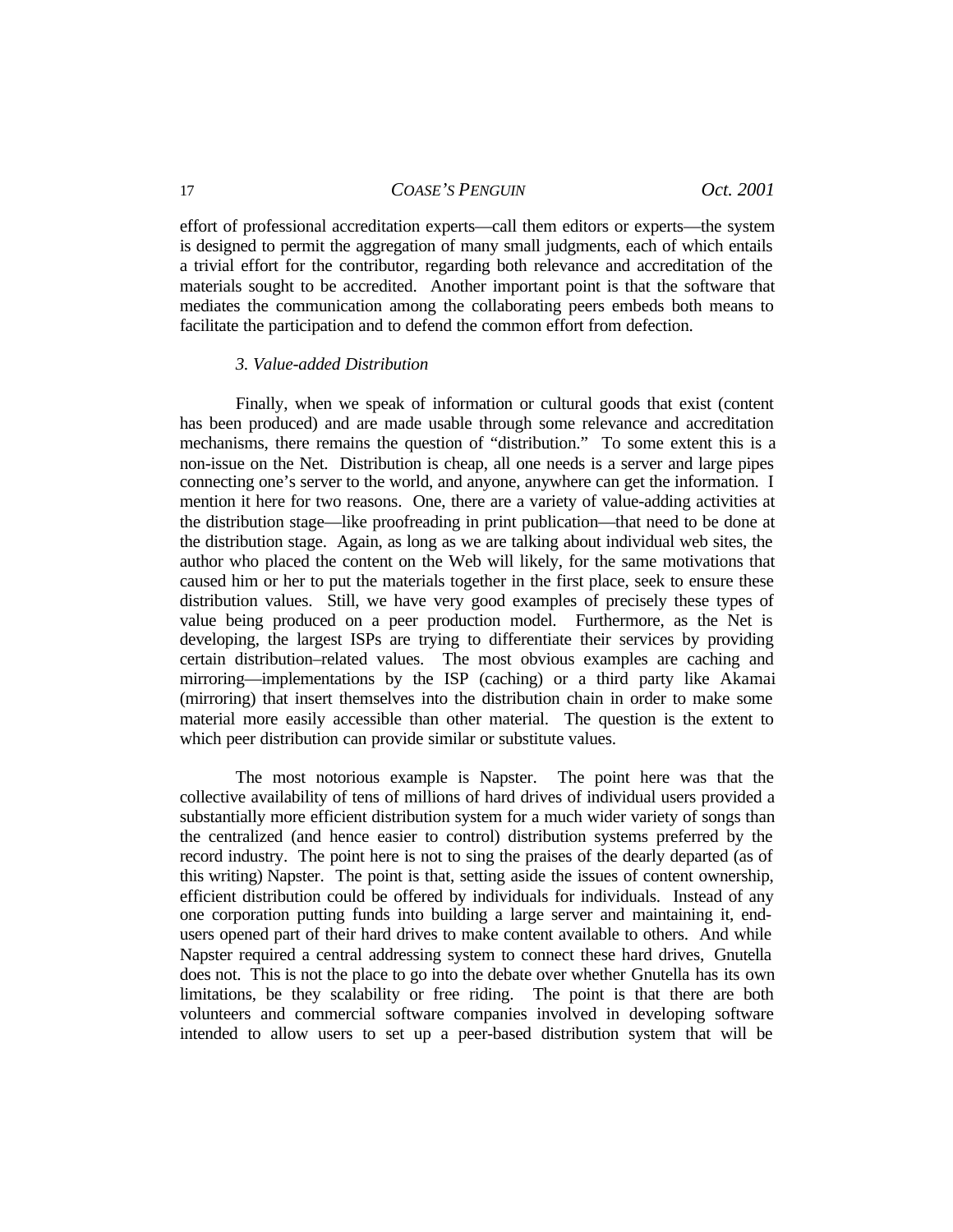independent of the more commercially-controlled distribution systems, and will be from the edges of the network to its edges, rather than through a controlled middle.

Perhaps the most interesting, discrete and puzzling (for anyone who dislikes proofreading) instantiation of peer-based distribution function is Project Gutenberg and the site set up to support it, Distributed Proofreading. Project Gutenburg<sup>23</sup> entails hundreds of volunteers who scan in and correct books so that they are freely available in digital form. Currently, Project Gutenberg has amassed around 3,500 public domain "etexts" through the efforts of volunteers and makes the collection available to everyone for free. The vast majority of the etexts are offered as public domain materials. The etexts are offered in ASCII format, which is the lowest common denominator and makes it possible to reach the widest audience. The site itself presents the etexts in ASCII format but does not discourage volunteers from offering the etexts in markup languages. It contains a search engine that allows a reader to search for typical fields such as subject, author and title. Distributed Proofreading is a site that supports Project Gutenberg by allowing volunteers to proofread an etext by comparing it to scanned images of the original book. The site is maintained and administered by one person.

Project Gutenberg volunteers can select any book that is in the public domain to transform into an etext. The volunteer submits a copy of the title page of the book to Michael Hart—who founded the project—for copyright research. The volunteer is notified to proceed if the book passes the copyright clearance. The decision on which book to convert to etext is left up to the volunteer, subject to copyright limitations. Typically a volunteer converts a book to ASCII format using OCR (optical character recognition) and proofreads it one time in order to screen it for major errors. The volunteer then passes the ASCII file to a volunteer proofreader. This exchange is orchestrated with very little supervision. The volunteers use a listserv mailing list and a bulletin board to initiate and supervise the exchange. In addition, books are labeled with a version number indicating how many times they have been proofed. The site encourages volunteers to select a book that has a low number and proof it. The Project Gutenberg proofing process is simple and involves looking at the text itself and examining it for errors. The proofreaders (aside from the first pass) are not expected to have access to the book or scanned images, but merely review the etext for selfevident errors.

Distributed Proofreading,  $24$  a site unaffiliated with the Project Gutenberg, is devoted to proofing Gutenberg Project etexts more efficiently, by distributing the volunteer proofreading function in smaller and more information rich modules. In the

<sup>&</sup>lt;sup>23</sup> http://promo.net/pg/

<sup>24</sup> http://charlz.dynip.com/gutenberg/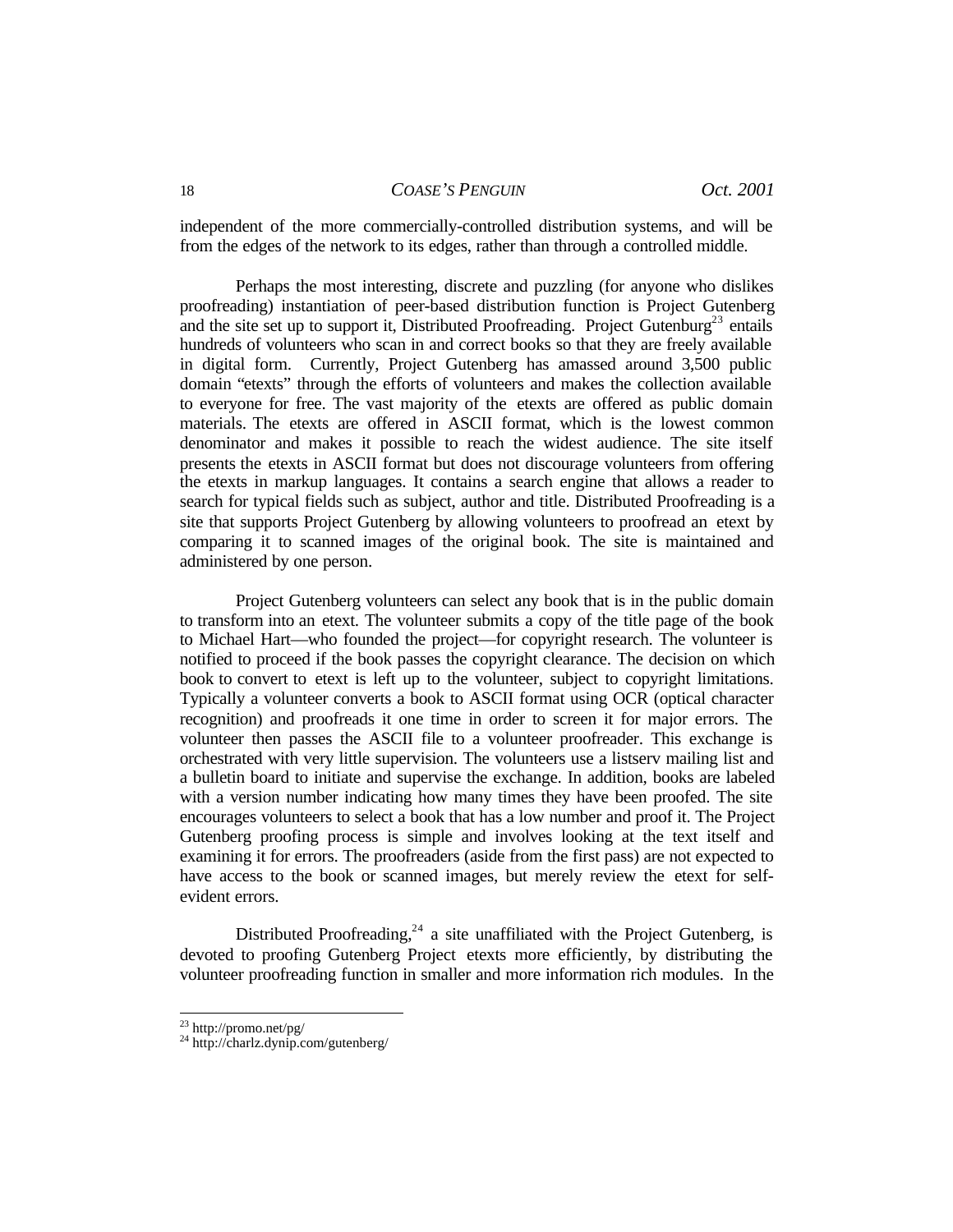Distributed Proofreading process, scanned pages are stored on the site and volunteers are shown a scanned page and a page of the etext simultaneously so that the volunteer can compare the etext to the original page. Because of the modularity, proofreaders can come on the site and proof one or a few pages and submit them. By contrast, on the Project Gutenberg site the entire book is typically exchanged, or at minimum a chapter. In this fashion, Distributed Proofreading clears the proofing of thousands of pages every month.

What is particularly interesting in these sites is that they show that even the most painstaking, and some might say mundane, jobs can be produced on a distributed model. Here the motivation problem may be particularly salient, but it appears that a combination of bibliophilia and community ties suffices (both sites are much smaller and more tightly knit than the Linux development community or the tens of thousands of NASA clickworkers). The point is that individuals can self-identify as having a passion for a particular book, or as having the time and inclination to proofread as part of a broader project they perceive to be in the public good. By connecting a very large number of people to these potential opportunities to produce, Project Gutenberg, just like clickworkers, or Slashdot, or Amazon, can capitalize on an enormous pool of underutilized intelligent human creativity and willingness to engage in intellectual effort.

### *4. Summary*

What I hope all these examples provide is a common set of mental pictures of what peer production looks like. In the remainder of the article I will abstract from these stories some general observations about peer production, what makes it work, and what makes it better under certain circumstances than market- or hierarchy-based production. But at this point it is important that the stories have established the plausibility of, or piqued your interest in, the claim that peer production is a phenomenon of much wider application than free software, and that it is something that actually exists, and is not the figment of someone's over-zealous imagination. What remains is the very interesting and difficult task of explaining it in terms that will be comprehensible to those who make economic policy, and that will allow us to begin to think about what, if any, policy implications the emergence of this strange breed in the middle of our information economy has. I will by no stretch of the imagination claim to have completed this task in the following pages. But I hope to identify some basic regularities and organizing conceptions that will be useful to anyone interested in pursuing the answer. Even if you do not buy a single additional word of my initial efforts to theorize the phenomenon, however, seeing these disparate phenomena as in fact instances of a more general phenomenon of uncharacteristic organization of information production should present a rich and fascinating topic of study for organization theorists, anthropologists, institutional economists, and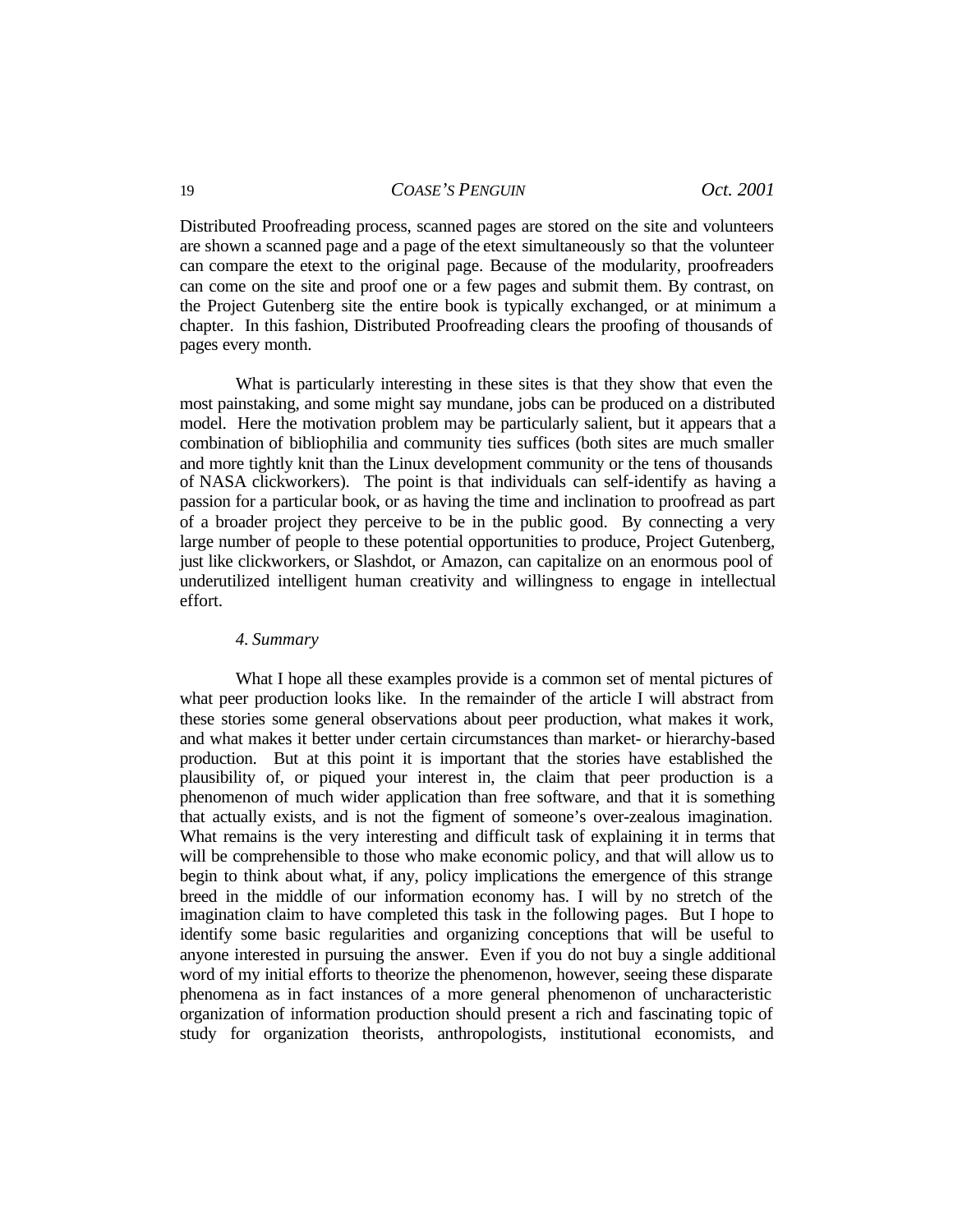business people interested in understanding production models in a ubiquitously networked environment.

# **II. Why Would Peer Production Emerge in a Networked Environment?**

### *1. Locating the theoretical space for peer production*

There are many places to locate an attempt to provide a theoretical explanation of peer production. One option would be to focus on the literature regarding trust-based modes of organizing production<sup>25</sup> or on literature that focuses on internal motivation and its role in knowledge production. <sup>26</sup> My effort here will be within the more general economics literature that followed Ronald Coase's *The Nature of the Firm* in focusing on the comparative costs of institutional alternatives as an explanation for their emergence and relative prevalence.

At the most general intuitive level, we can begin by looking at Coase's explanation of the firm and Harold Demsetz's explanation of property rights.<sup>27</sup> Coase's basic explanation of why firms emerge—in other words, why clusters of individuals operate under the direction of an entrepreneur, a giver of commands, rather than interacting purely under the guidance of prices—is that using the price system is costly. Where the cost of achieving a certain outcome in the world that requires human behavior through organizational means is lower than the cost of achieving that same result through implementation of the price system, organizations will emerge to attain that result. An organization will cease to grow when (a) another organization can achieve the marginal result that they seek to obtain at lower cost; or (b) the price system can obtain that result at lower cost than can an organization. If the cost of organization increases with size, we have a "natural"—i.e., tractable within welfare economic theory—limit on the size and number of organizations.

Demsetz's basic explanation of why property emerges with regard to resources that previously were managed without property rights—as commons—can be resolved to a very similar rationale. As long as the cost of implementing and enforcing property rights in a given resource is larger than the value of the total increase in the efficiency of the utilization of the resource that would be gained by the introduction of a property regime where none existed before, the resource will operate

<sup>&</sup>lt;sup>25</sup> See Paul S. Market, Hierarchy, and Trust: The Knowledge Economy and the Future of Capitalism, http://papers.ssrn.com/sol3/papers.cfm?abstract\_id=186930

 $^{26}$  See Margit Osterloh and Bruno S. Frey, Motivation, Knowledge Transfer, and Organizational Form, Motivation, Knowledge Stransfer, and Organizational Form (1999) Institute for Empirical Research in Economics, University of Zurich, Working Paper No. 27.

<sup>&</sup>lt;sup>27</sup> Harold Demsetz, Toward a Theory of Property Rights, 57 Am. Econ. Rev. 347-357 (1967).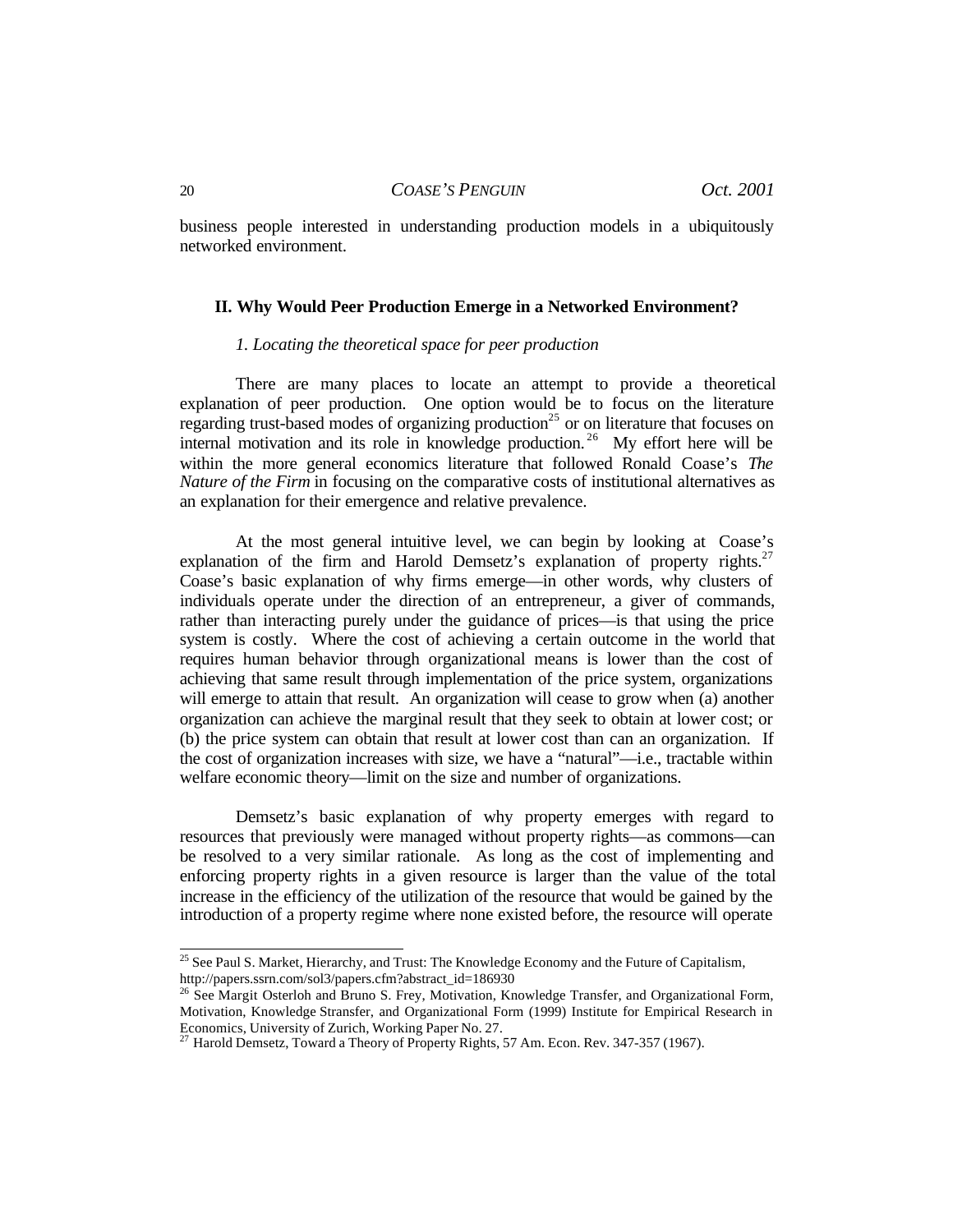as a commons. Once the value of the resource increases due to an exogenous circumstance—a technological development or an encounter with another civilization—so that intensification of its utilization through property-based appropriation is worth the cost of implementing property rights, property rights emerge. More generally, this can be stated as: property in a given resource emerges if the social cost of having no property in that resource exceeds the social cost of implementing a property system in it. This restatement can include within it common property regimes, managed commons, and other non-property approaches to managing sustainable commons.<sup>28</sup>

| Coase and Demsetz form a four box matrix: |  |  |  |  |  |  |
|-------------------------------------------|--|--|--|--|--|--|
|-------------------------------------------|--|--|--|--|--|--|

| Property more valuable than | Cost of implementing                                                                      |
|-----------------------------|-------------------------------------------------------------------------------------------|
|                             | property higher than                                                                      |
|                             | opportunity cost of property                                                              |
| Pure market                 | Pure commons? ("market"                                                                   |
|                             | $w/o$ property $\Rightarrow$ payment by                                                   |
|                             | $time + effort)$                                                                          |
| Markets with firms          | Common property regimes (if                                                               |
|                             | organizing valuable)                                                                      |
|                             | implementation $\cos(s^{29})$<br>$\sim$ $\sim$ $\sim$<br>$\cdot$ $\cdot$<br>$\sim$ $\sim$ |

**Table 1: Organizational forms as a function of relative social cost of property vs. no-property and firm-based management vs. market**

Before going in to *why* peer production may be less costly than property/market based production, or organizational production, it is important to recognize that if we posit the existence of such a third option it is relatively easy to adapt the transactions cost theory of the firm to include it. If we can sustain that under certain circumstances non proprietary or commons-based peer production may be less costly in some dimension than either markets or managerial hierarchies, we could say that when the cost of organizing an activity on a peered basis is lower than the cost of using the market, and the cost of peering is lower than the cost of hierarchical organization, then peer production will emerge.<sup>30</sup>

 $^{28}$  For discussions of commons see, Carol Rose, The Comedy of the Commons: Custom, Commerce, and Inherently Public Property, 53 U. Chi. L. Rev. 711 (1986); Elinor Ostrom, Governing the Commons (1992).

<sup>&</sup>lt;sup>29</sup> "Valuable" as compared to the option, and opportunity costs, of not having property rights in place.

<sup>&</sup>lt;sup>30</sup> In the context of land, Ellickson extends Demsetz's analysis in precisely this fashion, suggesting that there may be a variety of reasons supporting group ownership of larger tracks, including the definition of efficient boundaries (efficient for the resource and its use), coping with significant shocks to the resource pool, risk spreading, "the viability of group ownership might be enhanced by the advent of inexpensive video cameras or other technologies for monitoring behavior within a group setting." Robert Ellickson, Property in Land, 102 Yale L.J. 1315, 1330 (1993).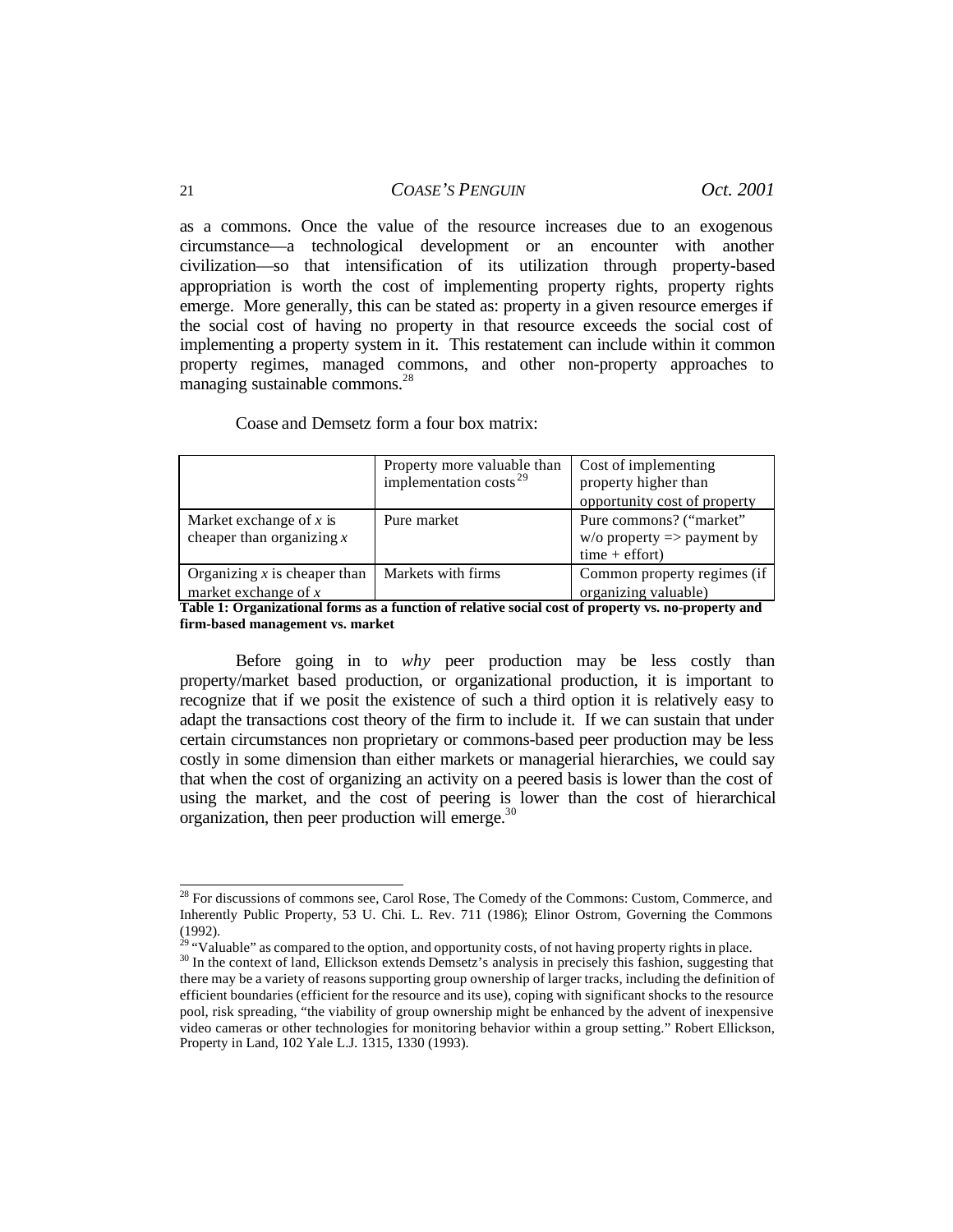|                                                                                                    | No property more costly than | Property implementation more         |  |  |  |
|----------------------------------------------------------------------------------------------------|------------------------------|--------------------------------------|--|--|--|
|                                                                                                    | implementation costs of      | costly than opportunity cost of      |  |  |  |
|                                                                                                    | property                     | no-property                          |  |  |  |
| Market exchange of $x$                                                                             | Pure market (farmers         | Pure commons (ideas & facts;         |  |  |  |
| cheaper than                                                                                       | markets)                     | highways?)                           |  |  |  |
| organizing/peering $x$                                                                             |                              |                                      |  |  |  |
| Organizing $x$ cheaper                                                                             | market with firms            | Common property regimes              |  |  |  |
| than market exchange                                                                               |                              | (Swiss pastures)                     |  |  |  |
| or peering of $x$                                                                                  |                              |                                      |  |  |  |
| Peering cheaper than                                                                               | Proprietary "open source"    | Peer production processes $31$ (free |  |  |  |
| both market exchange                                                                               | efforts (Xerox's Eureka)     | software; academic science;          |  |  |  |
| and organization                                                                                   |                              | NASA clickworkers)                   |  |  |  |
| Toble 2: Organizational forms as a function of relative social east of property vs no property and |                              |                                      |  |  |  |

We could tabulate as follows:

**Table 2: Organizational forms as a function of relative social cost of property vs no-property and firm-based management vs. market vs. peering**

Understanding that in principle the same framework that explains the emergence of property and firms could explain the emergence of peering focuses our effort on trying to understand why it is that peering could under certain circumstances be more cost effective than either markets or hierarchical organizations. To fit the reality of the emergence of peer production in the context of a pervasively networked information economy, that explanation must be (1) in some sense sensitive to changes in the nature of the human and material resources used in production, and (2) affected by the cost and efficiency of communication among human participants in the productive enterprise.

### *2. Peer production of information in a pervasively networked environment*

Peer production is emerging as an important mode of information production because of four attributes of the pervasively networked information economy. First, the object of production—information—is quirky, in that (a) it is purely non-rival and (b) its primary non-human input is the same public good as its output—information. Second, the physical capital costs of information production have declined dramatically with the introduction of cheap-processor-based computer networks. Third, the primary human input—creative talent—is highly variable, more so than traditional labor, and the individuals who are the "input" possess better information than anyone else about the variability and suitability of their talents and level of motivation and focus at a given moment to given production tasks. Fourth and finally, communication and information exchange across space and time are much cheaper and more efficient than ever before, which permits the coordination of widely

 $31$  "Cost" here would include the negative effects of intellectual property on dissemination and downstream productive use.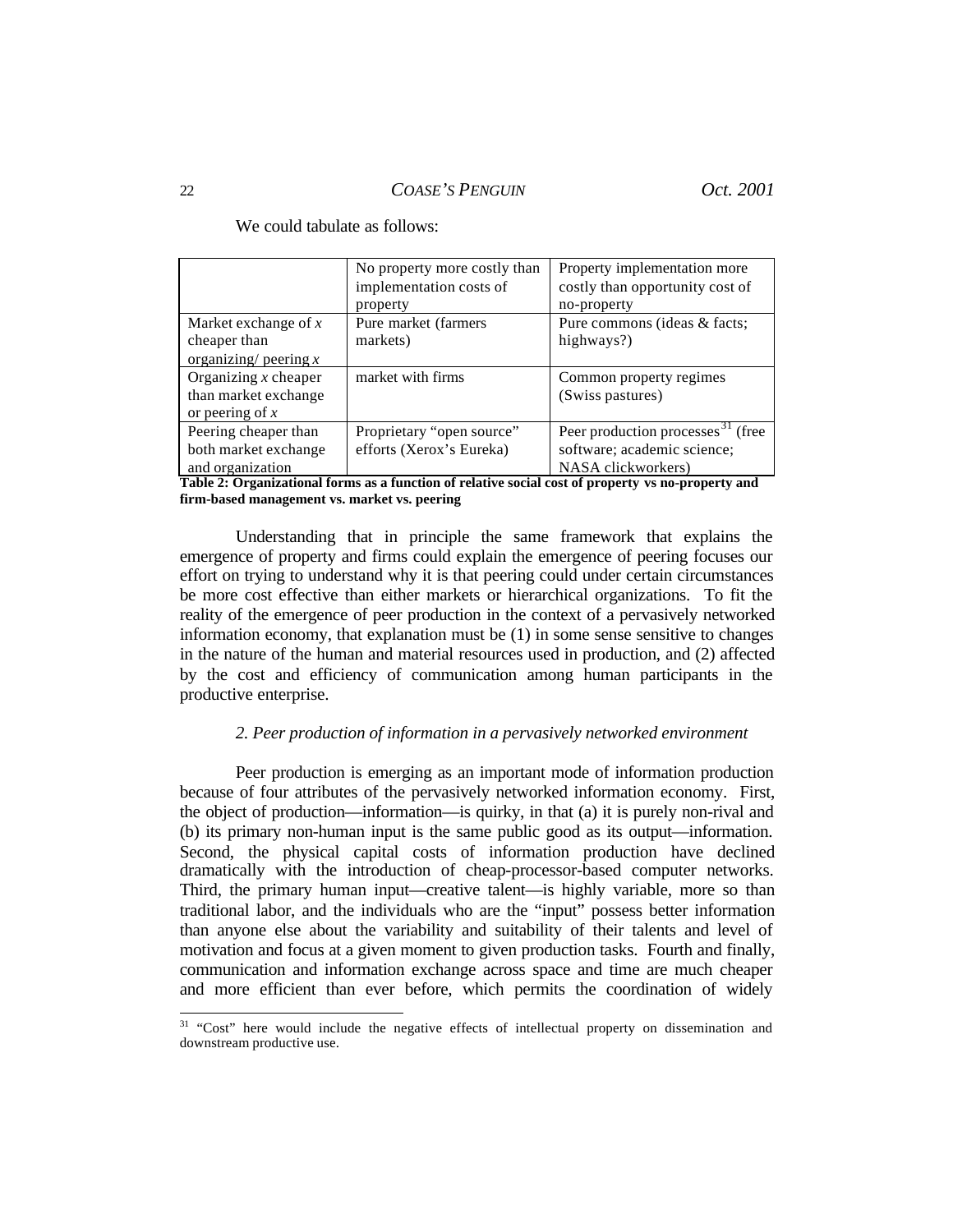distributed potential sources of creative effort and the aggregation of actual distributed effort into usable end products.

The first attribute affects the cost of one major input into production existing information. It means that the social cost of using existing information as input into new information production is zero. This, on the one hand, lowers the actual social cost of peering by potentially making information input available to human agents without limit, and on the other hand marks a pervasive social cost of market and hierarchy, because of the losses in both static and dynamic efficiency entailed by the property rights in a nonrival public good, usually thought necessary (and hence justifiable) to sustain market and hierarchy-based production. The second attribute similarly lowers the cost of another major capital cost of information production. It was this high cost of physical capital—large circulation automated presses, record and later CD manufacturing and distribution facilities, movie studios and distribution systems, etc.—that formed the basis for the industrial organization of information production that typified commercial cultural production in the  $20<sup>th</sup>$ century. Together, these two attributes make information production a potentially sustainable low-cost, low returns endeavor for many individuals relying on indirect appropriation.<sup>32</sup> The public goods attribute also limits the applicability of my observations about peer production, so that I make no claim about the applicability of these observations to traditional economic goods. The third characteristic, as I will explain below, is the primary source of efficiency gains from moving from either market or hierarchical organization to peering. Peer production better produces information about available human capital, and increases the size of the sets of agents and resources capable of being combined in projects—where there are increasing returns to scale for these sets. The fourth attribute radically reduces the cost of peering—or coordination of the efforts of many widely distributed participants in a production effort.

What, however, makes contributors to peer production enterprises tick? Why do they contribute? Current explanations of the economics of free software have, I believe, largely resolved the incentives question. The answers fall into two baskets. First, less commonly made, is that people are creative beings. They will play at creation if given an opportunity, and this opportunity to be creative has in fact been seized upon by many.  $33$  This thesis does not take the question of how to keep body

 $32$  "Indirect appropriation" is appropriation of the value of one's effort by means other than reliance on the excludability of the product of the effort. So, someone who is paid as a teacher, but gets the position in reliance on his scholarship, is indirectly appropriating the benefit of his scholarship. An IBM engineer who gains human capital by working on Linux from home in the evening is indirectly appropriating the benefits of her efforts in participating in the production of Linux.

<sup>&</sup>lt;sup>33</sup> Moglen makes this central to his explanation. Raymond, and Lerner & Tirole also offer hedonic gains as one component of their respective explanations.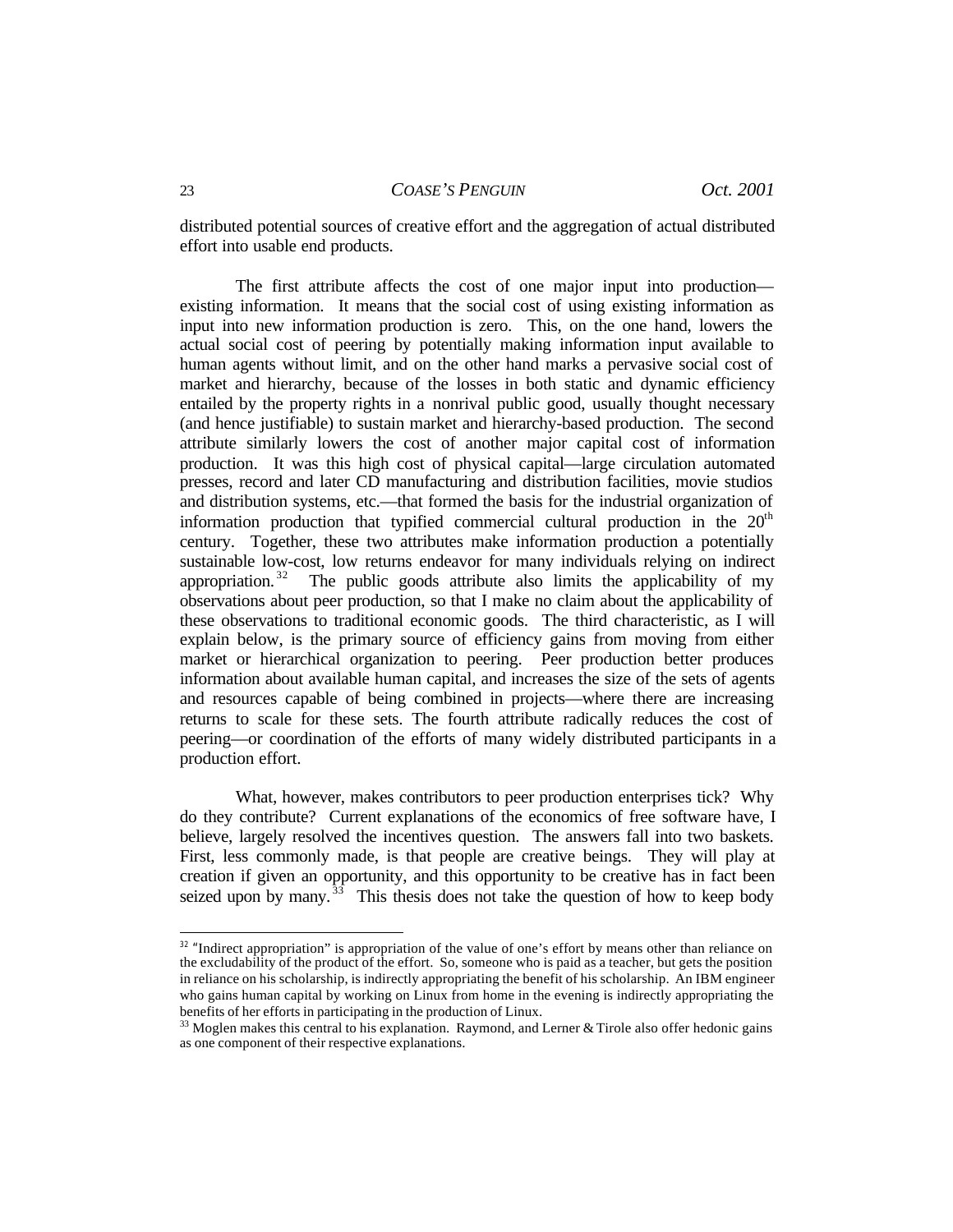and soul together from this activity as central, but rather explains why people who have a day job will nonetheless devote their time for creative play in this immensely productive manner. This explanation clearly is at work in explaining phenomena like clickworkers or the Slashdot moderators, not only free software. More general explanations are less ambitious for humanity (though possibly less accurate about what motivates people in general) and more ambitious for the stand-alone sustainability of open source software within standard assumptions regarding incentives, because they seek an explanation that relies on the activity itself to keep body and soul together. The primary answers here are that there are a variety of indirect appropriation mechanisms for those who engage in free software development. These range from the amorphous category of reputation gains, through much more mundane benefits such as consulting contracts, customization services, and increases in human capital that are paid for by employers who can use the skills gained from participation in free software development in proprietary projects.<sup>34</sup>

The reality of phenomena like academic research, free software, the World Wide Web, NASA's clickworkers or Slashdot supports these explanations with robust, if not quantified, empirical grounding. All one need do is look at the Red Hat millionaires and IBM's billion-dollar commitments to supporting Linux and Apache on the one hand, and the tens of thousands of volunteer clickworkers, thousands of Linux developers, and hundreds of distributed proofreaders, on the other hand, to accept intuitively that some combination of hedonic gain and indirect appropriation can resolve the incentives problem.

But noting that the incentives problem is resolved in this manner does not suggest the limits or characteristics that make some things more amenable to this solution than others. The point to see is that the incentives problem is simple to resolve if the collaboration problem can be solved on a large scale. If a project can draw on the talents of 30,000 or 15,000 individuals instead of a few dozen or a few hundred, then the contribution of each, and hence the personal cost of participation that needs to be covered by indirect benefits, is quite low. In a corollary to "Linus's Law," $35$  one might say

Given a sufficiently large number of contributions, incentives necessary to bring about contributions are trivial.

Which implies a general statement about where peer production can work:

<sup>34</sup> See *supra* , notes 5, 9.

<sup>&</sup>lt;sup>35</sup> Coined by Eric Raymond to capture one of the attributes of the approach that developed Linux: "Given enough eyeballs, all bugs are shallow."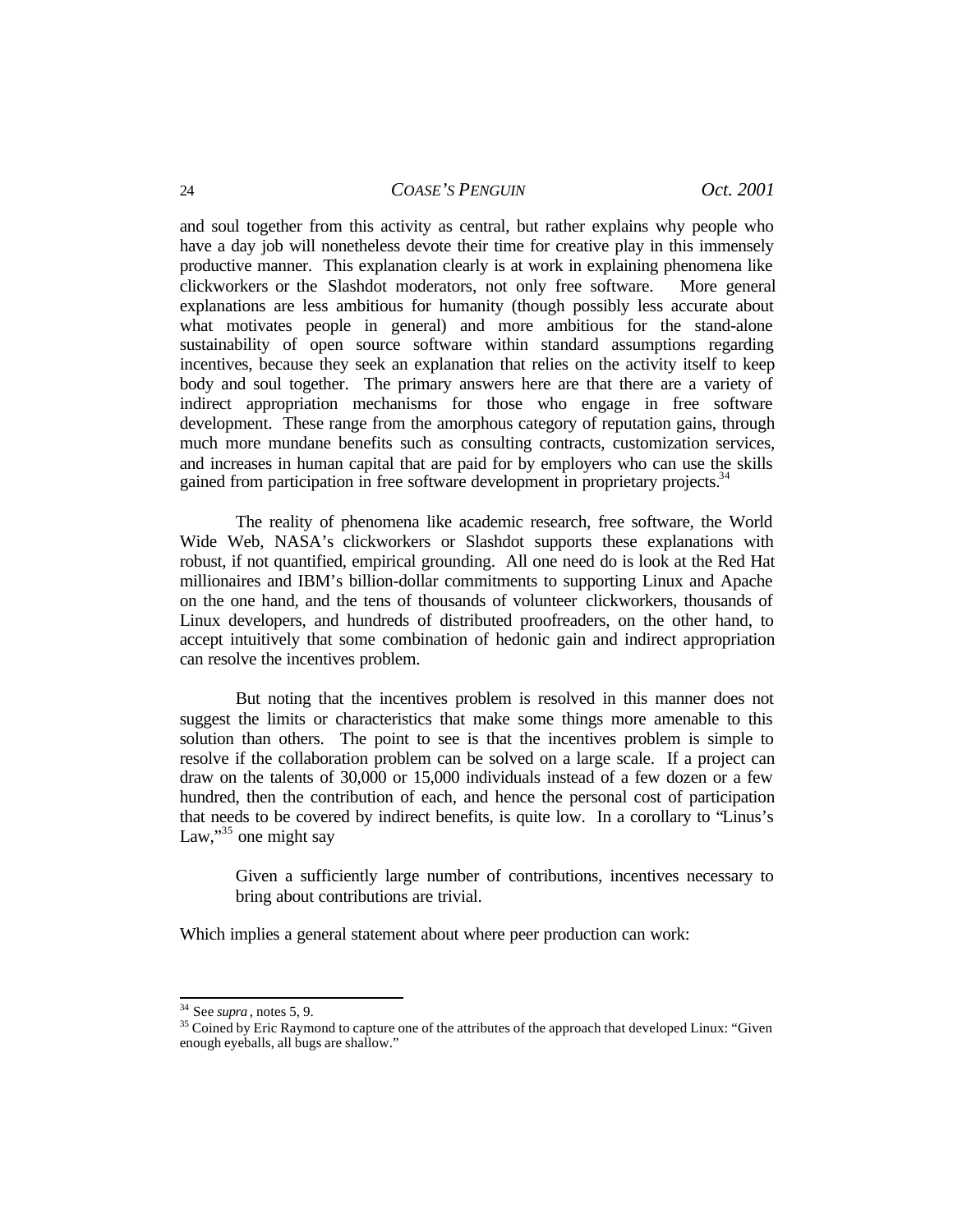Peer production is limited not by the total cost or complexity of a project, but by its modularity, the granularity of its components, and the cost of integration.

This is because modularity and granularity determine the minimum individual investment necessary to contribute a component. If this investment is sufficiently low, then incentives for producing a modular component can be of trivial magnitude—like the pure hedonic pleasure of creation. Various actors, with varying levels of motivation, perhaps based on different taste for creation, or on different opportunities for indirect appropriation (like IBM or Red Hat), can collaborate in very different chunks of contributions. The very real question that then remains as an obstacle is the problem of integration of the modules into a finished product. Integration can be solved in some combination of four mechanisms: iterative peer production of the integration function itself, technical solutions embedded in the collaboration platform, norm-based social organization, and limited reintroduction of hierarchy or market to provide the integration function alone.

This general statement leaves us with two questions for the next two sections. The first concerns the relative advantage of peer production over firm-based or market-based production. Even if we were to accept the sustainability of peer production as a matter of "incentives," we would ask whether it is in any dimension "better," so that we can coherently speak of there being cases where using market or hierarchy is more costly—from a general welfare perspective, not from the private perspective of a firm that has outsourced some of its production costs to a bunch of volunteers—than peer production. The second question is how the coordination problems can be solved.

# *3. Markets, hierarchies, and peer production as information processing systems*

Peer production has a relative advantage over firm or market-based production along two dimensions, both a function of the highly variable nature of human capital. The first, to which I will devote most of this part, emerges when one treats all approaches to organizing production as mechanisms by which individual agents reduce uncertainty as to the likely value of various courses of action.<sup>36</sup> Differences among these modes in terms of their information processing characteristics could then account for differences in their relative value as mechanisms for organizing production. The second is to see that the particular strategy of reducing uncertainty by attaining secure access to agents and resources through contract and

<sup>&</sup>lt;sup>36</sup> What follows is in some measure a sketchy application of the Herbert Simon's statement, "It is only because individual human beings are limited in knowledge, foresight, skill, and time that organizations are useful instruments for the achievement of human purpose." Simon, Models Of Man 199 (1957).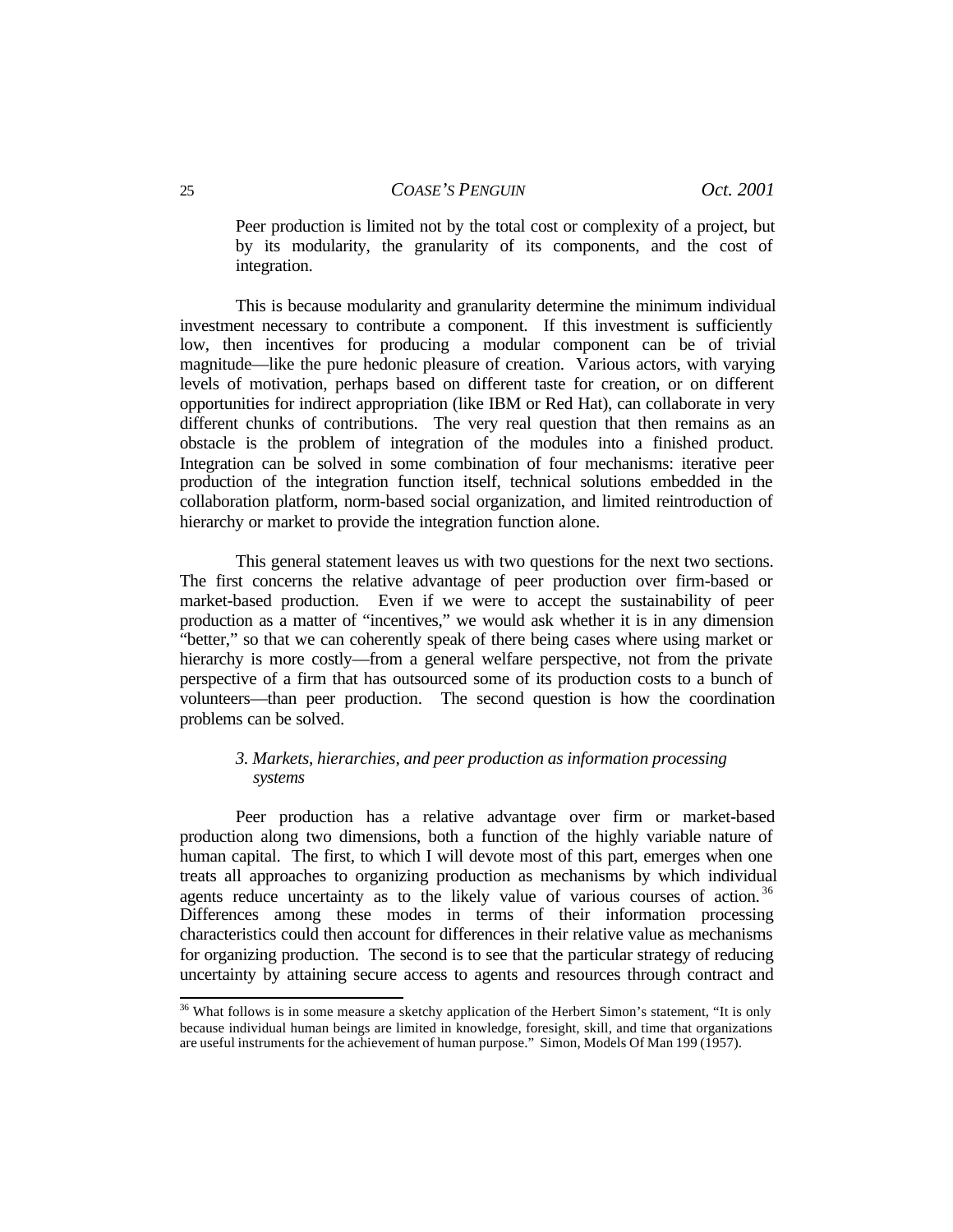property—a strategy that firms use extensively and markets to some extent—entails a systematic loss of productivity relative to peer production.

We could reduce the decisions that must be made by productive human beings as follows. Imagine a human agent,  $A$ , who is a member of a set of human agents  ${A<sub>i</sub>}$ ,  $A_2, A_3, \ldots, A_n$ , having to decide to act, where act *a* is part of the set  $\{a_1, a_2, a_3, \ldots, a_n\}$ . Act *a* is a combination of two elements: the effort to be exercised, where effort *e* is part of the set  $\{e_1, e_2, e_3, \ldots, e_n\}$ , representing different levels and focuses of effort possible for *A*, and the resources as to which the effort is exerted, where resource *r* is part of the set  $\{r_1, r_2, r_3, \ldots, r_n\}$  available for *A* to use. Both *e* and *r* are sensitive to the costs of collecting information. The components of either set are a function of the set of opportunities to exert effort and the set of resources available to work with that the agent perceives to be open to him. Both sets increase as information collection costs decline, because agents see more of the universe of opportunities actually available to them.

Imagine that *A* is a rational actor, where the value  $V_A$  to *A* of doing *a* is the expected value of outcome *O*, where *O* is part of  $\{O_i, O_2, O_3, \ldots, O_n\}$ , which is the value to *A* of *O* obtaining, discounted by the probability that *O* will obtain if *A* does *a*. This means that the value to *A* of doing *a* increases as the probability that doing *a* will result in *O* obtaining increases.

*A<sub>n</sub>* will  $a_n$ ,  $(e_n, r_n)$ , if the value  $V_{An}$  is higher than the value  $V_{Am}$  (the value of any other  $O_m$  similarly discounted by the probability that any other  $a_m$ , combining any  $(e_m, r_m)$ , will lead to  $O_m$  obtaining). The value of  $O$  and the probability of its obtaining given that any agent *A* will take any given action *a* is in some measure dependent on the actions of other agents in *A*'s set. Any such action of another agent is relevant to  $A_n$ 's decision if it will either interfere with  $a_n$  (reduce  $V_{An}$  if taken) or complement it (increase  $V_{An}$  if taken). The greater the interdependence of the value of an action on the decisions of others regarding their actions—the higher the uncertainty of the value to  $A_n$  of any given possible action  $a_n$ , so long as  $A_n$  cannot control the actions of other agents.

Markets and firm-based hierarchies are information processes in the sense that they are means of reducing the uncertainty of agents as to the value of performing one or another productive action—exertion of effort on a set of resources—to a level acceptable to the agent as a level of uncertainty warranting action. Markets will price different levels of effort and resources, so as to signal the relative values of actions in a way that allows individuals to compare actions and calculate the actions of other individuals—whose actions affect the value of the agent's action—faced with similar pricing of alternative courses of action. Firms will reduce uncertainty by specifying to some individuals what actions to take, reducing uncertainty of interdependent action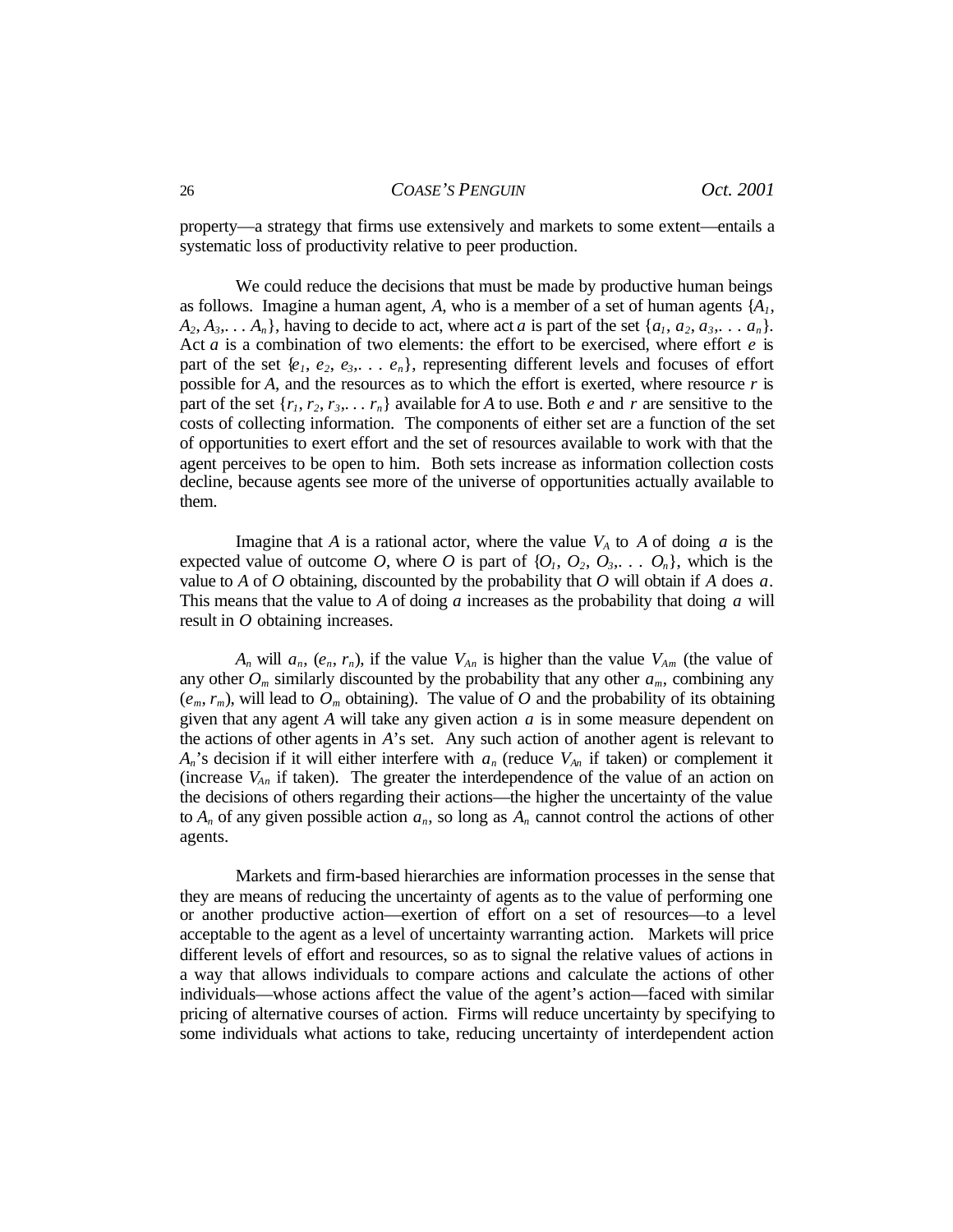by controlling enough resources and people (by contract and property) to reduce the uncertainty of the outcomes of specified actions to a level acceptable to the managers.

To compare modes of organizing production as information processing systems one might use the term "information opportunity cost." The idea is that different modes of organizing human activity entail different losses of information relative to an ideal state of perfect information. Perfect information is impossible to come by, and different organizational modes have different strategies for overcoming uncertainty, or an absence of perfect information. I use the term "information" here in the technical sense of a reduction in uncertainty, where "perfect information" is the condition where uncertainty regarding an action could not in principle be further reduced.

The different strategies differ from each other in terms of their "lossiness", to use a term from communications. Each loses different amounts or kinds of information in the process of resolving the uncertainty that the lack of perfect information introduces for rational agents deciding what course of action they should follow under given circumstances. This difference among modes of organizing production in terms of the pattern of lossiness is that mode's *information opportunity cost*.

Markets reduce uncertainty regarding allocation decisions by producing a signal that is clear, univocal (i.e., comparable across different uses) as to which use of the relevant factors would be most efficient. To do so, they require a codification of the attributes of different levels of effort, different kinds of resources, and different attributes of outcomes, so that these can all be specified as contract terms to which a price is affixed. An example of this was the introduction of codified standards for commodities as an indispensable element of the emergence of commodities markets.<sup>37</sup>

Since we are concerned with individual agents' decisions, and levels and focuses of effort are a major component of individual action, it is intuitive that specification and pricing of all aspects of individual effort—talent, workload, and focus as they change in small increments over the span of an individual's full day, let alone months—is impossible.<sup>38</sup> What we get instead is codification of effort types—a garbage collector, a law professor—that are priced more-or-less finely. But one need only look at the relative homogeneity of law firm starting salaries as compared to the high variability of individual ability and motivation levels of graduating law students

<sup>&</sup>lt;sup>37</sup> James W. Carey, Communication As Culture (1989).

<sup>&</sup>lt;sup>38</sup> In the context of the market for labor, this has sometimes been called the multi-task problem (the problem of inability contractually to specify completely all the tasks required and attributes of an employee who will likely need to perform multiple tasks.) See Bengt Holmstrom, The Firm as a Sub-Economy (1999) http://papers.ssrn.com/sol3/papers.cfm?abstract\_id=162270.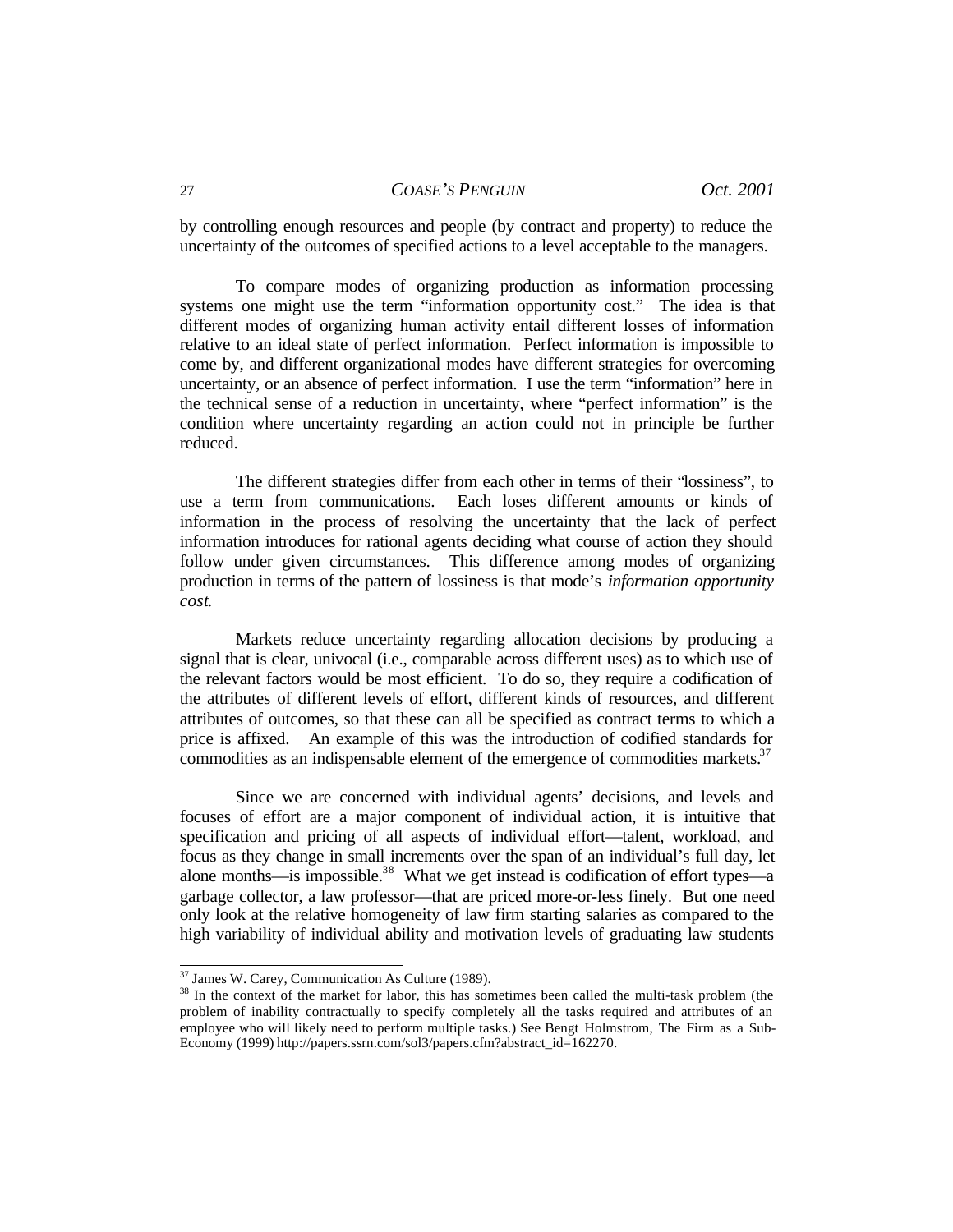to realize that pricing of individual effort can be quite crude. Moreover, as aspects of performance that are harder fully to specify in advance—like creativity over time given the occurrence over time of opportunities to be creative—become more important, market mechanisms become more lossy.

Markets solve the problem of interdependence in two ways. First, agents can evaluate the risk that others will act in a way that is detrimental, or fail to act in a way that is complementary to, the agent's action, given the relative pricing of the courses of complementary or detrimental action. This risk assessment can then be built into the perceived price of a possible action. Second, agents can maintain property rights in resources and projects, $39$  so as to prevent opportunities for negatively correlated action and to provide relatively secure access to resources for complementary action.

Firms or hierarchical organizations resolve uncertainty by instituting an algorithm or process by which information about which actions to follow is ordered, so that some pieces of information lead to a sufficient reduction in uncertainty about the correct course of action to lead to action by factors of production. The mythical entrepreneur (or the historical manager)<sup>40</sup> becomes the sole source of information that is relevant to reducing the uncertainty of the workers in a purely managed firm. In the ideal-type firm, the question of incentives—reducing uncertainty as to which of a set of actions will increase an actor's welfare—is reduced not by reference directly to market signals, but by fixing a salary for a stated behavior (following a manager's orders) and shifting some of the risk of that course of action from employees to employers. Production processes (if I stand here and twist this lever all day, cars will emerge from the other side and I will get a paycheck) are codified as instruction sets. The uncertainty of why to act and what to do (for the human factors of production), or what is to be done with this material factor is reduced by reducing the universe of information relevant to agents' decisions to act. Information that arrives in a particular channel, with a particular level of authorization counts as signal, and all the rest as noise. It remains to the entrepreneur (in the pure model of the firm) to be the interface between the firm and the market, and to translate one set of uncertainty reducing signals—prices—to another set of signals with similar effect organizational commands.

By controlling a set of resources and commanding a set of agents through property and contract the firm reduces the elements of uncertainty related to the

 $39$  Maintaining rights in what I call "projects" is, on Kitch's now-classic reading, the primary function of the patent system. See Edmund Kitch, The Nature and Function of the Patent System, 20 J.L. & Econ. 265 (1977). Even if one is critical of Kitch's almost-exclusive focus on this characteristic as the reason for the patent system, recognizing that in some measure patents provide control over projects is all that is necessary here. The derivative use right in copyright plays a similar function to a more limited extent. <sup>40</sup> Alfred Chandler, The Visible Hand (1977).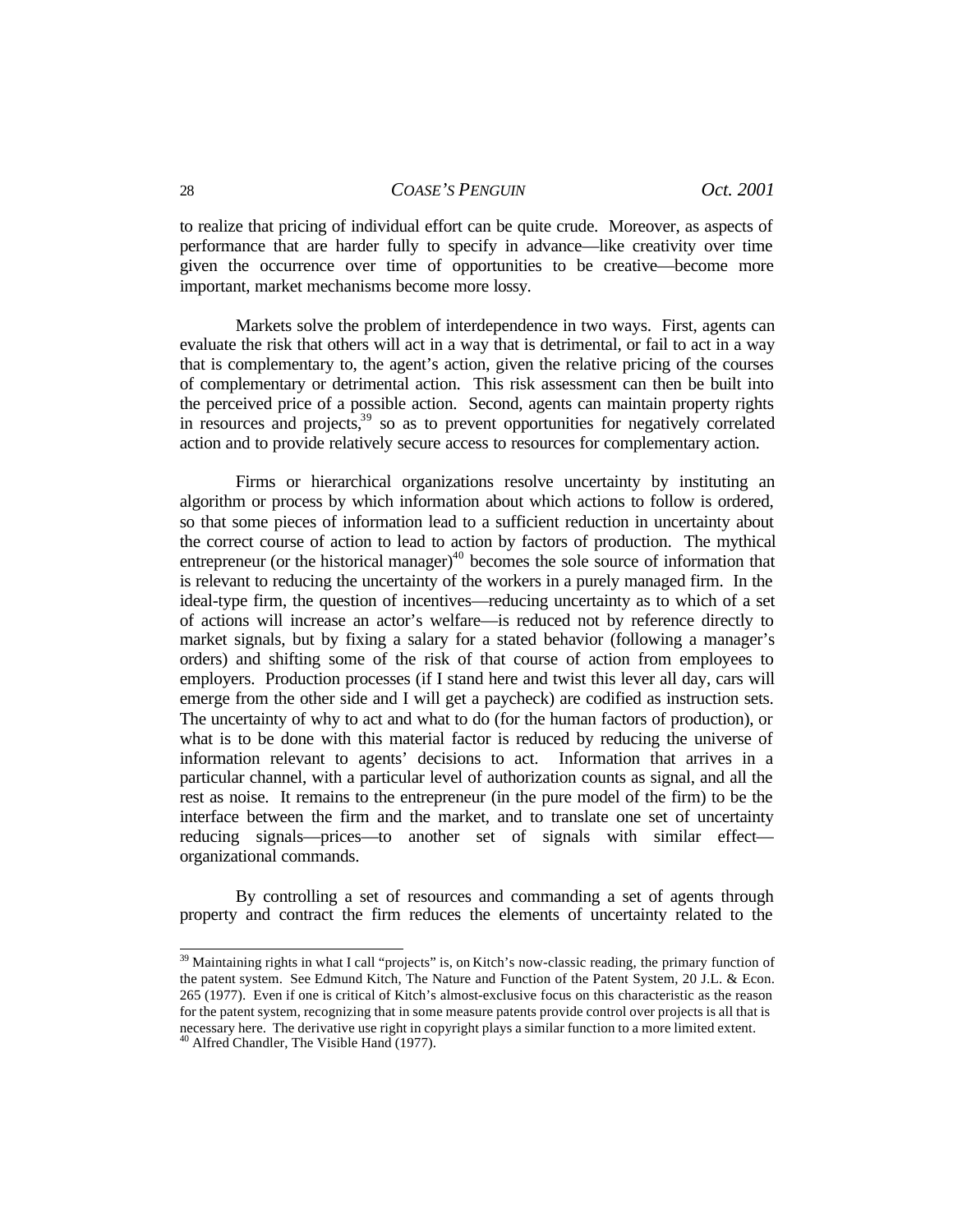interdependence of the actions of agents. But by doing so it creates a boundary around the set of available agents and set of available resources, and limits the information available about what other agents could have done with these same resources, or what else these agents could have done with these or other resources. This boundary then limits the efficacy of information collection mechanisms—like incentive-based contracts—that firms use to overcome the difficulty of collecting information to which their employees have special access. These mechanisms mean that the employees and resources within the boundary are likely to be better allocated than in firms with no similar mechanism. But firms still lose information about what human agents outside the firm could have done with these resources, or what agents within the firm could have done with resources outside the firm.

The point to see is that like the price system, hierarchical organization is a lossy medium. All the information that could have been relevant to the decision regarding each factor of production, but that was not introduced in a form or at a location that entitled it to "count" towards an agent's decision, given the algorithm used by the organizational structure, is lost. Again, there is an information opportunity cost of using the hierarchical system not only, or even primarily, as compared to the price system. There is an opportunity cost as compared to having perfect information available as to each allocation/action decision of each factor. Much of the knowledge management movement one has seen in business schools since the mid-1990s was concerned with mitigating the lossiness of managerial hierarchy as an information processing mechanism. Mitigating this lossiness is the primary job of CIOs. An example where peer production—though proprietary, not commons-based—was used precisely for this purpose was Xerox's Eureka system for organizing the flow of questions from and answers to field technicians about failures of photocopiers. Creating a database of technician queries, capable of being answered by technicians throughout the Xerox service operations, was a way of capturing some of the lost information by implementing distributed information sharing techniques, rather than hierarchical information flows, to resolve uncertainty about specific actions by technicians. Eureka flipped the traditional conception of knowledge in a machine as codified by engineers and implemented by instruction-following technicians. The knowledge content of the machine was now understood to be something that is incomplete when it leaves the design board, and is completed over the life of the machines by technicians who share questions and solutions on a peerreview, volunteer model over a proprietary communications platform.

Recognizing the lossiness of markets and managerial hierarchies suggests a working hypothesis about why peer production has succeeded in gaining ground. Peer production may have sufficiently lower information opportunity costs as compared to markets and hierarchies, that the gains it offers as an information collection and processing mechanism outweigh the costs of overcoming the coordination problems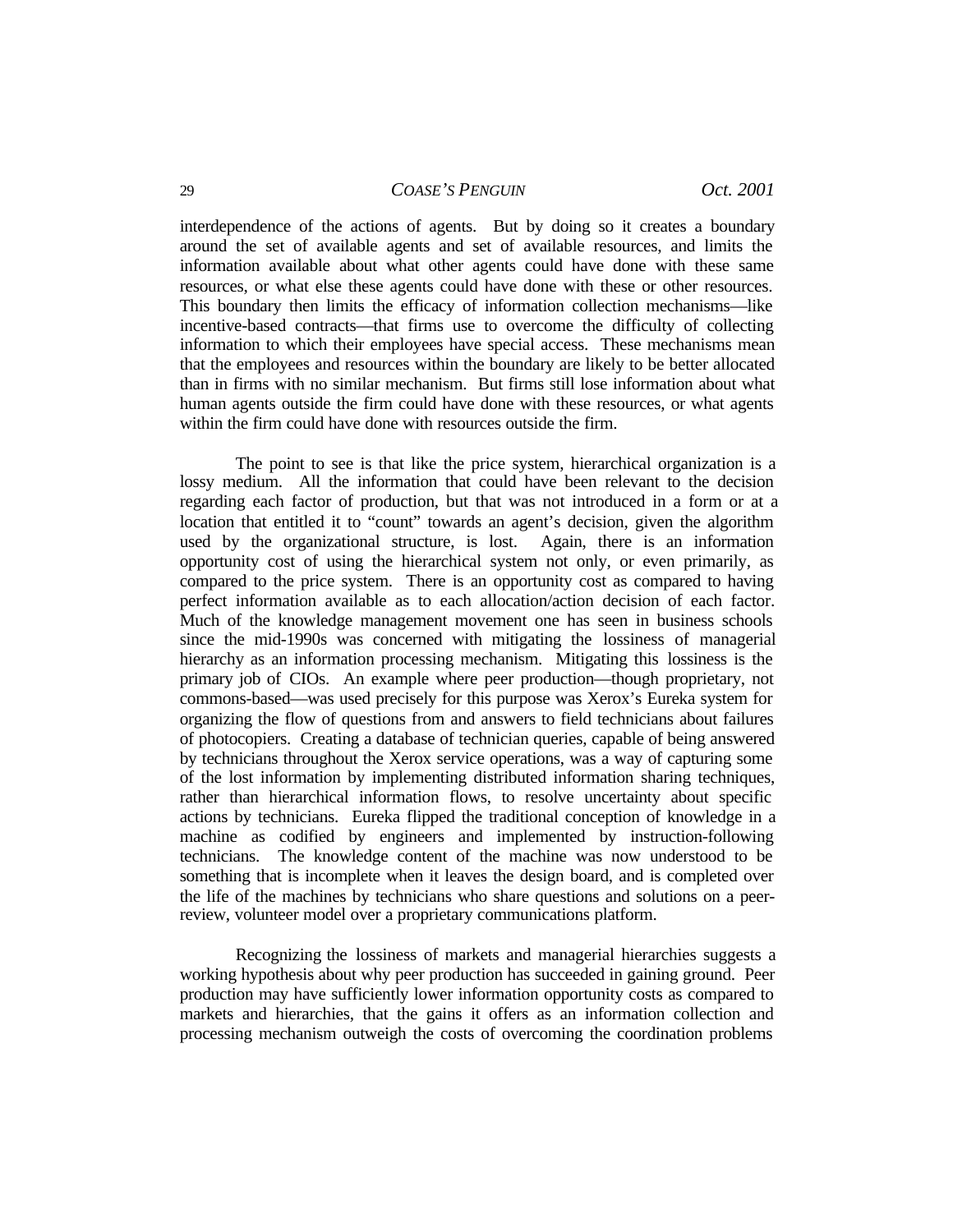among widely distributed peers whose behavior is not mediated by price or controlled by contract.

One of the things that makes the "effort" component of an agent's decision to act difficult to specify sufficiently to get very information-rich pricing or managerial decision-making is that individuals are immensely complex and diverse in terms of their raw abilities, focus (capacity to translate raw ability into effective action) and motivation (willingness to exert effort and focus at a given time for a given project). All these also change not only from individual to individual, but also within one individual over time and specific external conditions. Codifying the desired attributes becomes increasingly difficult and lossy. So, for example, if the task required is very simple and routine—standing at a particular spot for eight hours and turning a knob then the set of individual attributes necessary to specify is minimal, and an individual willing and able to perform it can be identified very efficiently through pricing or hierarchy. The passion of that same individual for Mars, and her motivation and capacity to look at Mars craters and identify them for fifteen minutes a week will likely go unappreciated and untapped in a hierarchy-based organization, and quite possibly in a price system as well. It is knowledge she may only come to possess after she has encountered the NASA clickworkers project, to which she then begins to contribute in her evenings.

The point is more general: human intellectual effort is highly variable and individuated. It is very difficult to standardize and specify in contracts—necessary for either market-cleared or hierarchically organized production. As human intellectual effort increases in importance as an input into a given production process, an organization model that does not require a standard contractual specification of the effort required to participate in a collective effort and allows individuals to selfidentify for tasks will be better at clearing information about who should be doing what than a system that does require such specification.

So, where the physical capital costs of information production are low and information itself is freely accessible (that is, where intellectual property law has not raised the price of using inputs above its marginal cost of zero), and where the cost of communication is low, individual agents can relatively cheaply scour the universe of resources to look for opportunities to invest their creative capabilities. (Their incentive to do so is any one of the indirect appropriation mechanisms ranging from pleasure to reputation etc.) Individuals can then identify both opportunities for creative utilization of the existing resources in ways not previously done,  $41$  and opportunities to use their own talents, availability, focus, and motivation to perform a productive act. Systems that lower the cost of coordination among peers, clearing

<sup>41</sup> This is a point Bessen makes about complex software, see Bessen, *supra* , as well as a characteristic of the motivation Raymond describes as having an itch to scratch.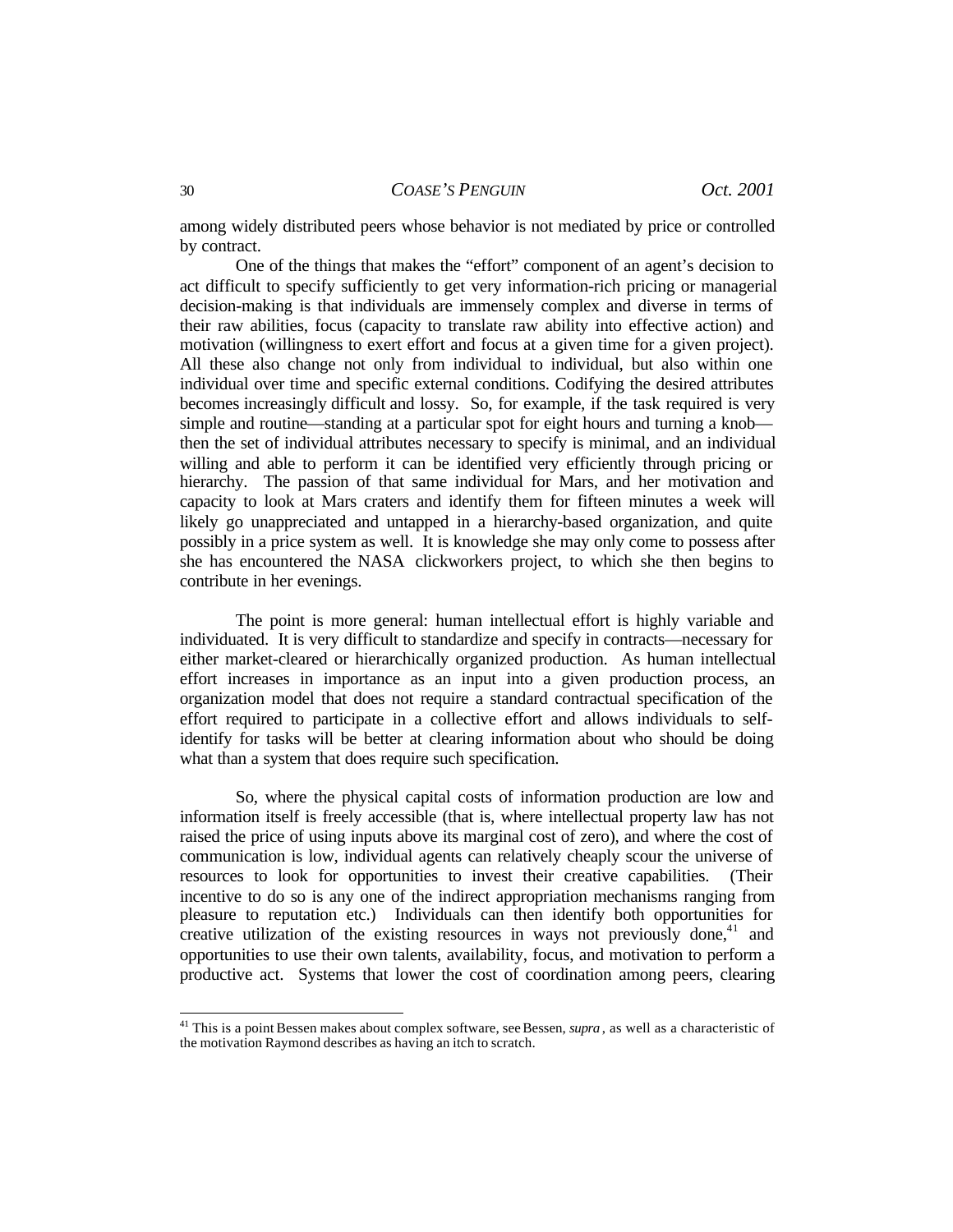information about what needs to or can be done, who is doing it, etc., will then enable these individuals to contribute variously-sized contributions, each of which is qualitatively better than could have been matched by markets or hierarchies. To succeed, such systems also require a mechanism for smoothing out incorrect selfassessments—as peer review does, or as, in the case of NASA clickworkers, simple redundancy and statistical averaging does. The prevalence of misperceptions as to one's ability, and the cost of eliminating such errors, will be part of the transaction costs associated with this form of organization that are parallel to quality control problems faced by firms and markets.<sup> $42$ </sup> This problem is less important where the advantage of peer production is in acquiring fine-grained information about motivation and availability of individuals with widely available intellectual capabilities—like the ability to evaluate the quality of someone else's comment on Slashdot. It is likely more important where what is necessary is a particular skill set that may not be widespread—like fixing a bug in a program.

The point here is qualitative. It is not only, or even primarily that more people can participate in production (as is sometimes said of open source development). It is that the widely distributed model of information production will better identify who is the best person to produce a specific modular component, *all abilities and availability to work on the specific module within a specific time frame* considered.

With enough uncertainty as to the value of various productive activities and enough variability in the quality of both information inputs and human creative talent vis-à-vis any set of production opportunities, coordination and continuous communications among the pool of potential producers and consumers can generate better information about the most valuable productive actions, and the best human inputs available to engage in these most valuable actions at a given time.

Peer production has an additional advantage relative to markets and firms, that is a function of the use that firms, and to a lesser extent market actors, make of boundaries to reduce uncertainty as to the availability of resources and agents. This advantage is cumulative to the information-processing characteristics of peer production, and relates to the size of the pools of individuals, resources, and projects engaged in information production. The same problem that creates the informational advantage of peer production—the high variability of human capital—also suggests that there are increasing returns to scale in increasing the pool of individuals and resources potentially available for use in any given production project. As explained, market- and particularly firm-based production management rely on property and contract to secure access to bounded sets of agents and resources in the pursuit of

 $42$  I owe thanks to Doug Lichtman for pointing out the importance of individual self-misperception as a particular potential failure of the information processing characteristics of peer production, that must be solved by these processes if they are to succeed.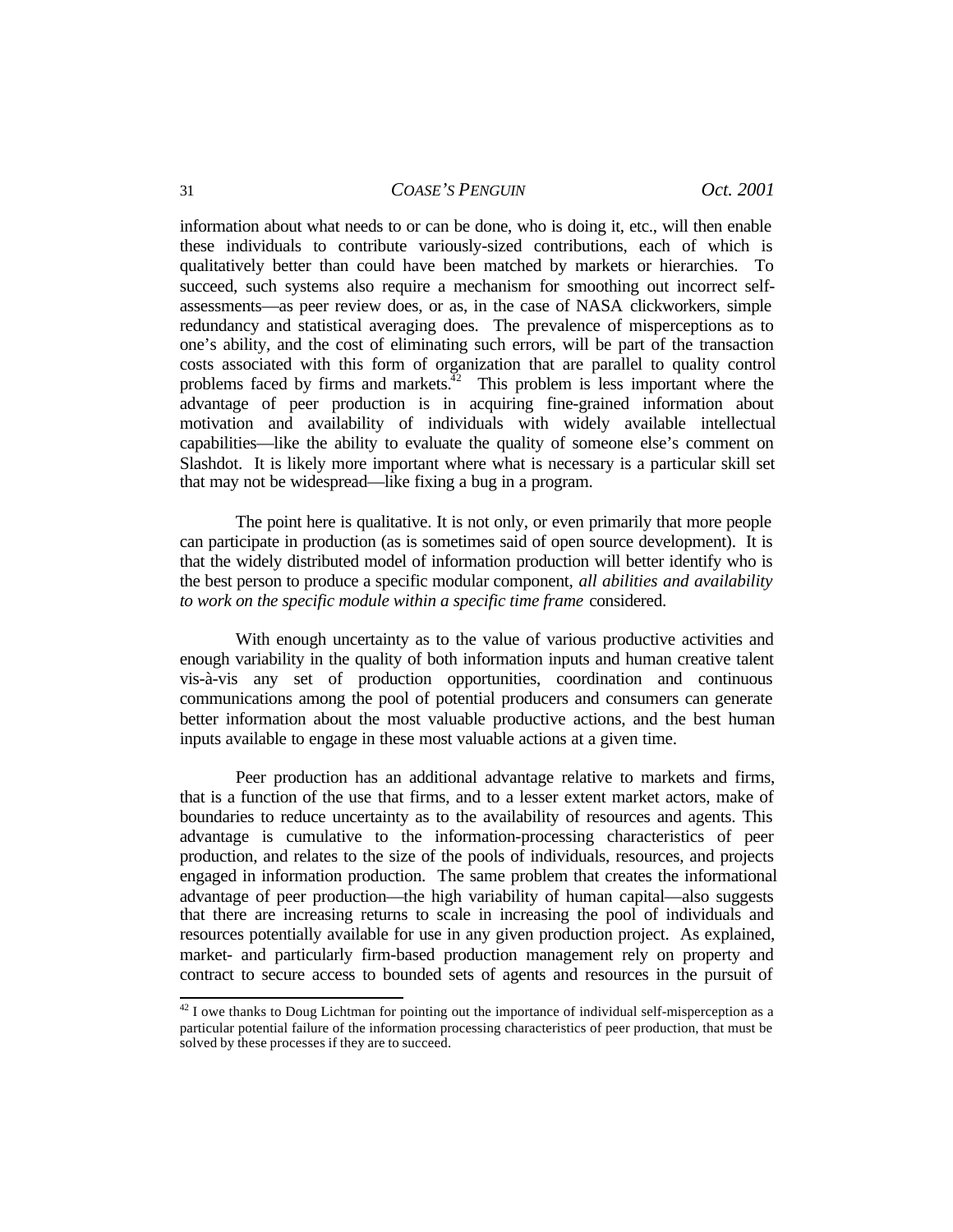specified projects. The permeability of the boundaries of these sets is limited by the costs of making decisions in a firm about adding or subtracting a marginal resource, agent, or product, or the transaction costs of doing any of these things through the market. Peer production relies on making an unbounded set of resources available to an unbounded set of agents, who can apply themselves towards an unbounded set of projects and outcomes. The variability in talent and other idiosyncratic characteristics of individuals suggests that any given resource will be more or less productively used by any given individual, and that the overall productivity of a set of agents and a set of resources will increase more than proportionately when the size of the sets increases towards completely unbounded availability of all agents to all resources for all projects. The point is that even if in principle we have information as to who was the best person for a job given any particular set of resources and projects, the transaction or organizational costs involved in bringing that agent to bear on the project may be too great relative to the efficiency gain over use of the resource by the next-best available agent who is within the boundary.

Assume that the productivity (*P*) of a set of agents/resources is a function of the Agents (*A*) available to invest effort on resources (*r*).  $P_{AI}$  (Productivity of agent  $A_i$ ) is a function of set of resources  $A<sub>I</sub>$  can work on,  $r<sub>I</sub>$ , the level of effort of A,  $e<sub>I</sub>$ , and A's talent,  $(t<sub>l</sub>)$  where talent describes relative capabilities, associations, and idiosyncratic insights and educational mixes of an individual. *PA* increases as *r* and *e* increase, at a magnitude that is a function of *t*. *t* is a personal characteristic of individuals that is independent of the set of resources open for *A* to work on, but will make a particular *A* more or less likely to be effective with a given set of resources for the achievement of a set of outcomes. The existence of *t* means that there are increasing returns to making a larger set of resources available to a larger set of agents, because the larger the number of agents with access to a larger number of resources the higher the probability that the agents will include someone, *A<sup>x</sup>* , with relatively high value of *t*, who will be more productive with  $r_x$  given some  $e_x$  than other agents. If  $A_1$  who works for  $F_1$  has a higher *t* value as regards using  $r_2$ , than  $A_2$  who works for  $F_2$ , but  $r_2$  is owned by  $F_2$ ,  $r_2$  will nonetheless be used by  $A_2$  so long as the value of  $A_2$  working on  $r_2$  has a value of no less than the value of  $A_1$  working on  $r_2$  minus the transaction costs involved in assigning  $A<sub>l</sub>$  to  $r<sub>2</sub>$ . This potential efficiency loss would be eliminated if  $A<sub>l</sub>$ were in the set of agents who had baseline access to work on the resource set that includes  $r_2$ . So, if firms  $F_1$  and  $F_2$  each has a set of agents and resources,  $\{A_{F1}, r_{F1}\}$  $\{A_{F2}, r_{F2}\}\$ , then  $P_{F1} + P_{F2} < P_{F1+2}$ . Furthermore, a more diverse set of talents looking at a set of resources may reveal available projects that would not be apparent when one only considers the set of resources as usable by a bounded set of agents. Finally, none of this takes into consideration collaboration, and the possible ways in which collaborating individuals can make each other creative in different ways than they otherwise might have been. Once one takes into consideration these diverse effects on the increased possibilities for relationships among individuals and between individuals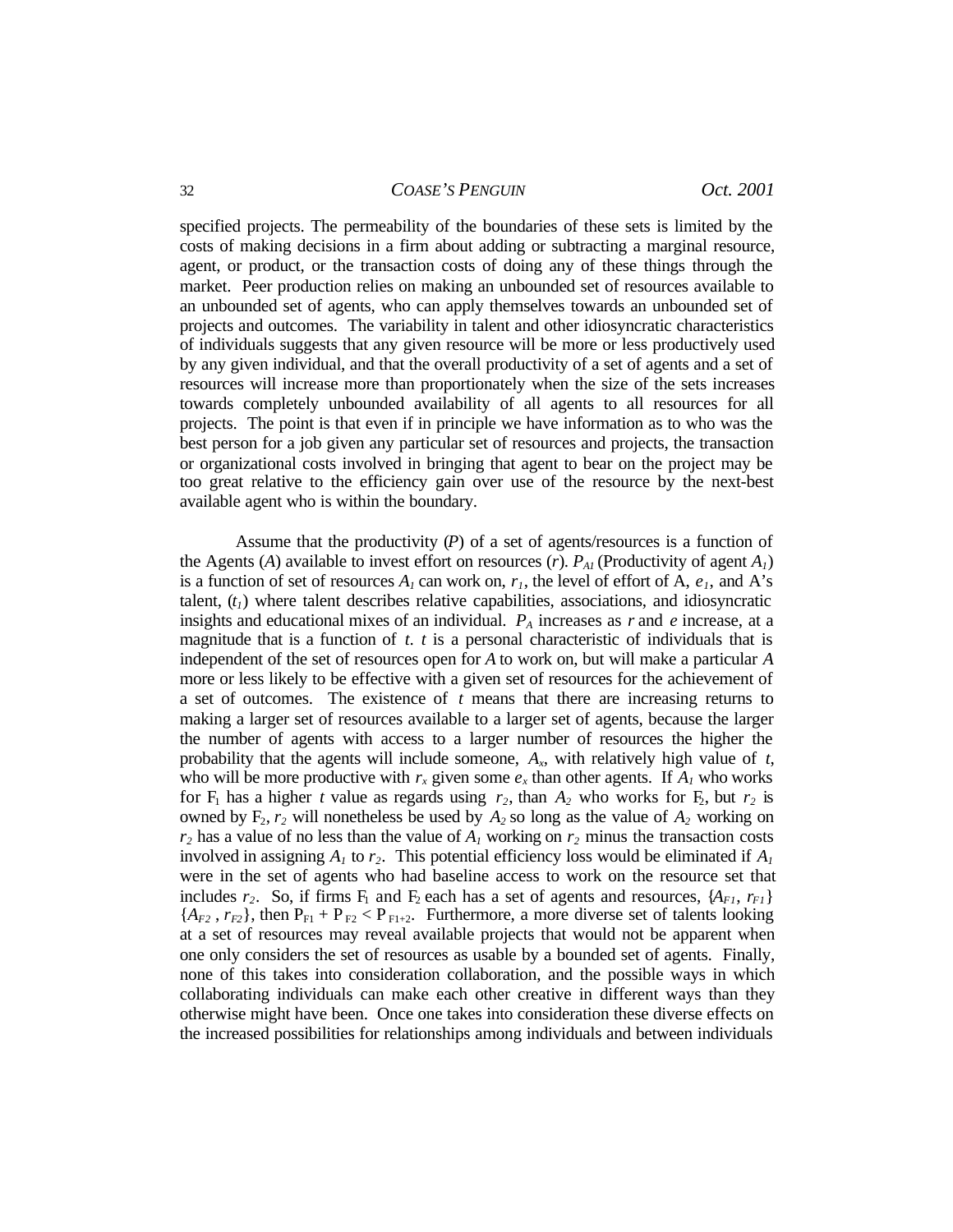and resources, it becomes more likely that there are substantial increasing returns to increases in the number of agents and resources involved in a production process.<sup>43</sup>

If this is true, then in principle a state in which all agents can act on all resources effectively will be substantially more productive in creating information goods than a world in which firms divide the universe of agents and resources into bounded sets. As peer production relies heavily on opening up access to resources, for a relatively unbounded set of agents, freeing them to define and pursue an unbounded set of projects that are the best outcome of combining a particular individual or set of individuals with a particular set of resources, this largely open set of agents is likely to be more productive than the same set could have been if divided into bounded sets in firms. If the modularity of a product is insufficient to permit the aggregation of low levels of effort, and more directed incentives are necessary to induce effort, this effect might be muted relative to the importance of the application of direct incentives-based effort. In other words, the ability to link compensation to effort may be more important than the efficiency loss created by introducing a firm or market capable of inducing that incentives-based effort. But if effort/incentives can be at least partially solved by decentralization, the substantial increases in productivity born of the availability of a larger set of resources to a larger set of agents with widely variable talent endowments could be enough to make even an imperfectly motivated peer production process more productive than firms that more directly motivate effort but segment agents and resources into smaller bounded sets.

# *4. Integration: Problem and opportunity*

This leaves us with a consideration of the last factor limiting peer production—the possibility and cost of integration of distributed efforts into a common product. It is here that the term "commons" in describing the phenomenon as "commons-based peer production," gets its bite. Its role is to denote the centrality of the absence of property rights as a central organizing feature of this new mode of production, and to evoke the potential pitfalls of such an absence for decentralized production efforts.

What kind of commons is it, then, that peer production of information relies upon? Commons are most importantly defined by two parameters.<sup>44</sup> The first

<sup>&</sup>lt;sup>43</sup> I am not sure there is room to formalize the relationship here on the style of Metcalfe's Law or Reed's Law, see David P. Reed, That Sneaky Exponential—Beyond Metcalfe's Law to the Power of Community Building, http://www.reed.com/Papers/GFN/reedslaw.html. From a policy perspective, there is no need to do so at this early stage of studying the phenomenon. It is sufficient for our purposes here to see that the collaboration effects and insights due to exposure to additional resources mean that the returns to scale are more than proportional.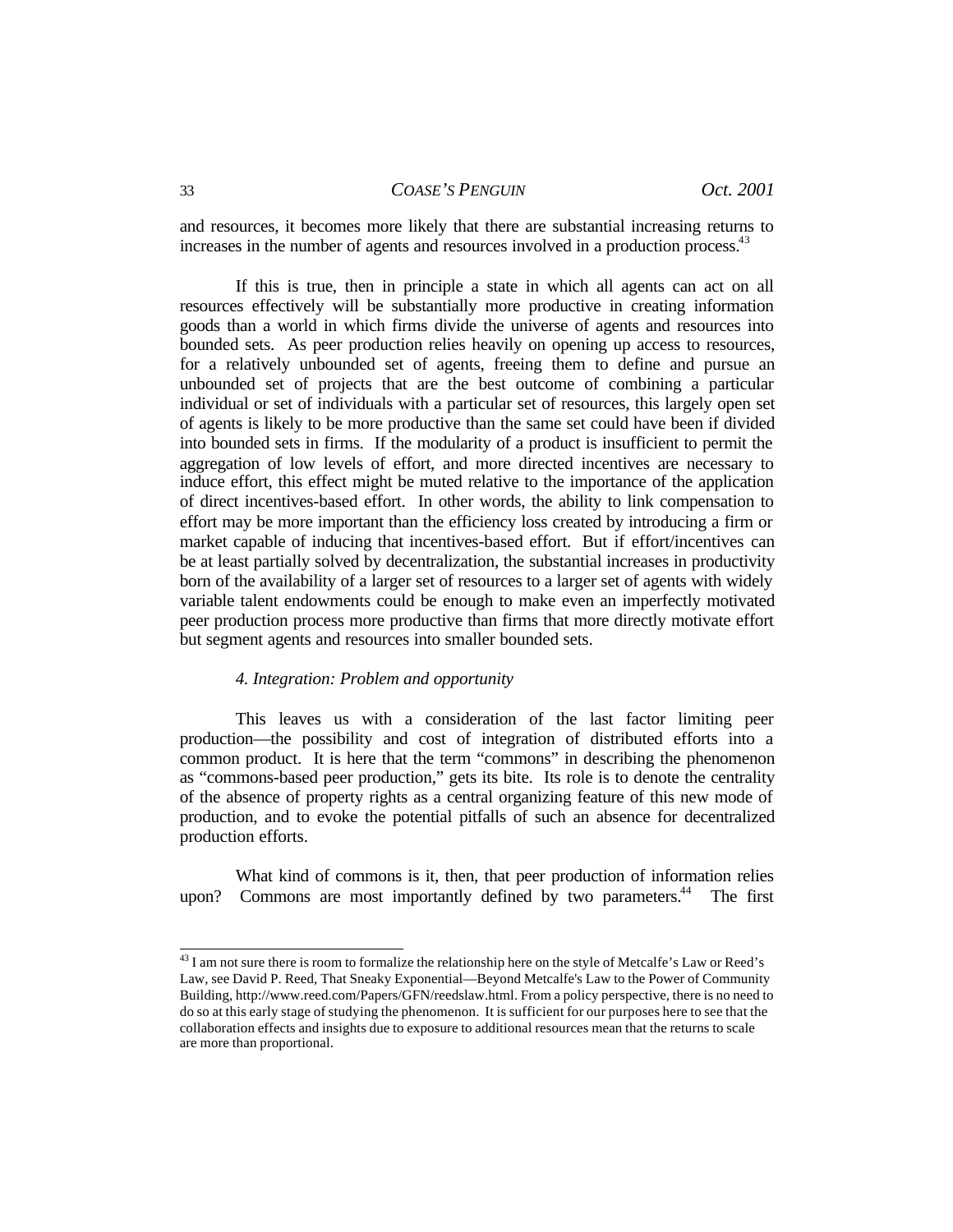parameter is whether use of the resource is common to everyone in the world or to a well-defined subset. The term "commons" is better reserved for the former, while the latter is better identified as a common property regime  $(CPR)^{45}$  or limited common property regime.<sup>46</sup> The second parameter is whether use of the resource by whoever the set of people whose use is privileged is regulated or not. Here one can more generally state, following Rose, that resources in general can be subject to regimes ranging from total (and inefficiently delineated) exclusion—the phenomenon Heller has called the anticommons<sup>47</sup>—through efficiently-delineated property and otherwise regulated access, to completely open, unregulated access.<sup>48</sup> The infamous "tragedy of the commons" is best reserved to refer only to the case of unregulated access commons, whether true commons or CPRs. Regulated commons need not be tragic at all, and indeed have been sustained and shown to be efficient in many cases.<sup>49</sup> The main difference here is that CPRs are usually easier to monitor and regulate—using both formal law and social norms  $50$ —than true commons, hence the latter may more often slip into the open access category even when they are formally regulated.

Ostrom also identified that one or both of two economic functions will be central to the potential failure or success of any given commons-based production system. The first is the question of provisioning, the second of allocation. This may seem trivial, but it is important to keep the two problems separate, because if a particular resource is easily renewable if allocated properly then institutions designed to assure provisioning would be irrelevant. Fishing and whaling are examples. In some cases, provisioning may be the primary issue. Ostrom describes various water districts that operate as common property regimes that illustrate well the differences

<sup>&</sup>lt;sup>44</sup> The most extensive consideration of commons and the resolution of the collective action problems they pose is Ostrom, *supra* .

<sup>45</sup> See Ostrom, *supra* .

<sup>46</sup> Carol M. Rose, The Several Futures of Property: Of Cyberspace and Folk Tales, Emission Trades and Ecosystems, 83 Minn. L. Rev. 129 (1998).

Michael A. Heller, The Tragedy of the Anticommons: Property in the Transition from Marx to Markets, 111 Harv. L. Rev. 621 (1998). I refer to Heller, rather than to Michelman, who to the best of my knowledge coined the term, see Frank I. Michelman, Ethics, Economics, and the Law of Property*, in* Nomos XXIV: Ethics, Economics, and the Law 3 (J. Roland Pennock & John W. Chapman eds., 1982), because the concept, applied to inefficiently defined property rights relative to the efficient boundaries of resources as opposed to resources as to which everyone has a right to exclude, took off with Heller's use rather than earlier.

<sup>&</sup>lt;sup>48</sup> Carol M. Rose, Left Brain, Right Brain and History in the New Law and Economics of Property, 79 Org. L. Rev. 479 (2000).

<sup>&</sup>lt;sup>49</sup> Ostrom, Governing the Commons, is the most comprehensive survey. Anther seminal study was James M. Acheson, The Lobster Gangs of Maine (1988). A brief intellectual history of the study of common resource pools and common property regimes can be found in Charlotte Hess & Elinor Ostrom, Artifacts, Facilities, And Content: Information as a Common-pool Resource, (paper for the "Conference on the Public Domain," Duke Law School, Durham, North Carolina, November 9-11, 2001).

 $50$  The particular focus on social norms rather than formal regulation as central to the sustainability of common resource pool management solutions that are not based on property is Ellickson's, *supra* .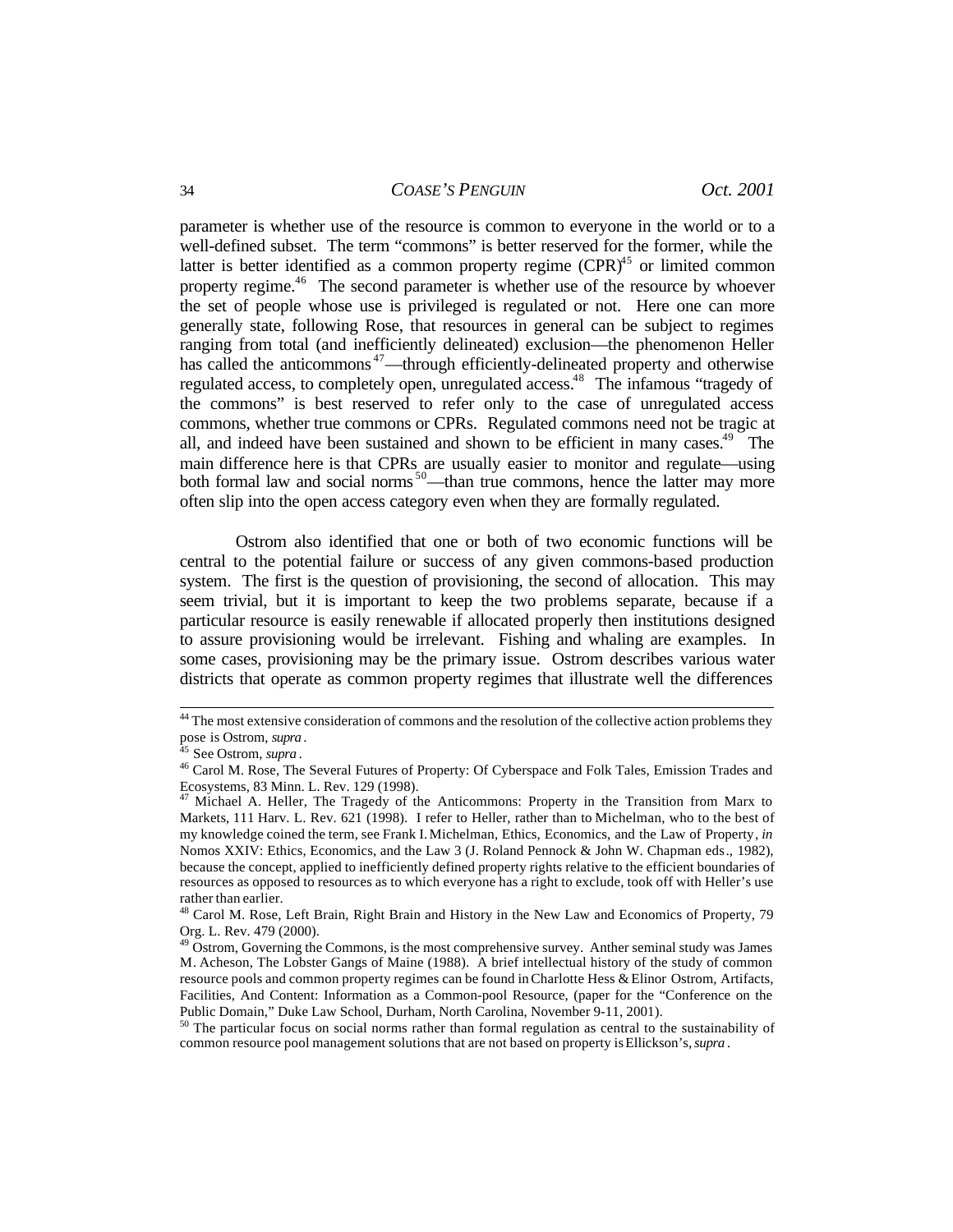between situations where allocation of a relatively stable (but scarce) water flow exists, on one hand, and where provisioning of a dam is the difficult task, after which water is relatively abundant.<sup>51</sup> Obviously, some commons will require both.

Peer production of information entails purely a provisioning problem. Because information is nonrival, once it is produced no allocation problem exists. Moreover, provisioning of information in a ubiquitously networked environment may present a more tractable problem than provisioning of physical matter, and shirking or free riding may not lead quite as directly to non-production. First, the modularity and granularity of the projects suggests that occasional defections can be overcome by redundant provisioning, and will not threaten the whole. Second, the likelihood of free riding increases as the size of the pool increases and the probability of socialnorms-based elimination of free riding declines.<sup>52</sup> But as the size of the pool increases, the project can tolerate increasing levels of free riding as long as the absolute number of contributors responding to individually appropriated gains pleasure, human capital, reputation etc.—remains sufficient to pool the effort necessary to produce the good. Indeed, for those who seek indirect appropriation like reputation, human capital, or service contracts, a high degree of use of the end product (including by "free riders" who did not contribute to writing it) increases the social value of the product, and hence the reputation, human capital, and service market value of contribution. Third, the public goods nature of the product means that free riding does not affect the capacity of contributors to gain full use of their joint product, and does not degrade their utility from it. This permits contributors who contribute in expectation of the use value of the good to contribute without concern for free riding.

A number of types of defection that would affect either motivation to participate or the efficacy of participation could however, affect provisioning. The former covers actions that could reduce the intrinsic value of participation or the expected extrinsic value contributors expect to reap. The latter relates to potential failures of integration, due to an absence of an integration process, or due to poor quality contributions, for example. These are the kinds of defection a peer production process must deal with if it is to be successful.

There are two kinds of actions that could reduce the intrinsic benefit of participation. First is the possibility that behavior will affect the contributors' valuation of the intrinsic value of participation. Two primary sources of negative

l

<sup>&</sup>lt;sup>51</sup> Ostrom, Governing the Commons, 69-88.

 $52$  On the relationship between how small and closely knit a group is, and its capacity to use social norms to regulate behavior see Robert C. Ellickson, Order Without Law (1991). On the importance of social norms in regulating behavior generally, and how it relates to regulation of behavior in cyberspace see Lawrence Lessig, Code and Other Laws of Cyberspace (1999).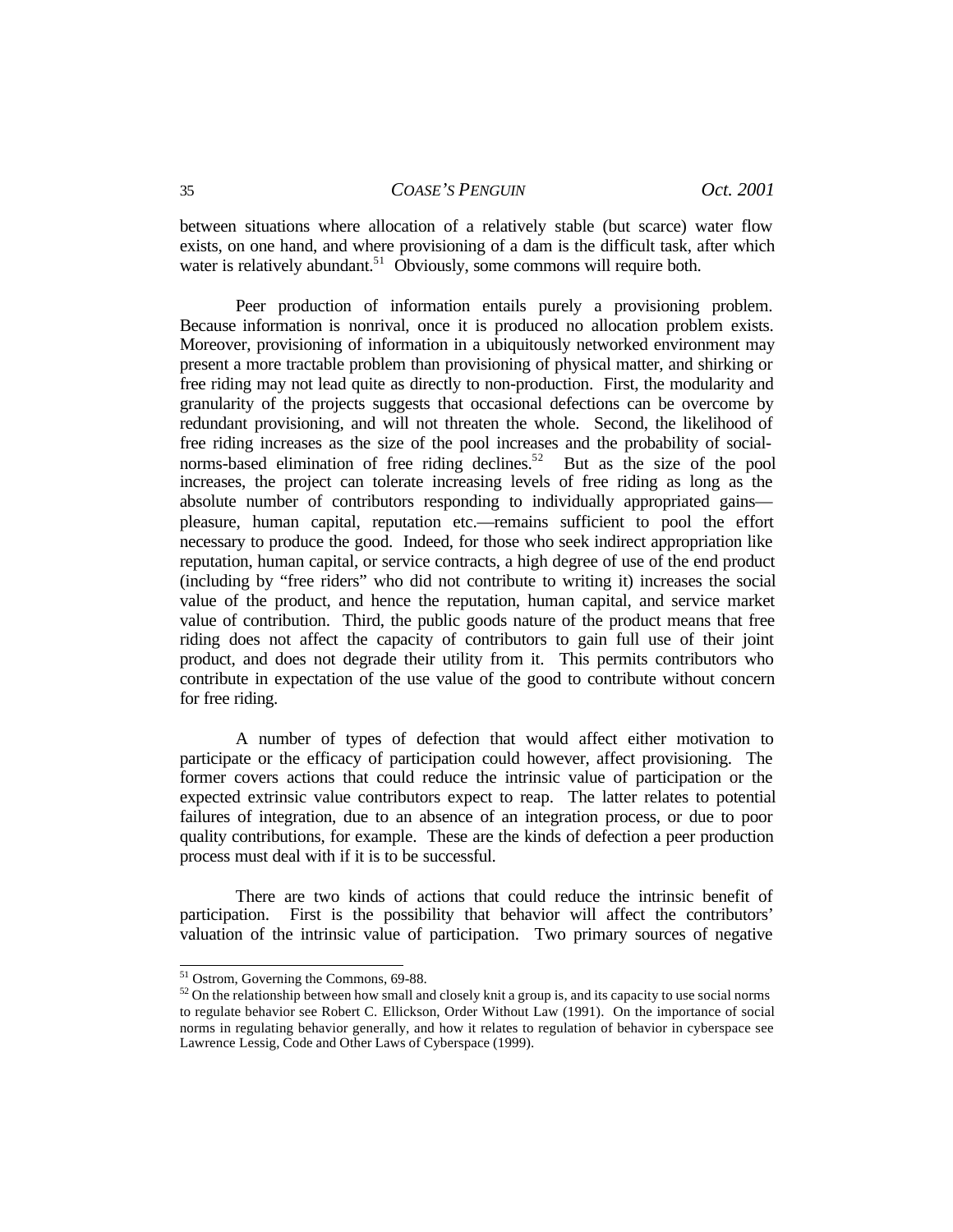effect seem likely. The first is a failure of integration, so that the act of individual provisioning is seen as being wasted, rather than adding some value to the world. This assumes that contributors have a taste that places some positive value on contributing to a successful project. If this is not the case—if integration is not a component of the intrinsic value of participation—then failure to integrate would not be significant. The World Wide Web is an example where it is quite possible that the putting a web site on a topic one cares about is sufficiently intrinsically valuable to the author, even without the sense of adding to the great library of the web, that integration is irrelevant to the considerations of many contributors.

The second, and most important potential "defection" from commons-based peer production, is unilateral<sup>53</sup> appropriation. Unilateral appropriation could, but need not, take the form of commercialization of the common efforts for private benefit. More directly, appropriation could be any act where an individual contributor tries to make the common project reflect his or her values too much, thereby alienating other participants from the product of their joint effort. The common storytelling enterprise called LambdaMOO, and the well-described crises that it went through with individuals who behaved in sundry antisocial ways—like forcing female characters to "have sex" that they did not want to have in the story<sup>54</sup>—is a form of appropriation taking control to have the joint product serve one's own goals. In LambdaMOO the participants set up a structure for clearing common political will in response to this form of appropriation.<sup>55</sup> Similarly, some of the software-based constraints on Similarly, some of the software-based constraints on moderation and commenting on Slashdot and other sites have the characteristic of preventing anyone from taking too large a role in shaping the direction of the common enterprise, in a way that would reduce the perceived benefits of participation to many others.

Another form of appropriation that could affect valuation of participation is simple commercialization for private gain. The effect is motivational, in the sense that it will create a sucker's reward aspect to participation in a way that, if the joint product remains free for all to use, and no one takes a large monetizable benefit, it would not. This effect would be consistent with (though not identical too) the "crowding-out" phenomenon, thought to associate the introduction of commodified sources of provisioning of certain goods—like blood—with a decline in their

<sup>&</sup>lt;sup>53</sup> As opposed to collective, as in the conversion of some aspect of the commons to a common property regime where high quality or consistent contribution to the commons could become a criterion for membership.

<sup>54</sup> Larry Lessig, Code and other Laws of Cyberspace (2000).

<sup>55</sup> See Julian Dibbell, A Rape in Cyberspace or How an Evil Clown, a Haitian Trickster Spirit, Two Wizards, and a Cast of Dozens Turned a Database Into a Society, The Village Voice, December 21, 1993, pages 36 through 42, text available ftp://ftp.lambda.moo.mud.org/pub/MOO/papers/VillageVoice.txt.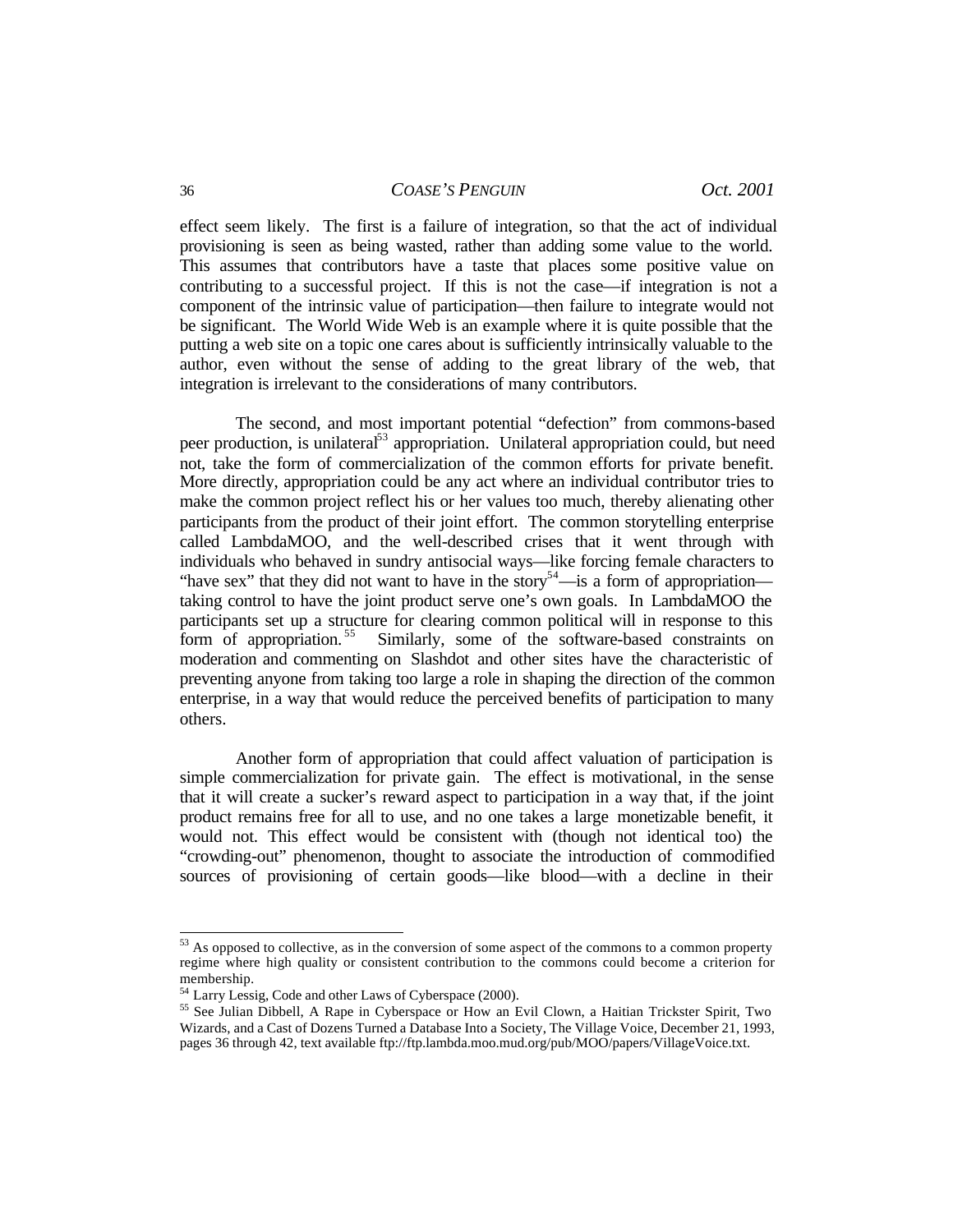provisioning by volunteers.<sup>56</sup> Clearly this effect is not particularly important in free software production, which has seen billions made by small contributors and nothing but honor made by the leaders of major projects. But it is not implausible to imagine that individuals would be more willing to contribute their time and effort to NASA or a nonprofit enterprise than to a debugging site set up by Microsoft. Whether this effect exists, how strong it is, and what are the characteristics of instances where it is or is not important is a valuable area for empirical research.

In addition to intrinsic value of participation, there is also an important component of motivation that relies on the use value of the joint project and on indirect appropriation based on continued access to the joint product—service contracts, human capital etc. For such projects, defection again may take the form of appropriation, in this case by exclusion of the contributors from the use value of the end product. (Why academics, for example, are willing to accept the bizarre system in which they contribute to peer review journals for free, sometimes even paying a publication fee, and then have their institutions buy this work back from the printers at exorbitant rates remains a mystery.) In free software, the risk of defection through this kind of appropriation is deemed a central threat to the viability of the enterprise, and both the more purist licenses on the style of the GNU GPL and the more accommodating open source licenses, at least those that comply with the open source definition, prevent one person from taking from the commons, appropriating the software, and excluding others from it. This creates a problem that, on its face, looks like an allocation problem—one person is taking more than their fair share. But again, this is true only in a metaphoric sense. The good is still public, and is physically available to be used by everyone. Law (intellectual property) may create this "allocation problem," but the real problem is effect on motivation to provision, not an actual scarcity that requires better allocation. The risk of appropriation lowers the expected value contributors can capture from their own contribution, and hence lowers motivation to participate and provide the good.

Third, there is the problem of provisioning the integration function itself. It is important to understand from the discussion here that integration requires some process for assuring the quality of individual contributions. This could take the form of (a) hierarchically managed review, as in the Linux development process, (b) peer review, as in the process for moderating Slashdot comments, or (c) aggregation and averaging of redundant contributions. Academic peer production of science is

l

<sup>56</sup> See Osterloh & Frey, *supra* . Obviously the crowding out effect is different, in that there the possibility of commercialization by the contributors leads them to lose motivation, but presumably the availability of a third party who will commerialize, rather than the opportunity to commercialize oneself, will likely have greater effects of the same variety.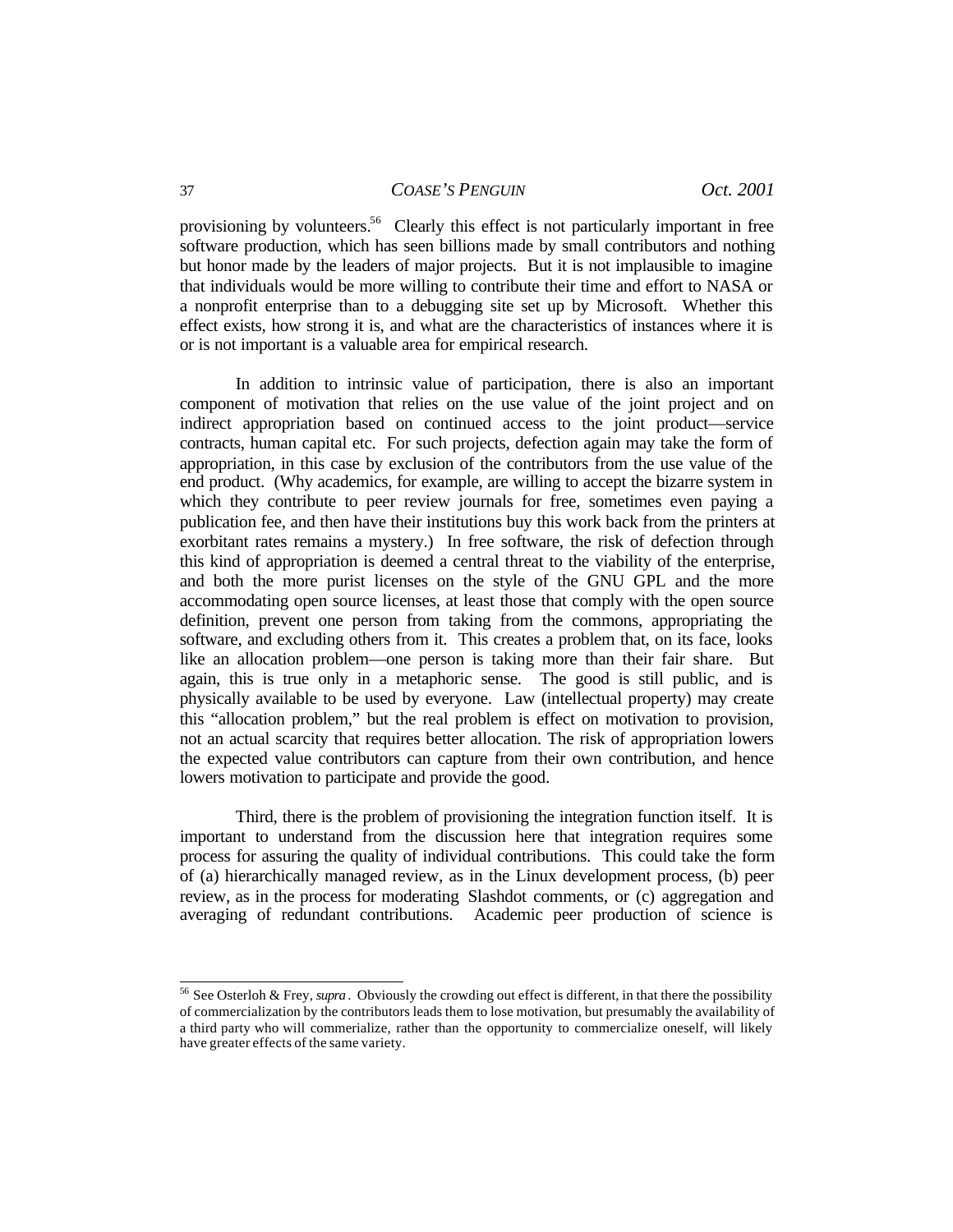traditionally some combination of the former two, although the Los Alamos Archive<sup>57</sup> and the Varmus proposal for changing the model of publication in the health and biomedical sciences $\overline{s}^8$  towards free online publication coupled with post-publication peer commentary as a check on quality would tend to push the process further towards pure peer review.

The first thing to see from the preceding six paragraphs is that provisioning integration by permitting the integrator to be the residual owner (in effect, to "hire" the contributors and act as the entrepreneur) presents substantial problems for the motivation to provision in a peer-based production model—both intrinsic and extrinsic motivation. Appropriation may so affect motivation to participate that the residual owner will have to resort to market- and hierarchy-based organization of the whole production effort. Second, property rights in information are always in some measure inefficient. Creating full property rights in any single actor whose contribution is only a fraction of the overall investment in the product is even less justifiable than doing so for a person who invests all of the production costs. Third, and related, integration is quite possibly, particularly with the introduction of software-based management of the communications and to some extent the integration of effort, a low-cost activity. To the extent that this is so, even though integration may require some hierarchy, or some market-based provisioning, it is a function that can nonetheless be sustained on low returns—be it by volunteers, like those who run integration of code into Linux, by government agencies, like NASA clickworkers, or by firms that appropriate the value they add through integration by means less protected from competition than intellectual property rights-based business models.

The cost of integration—and hence the extent to which it is a limit on the prevalence of peer production—can be substantially reduced by both automation and the introduction of an iterative process of peer production of integration itself. First, integration could be a relatively automated process for some products. NASA clickworkers' use of automated collation of markings and averaging out of deviations is an example, as are many of the attributes of Slashdot. Second, the integration function itself can be peer produced. Again with Slashdot, the software that provides important integration functions is itself an open-source project—in other words, peerproduced. The peer review of the peer reviewers—the moderators—is again distributed, so that 90% of registered users can review the moderators, who in turn review the contributors. As peer production is iteratively introduced to solve a greater portion of the integration function, the residual investment in integration that might require some other centralized provisioning becomes a progressively smaller

l

 $57$  Katie Hafner, Physics on the Web Is Putting Science Journals on the Line, NYT April 21, 1998 Sec. F. p. 3, col 1.<br> $58 \text{ H}_{\text{max}}$ 

<sup>58</sup> Harold Varmus, E-BIOMED: A Proposal for Electronic Publications in the Biomedical Sciences (1999) http://www.nih.gov/about/director/pubmedcentral/ebiomedarch.htm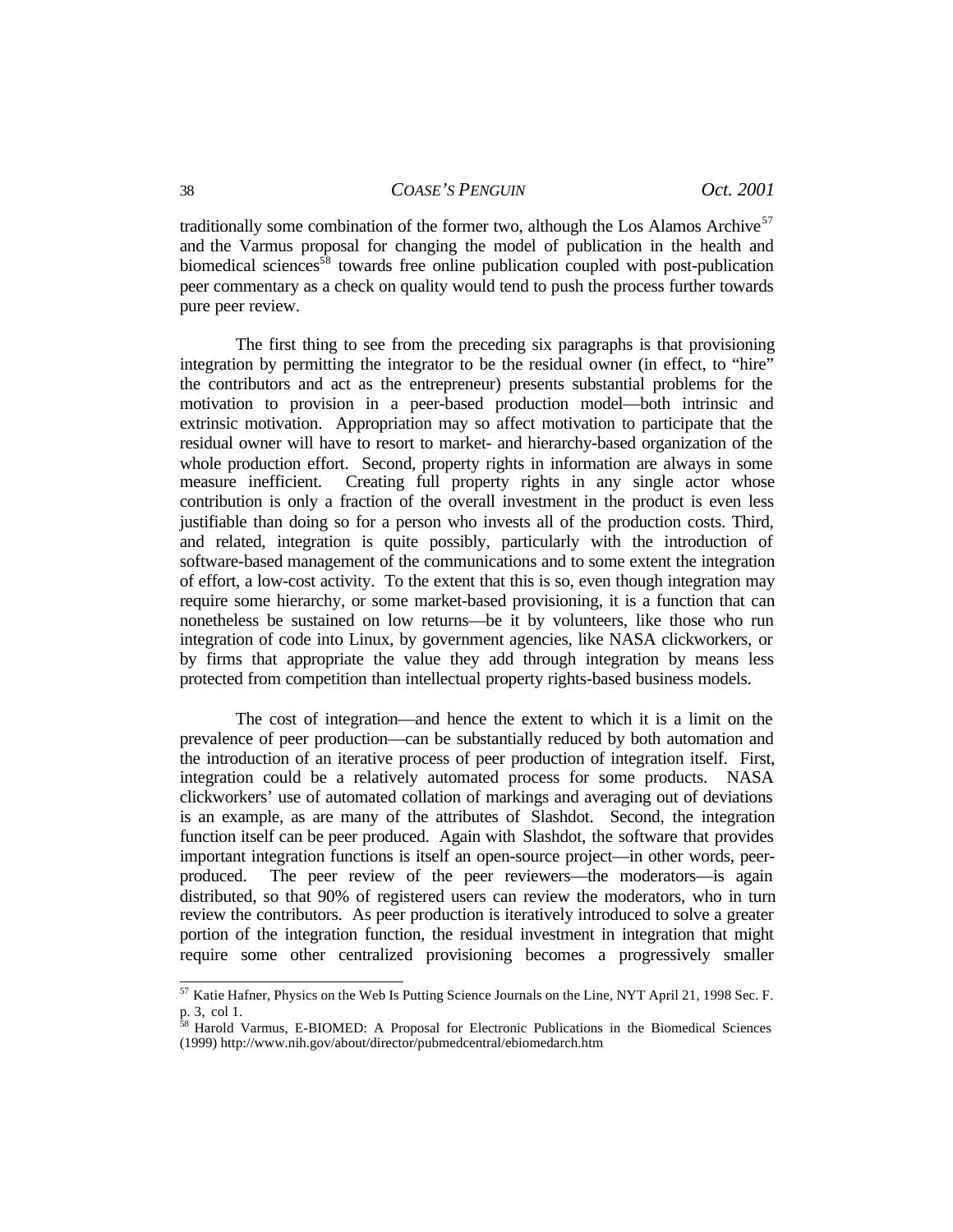investment, one capable of being carried on by volunteers or by firms that need not appropriate anything approaching the full value of the product.<sup>59</sup>

Moreover, integration, not only or even primarily integration into a general product but integration as a specific customization for specific users, could also provide an opportunity for cooperative appropriation.<sup>60</sup> There are no models for this yet, but the idea is that many peers will be admitted to something that is more akin to a common property regime than a commons, probably on the basis of reputation in contributing to the commons, and these groups would develop a system for receiving and disseminating service/customization projects (if it is a software project) or other information production processes. This would not necessarily work for all information production, but it could work in some. The idea is that the indirect appropriation itself would be organized on a peer model, so that reputation would lead not to being hired as an employee by a hierarchical firm, but would instead be performed by a cooperative, managed and "owned" by its participants. Just as in the case of Slashdot, some mechanism for assuring quality of work in the products would be necessary, but it would be achievable on a distributed, rather than a hierarchical model, with some tracking of individual contribution to any given project (or some other mechanism for distribution of revenues). The idea here would be to provide a peer-based model for allowing contributors to share the benefits of large-scale service projects, rather than relegating them to individual appropriation based on whatever comes down the pike.

The extent to which integration can be provided in a manner that does not require appropriation by the integrator is the third limiting factor—in addition to modularity and granularity of components of the product—on whether or not a given type of information good can be produced on a peer production model. The extent to which it is an efficient limit depends on how sensitive a project is to integration, and how well integration can be performed using technology, iterative peer production, social norms, or non-appropriating market or hierarchical mechanisms.

<sup>&</sup>lt;sup>59</sup> Boyle focuses on this characteristic as the most interesting and potentially important solution. See Boyle, Second Enclosure Movement, *supra* .

 $60$  I owe the idea of cooperative appropriation to an enormously productive conversation with David Johnson. It was his idea that the peer production model can be combined with the producers' cooperative model to provide a mechanism of appropriation that would give contributors to peer production processes a more direct mechanism for keeping body and soul together while contributing, rather than simply awaiting for reputation gains to be translated into a contract with a company.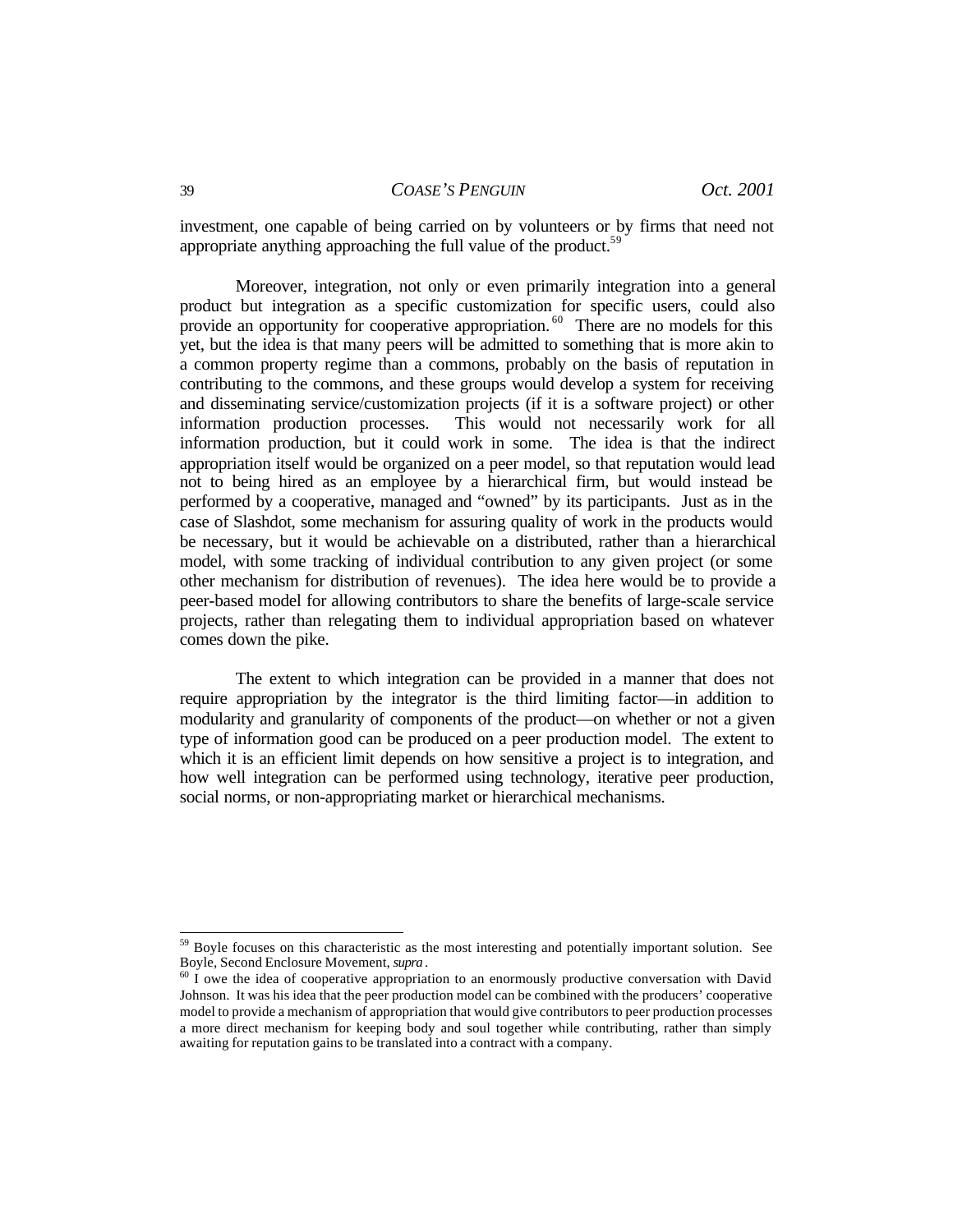### **Conclusion**

In this paper I suggest that peer production of information is a phenomenon of much broader economic implications for information production than thinking of free software alone would suggest. I describe peer production common enterprises occurring throughout the value chain of information production on the Net, from content production, through relevance and accreditation, and to distribution. I also suggest that peer production has a systematic advantage over markets and firms in matching the best available human capital to the best available information inputs to create the most desired information products. The paper suggests that if peer production has a sufficient advantage in terms of its capacity to process information about who the best person is for a given information production job over firm and market based mechanisms to outweigh the costs of coordination, then peer production will outperform firms and markets.

I suggest that peer production of information is emerging because the declining price of physical capital involved in information production, and the declining price of communications lower the cost of peer production, and make human capital the primary involved economic good. This both lowers the cost of coordination and increases the importance of the factor at which peer production has a relative advantage—identifying the best available human capital for a job in very refined increments. If this is true it would have a number of implications both for firms seeking to structure a business model for the Net, and for governments seeking to capitalize on the Net to become more innovative and productive.

For academics, peer production provides a rich area for new research. Peer production, like the Net, is just emerging. While there are some studies of peerproduced software, there is little by way of systematic research into peer production processes more generally. There is much room for theoretical work on why they work, what are potential pitfalls, and what are solutions that in principle and in practice can be adopted. The role of norms, the role of technology, and the interaction between volunteerism and commercial gain in shaping the motivation and organization of peer production are also important areas of research. Qualitative and quantitative studies of the importance of peer production in the overall information economy, and in particular the Internet-based information economy would provide a better picture of just how central or peripheral a phenomenon this is.

For firms, the emergence of peer production may mean a more aggressive move from a product-based business model to a service based business model. Businesses could, following IBM and Red Hat in open source software, focus their "production" investment in providing opportunities for peer production, aiding in that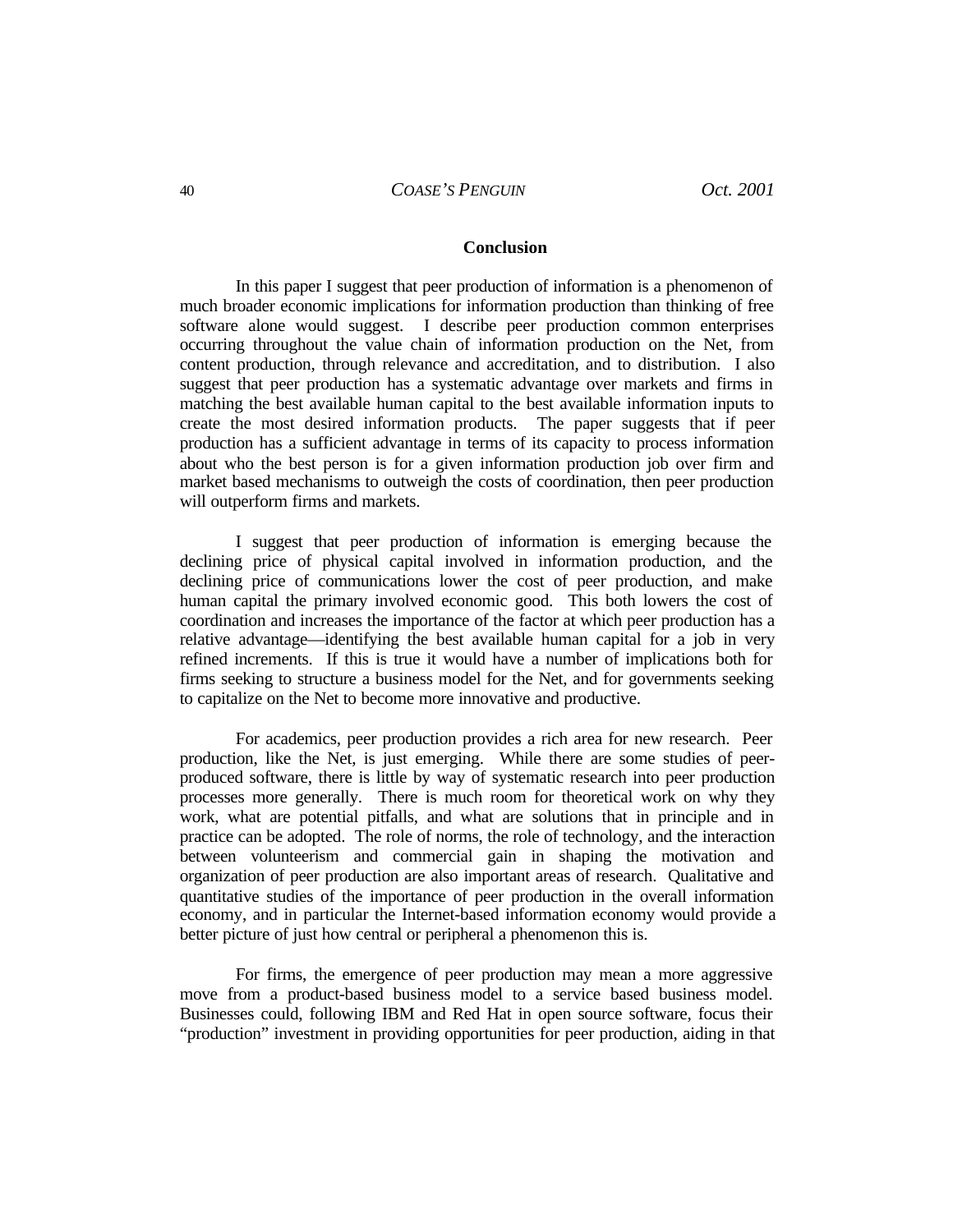production, and performing if necessary some of the integration functions. Firms that adopt this model, however, will not be able to count on appropriating the end product directly, because the threat of appropriation will largely dissipate motivations for participation. Indeed, the capacity of a firm to commit credibly *not* to appropriate the joint project will be crucial to its success in building a successful business model alongside a peer production process. This would require specific licenses that secure access to the work over time to contributors and all. It would also require a business model that depends on indirect appropriation of the benefits of the product.<sup>61</sup> Selling products or services, for which availability of the peer-produced product increases demand, as in the case of IBM servers that run Linux and Apache software, could do this. Conversely, firms that benefit on the supply side from access to certain types of information can capitalize on peer production processes to provide that input cheaply and efficiently, while gaining the firm-specific human capital to optimizing their product to fit the information. Again, IBM's investment in engineers who participate in writing open source software releases it from reliance on proprietary software owned by other firms, thereby creating supply side economies to its support of peer production of software. Similarly, NASA's utilization of peer production saves on its costs of mapping Mars craters. Another option is sale of the tools of peer production itself, for example, the software and access to a massive multiplayer online game like Ultima Online.

For regulators, the implications are quite significant. In particular, the current heavy focus on strengthening intellectual property rights is exactly the wrong approach to increasing growth through innovation and information production if having a robust peer production sector is important to an economy's capacity to tap its human capital efficiently. Strong intellectual property rights, in particular rights to control creative utilization of existing information, harm peer production by raising the cost of access to existing information resources as input. This limits the capacity of the hundreds or thousands of potential contributors from considering what could be done with a given input, and applying themselves to it without violating the rights of the owner of the information input. This does not mean that intellectual property rights are all bad. But we have known for decades that intellectual property entails systematic inefficiencies as a solution to the problem of private provisioning of the public good called information. The emergence of commons-based peer production adds a new source of inefficiency.

The strength of peer production is in matching human capital to information inputs to produce new information goods. Strong intellectual property rights inefficiently shrink the universe of existing information inputs that could be subjected

<sup>&</sup>lt;sup>61</sup> For a general mapping of indirect appropriation mechanisms see Yochai Benkler, Intellectual Property and the Organization of Information Production, *forthcoming* Int'l J. L. & Ec., 2002, http://www.law.nyu.edu/benklery/IP&Organization.pdf.